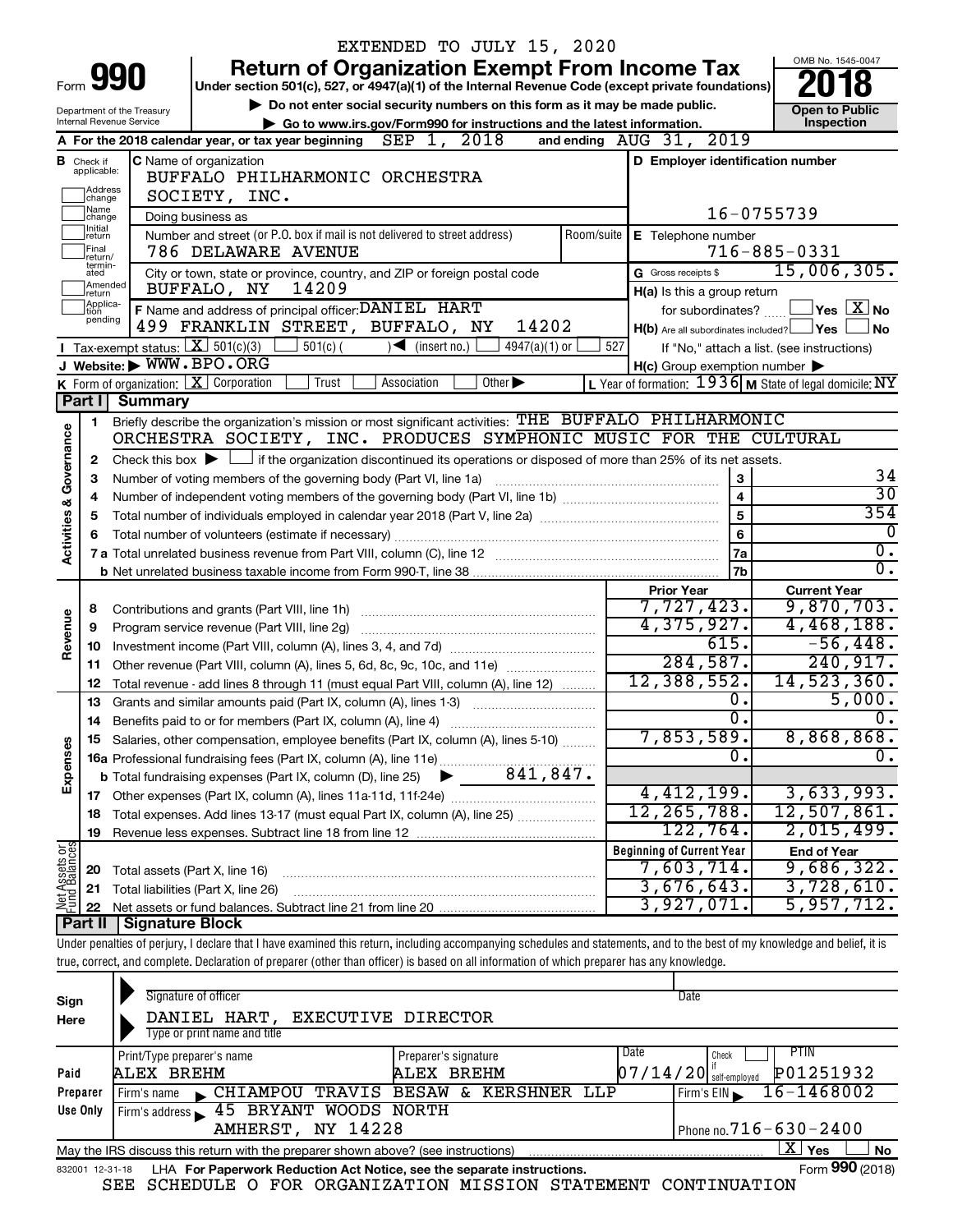|              | SOCIETY, INC.<br>Form 990 (2018)                                                                                                                                                | $16 - 0755739$ | Page 2                                  |
|--------------|---------------------------------------------------------------------------------------------------------------------------------------------------------------------------------|----------------|-----------------------------------------|
|              | Part III   Statement of Program Service Accomplishments                                                                                                                         |                |                                         |
|              |                                                                                                                                                                                 |                |                                         |
| 1            | Briefly describe the organization's mission:<br>THE BUFFALO PHILHARMONIC ORCHESTRA PRODUCES SYMPHONIC MUSIC FOR THE                                                             |                |                                         |
|              | CULTURAL BENEFIT OF THE BUFFALO, NEW YORK AREA INCLUDING ARTISTIC                                                                                                               |                |                                         |
|              | EDUCATION PROGRAMS FOR AREA YOUTH.                                                                                                                                              |                |                                         |
|              |                                                                                                                                                                                 |                |                                         |
| $\mathbf{2}$ | Did the organization undertake any significant program services during the year which were not listed on the                                                                    |                | $\Box$ Yes $\boxed{\text{X}}$ No        |
|              | If "Yes," describe these new services on Schedule O.                                                                                                                            |                |                                         |
| 3            | Did the organization cease conducting, or make significant changes in how it conducts, any program services?<br>If "Yes," describe these changes on Schedule O.                 |                | $\Box$ Yes $[\overline{\mathrm{X}}]$ No |
| 4            | Describe the organization's program service accomplishments for each of its three largest program services, as measured by expenses.                                            |                |                                         |
|              | Section 501(c)(3) and 501(c)(4) organizations are required to report the amount of grants and allocations to others, the total expenses, and                                    |                |                                         |
|              | revenue, if any, for each program service reported.                                                                                                                             |                |                                         |
| 4a           | 10, 350, 192. including grants of \$ 5, 000. $($ Revenue \$ 4, 752, 025. $)$<br>) (Expenses \$<br>(Code:<br>THE BUFFALO PHILHARMONIC ORCHESTRA PRODUCES SYMPHONIC MUSIC FOR THE |                |                                         |
|              | CULTURAL BENEFIT OF THE BUFFALO, NEW YORK AREA INCLUDING ARTISTIC                                                                                                               |                |                                         |
|              | EDUCATION PROGRAMS FOR AREA YOUTH.                                                                                                                                              |                |                                         |
|              |                                                                                                                                                                                 |                |                                         |
|              |                                                                                                                                                                                 |                |                                         |
|              |                                                                                                                                                                                 |                |                                         |
|              |                                                                                                                                                                                 |                |                                         |
|              |                                                                                                                                                                                 |                |                                         |
|              |                                                                                                                                                                                 |                |                                         |
|              |                                                                                                                                                                                 |                |                                         |
|              |                                                                                                                                                                                 |                |                                         |
| 4b           | (Code: <u>Conternal</u> ) (Expenses \$                                                                                                                                          |                |                                         |
|              |                                                                                                                                                                                 |                |                                         |
|              |                                                                                                                                                                                 |                |                                         |
|              |                                                                                                                                                                                 |                |                                         |
|              |                                                                                                                                                                                 |                |                                         |
|              |                                                                                                                                                                                 |                |                                         |
|              |                                                                                                                                                                                 |                |                                         |
|              |                                                                                                                                                                                 |                |                                         |
|              |                                                                                                                                                                                 |                |                                         |
|              |                                                                                                                                                                                 |                |                                         |
|              |                                                                                                                                                                                 |                |                                         |
| 4c           |                                                                                                                                                                                 | Revenue \$     |                                         |
|              | (Expenses \$<br>(Code:<br>including grants of \$                                                                                                                                |                |                                         |
|              |                                                                                                                                                                                 |                |                                         |
|              |                                                                                                                                                                                 |                |                                         |
|              |                                                                                                                                                                                 |                |                                         |
|              |                                                                                                                                                                                 |                |                                         |
|              |                                                                                                                                                                                 |                |                                         |
|              |                                                                                                                                                                                 |                |                                         |
|              |                                                                                                                                                                                 |                |                                         |
|              |                                                                                                                                                                                 |                |                                         |
|              |                                                                                                                                                                                 |                |                                         |
|              |                                                                                                                                                                                 |                |                                         |
| 4d           | Other program services (Describe in Schedule O.)<br>(Revenue \$<br>(Expenses \$                                                                                                 |                |                                         |
| 4е           | including grants of \$<br>10, 350, 192.<br>Total program service expenses                                                                                                       |                |                                         |
|              |                                                                                                                                                                                 |                | Form 990 (2018)                         |
|              |                                                                                                                                                                                 |                |                                         |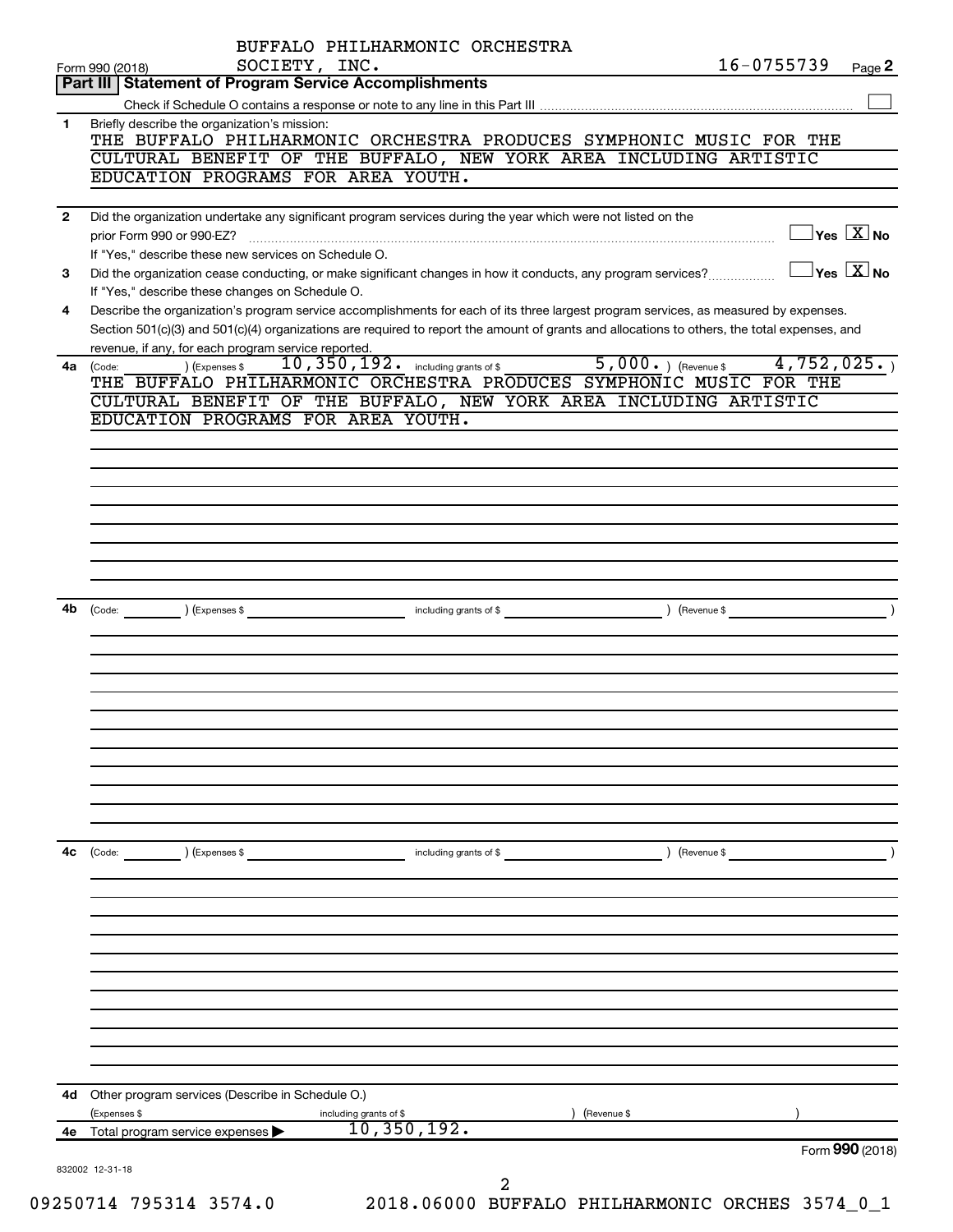BUFFALO PHILHARMONIC ORCHESTRA SOCIETY, INC.

**Part IV Checklist of Required Schedules**

|     |                                                                                                                                      |                 | Yes                     | No.                     |
|-----|--------------------------------------------------------------------------------------------------------------------------------------|-----------------|-------------------------|-------------------------|
| 1.  | Is the organization described in section 501(c)(3) or 4947(a)(1) (other than a private foundation)?                                  |                 |                         |                         |
|     |                                                                                                                                      | 1               | х                       |                         |
| 2   |                                                                                                                                      | $\mathbf{2}$    | $\overline{\textbf{x}}$ |                         |
| 3   | Did the organization engage in direct or indirect political campaign activities on behalf of or in opposition to candidates for      |                 |                         |                         |
|     | public office? If "Yes," complete Schedule C, Part I                                                                                 | 3               |                         | x                       |
| 4   | Section 501(c)(3) organizations. Did the organization engage in lobbying activities, or have a section 501(h) election in effect     |                 |                         |                         |
|     |                                                                                                                                      | 4               |                         | х                       |
| 5   | Is the organization a section 501(c)(4), 501(c)(5), or 501(c)(6) organization that receives membership dues, assessments, or         |                 |                         | х                       |
|     |                                                                                                                                      | 5               |                         |                         |
| 6   | Did the organization maintain any donor advised funds or any similar funds or accounts for which donors have the right to            |                 |                         | х                       |
|     | provide advice on the distribution or investment of amounts in such funds or accounts? If "Yes," complete Schedule D, Part I         | 6               |                         |                         |
| 7   | Did the organization receive or hold a conservation easement, including easements to preserve open space,                            | $\overline{7}$  |                         | х                       |
| 8   | Did the organization maintain collections of works of art, historical treasures, or other similar assets? If "Yes," complete         |                 |                         |                         |
|     |                                                                                                                                      | 8               |                         | х                       |
| 9   | Did the organization report an amount in Part X, line 21, for escrow or custodial account liability, serve as a custodian for        |                 |                         |                         |
|     | amounts not listed in Part X; or provide credit counseling, debt management, credit repair, or debt negotiation services?            |                 |                         |                         |
|     | If "Yes," complete Schedule D, Part IV                                                                                               | 9               |                         | x                       |
| 10  | Did the organization, directly or through a related organization, hold assets in temporarily restricted endowments, permanent        |                 |                         |                         |
|     |                                                                                                                                      | 10              |                         | x                       |
| 11  | If the organization's answer to any of the following questions is "Yes," then complete Schedule D, Parts VI, VII, VIII, IX, or X     |                 |                         |                         |
|     | as applicable.                                                                                                                       |                 |                         |                         |
|     | a Did the organization report an amount for land, buildings, and equipment in Part X, line 10? If "Yes," complete Schedule D,        |                 |                         |                         |
|     |                                                                                                                                      | 11a             | х                       |                         |
|     | <b>b</b> Did the organization report an amount for investments - other securities in Part X, line 12 that is 5% or more of its total |                 |                         |                         |
|     |                                                                                                                                      | 11 <sub>b</sub> |                         | x                       |
|     | c Did the organization report an amount for investments - program related in Part X, line 13 that is 5% or more of its total         |                 |                         |                         |
|     |                                                                                                                                      | 11с             |                         | x                       |
|     | d Did the organization report an amount for other assets in Part X, line 15 that is 5% or more of its total assets reported in       |                 |                         |                         |
|     |                                                                                                                                      | 11d             | х                       |                         |
|     |                                                                                                                                      | 11e             |                         | x                       |
| f.  | Did the organization's separate or consolidated financial statements for the tax year include a footnote that addresses              |                 |                         |                         |
|     | the organization's liability for uncertain tax positions under FIN 48 (ASC 740)? If "Yes," complete Schedule D, Part X               | 11f             | х                       |                         |
|     | 12a Did the organization obtain separate, independent audited financial statements for the tax year? If "Yes," complete              |                 |                         |                         |
|     | Schedule D, Parts XI and XII                                                                                                         | 12a             |                         | x                       |
|     | <b>b</b> Was the organization included in consolidated, independent audited financial statements for the tax year?                   |                 |                         |                         |
|     | If "Yes," and if the organization answered "No" to line 12a, then completing Schedule D, Parts XI and XII is optional                | 12 <sub>b</sub> |                         | Χ                       |
| 13  |                                                                                                                                      | 13              |                         | $\overline{\mathbf{X}}$ |
| 14a |                                                                                                                                      | 14a             |                         | X.                      |
|     | <b>b</b> Did the organization have aggregate revenues or expenses of more than \$10,000 from grantmaking, fundraising, business,     |                 |                         |                         |
|     | investment, and program service activities outside the United States, or aggregate foreign investments valued at \$100,000           |                 |                         |                         |
|     |                                                                                                                                      | 14b             |                         | x                       |
| 15  | Did the organization report on Part IX, column (A), line 3, more than \$5,000 of grants or other assistance to or for any            |                 |                         | x                       |
|     |                                                                                                                                      | 15              |                         |                         |
| 16  | Did the organization report on Part IX, column (A), line 3, more than \$5,000 of aggregate grants or other assistance to             |                 |                         | х                       |
|     | Did the organization report a total of more than \$15,000 of expenses for professional fundraising services on Part IX,              | 16              |                         |                         |
| 17  |                                                                                                                                      | 17              |                         | х                       |
| 18  | Did the organization report more than \$15,000 total of fundraising event gross income and contributions on Part VIII, lines         |                 |                         |                         |
|     |                                                                                                                                      | 18              |                         | х                       |
| 19  | Did the organization report more than \$15,000 of gross income from gaming activities on Part VIII, line 9a? If "Yes,"               |                 |                         |                         |
|     |                                                                                                                                      | 19              |                         | х                       |
|     | 20a Did the organization operate one or more hospital facilities? If "Yes," complete Schedule H                                      | 20a             |                         | $\overline{\mathtt{x}}$ |
| b   |                                                                                                                                      | 20 <sub>b</sub> |                         |                         |
| 21  | Did the organization report more than \$5,000 of grants or other assistance to any domestic organization or                          |                 |                         |                         |
|     |                                                                                                                                      | 21              |                         | x.                      |
|     | 832003 12-31-18                                                                                                                      |                 |                         | Form 990 (2018)         |

09250714 795314 3574.0 2018.06000 BUFFALO PHILHARMONIC ORCHES 3574\_0\_1 3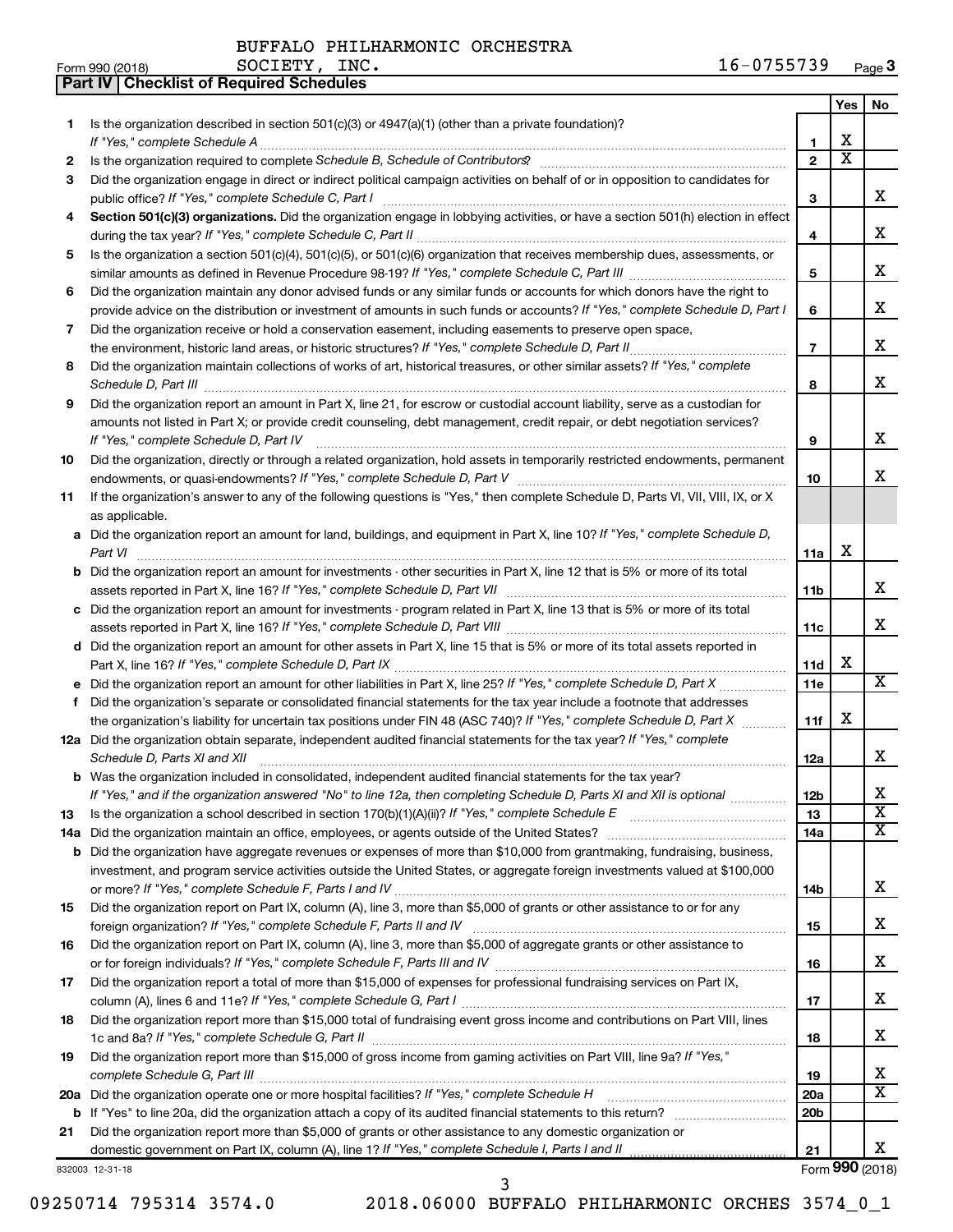*(continued)*

**Part IV Checklist of Required Schedules**

| Form 990 (2018) | INC.<br>SOCIETY, | 16-0755739 | Page 4 |
|-----------------|------------------|------------|--------|
|-----------------|------------------|------------|--------|

|               |                                                                                                                                                        |                 | Yes                     | No              |
|---------------|--------------------------------------------------------------------------------------------------------------------------------------------------------|-----------------|-------------------------|-----------------|
| 22            | Did the organization report more than \$5,000 of grants or other assistance to or for domestic individuals on                                          |                 |                         |                 |
|               |                                                                                                                                                        | 22              | х                       |                 |
| 23            | Did the organization answer "Yes" to Part VII, Section A, line 3, 4, or 5 about compensation of the organization's current                             |                 |                         |                 |
|               | and former officers, directors, trustees, key employees, and highest compensated employees? If "Yes," complete                                         |                 |                         |                 |
|               | Schedule J <b>Execute Schedule J Execute Schedule J</b>                                                                                                | 23              | х                       |                 |
|               | 24a Did the organization have a tax-exempt bond issue with an outstanding principal amount of more than \$100,000 as of the                            |                 |                         |                 |
|               | last day of the year, that was issued after December 31, 2002? If "Yes," answer lines 24b through 24d and complete                                     |                 |                         |                 |
|               | Schedule K. If "No," go to line 25a                                                                                                                    | 24a             |                         | x               |
|               | b Did the organization invest any proceeds of tax-exempt bonds beyond a temporary period exception?                                                    | 24 <sub>b</sub> |                         |                 |
|               | c Did the organization maintain an escrow account other than a refunding escrow at any time during the year to defease                                 |                 |                         |                 |
|               |                                                                                                                                                        | 24c             |                         |                 |
|               |                                                                                                                                                        | 24d             |                         |                 |
|               | 25a Section 501(c)(3), 501(c)(4), and 501(c)(29) organizations. Did the organization engage in an excess benefit                                       |                 |                         |                 |
|               |                                                                                                                                                        | 25a             |                         | x               |
|               | <b>b</b> Is the organization aware that it engaged in an excess benefit transaction with a disqualified person in a prior year, and                    |                 |                         |                 |
|               | that the transaction has not been reported on any of the organization's prior Forms 990 or 990-EZ? If "Yes," complete                                  |                 |                         | х               |
|               | Schedule L, Part I                                                                                                                                     | 25 <sub>b</sub> |                         |                 |
| 26            | Did the organization report any amount on Part X, line 5, 6, or 22 for receivables from or payables to any current or                                  |                 |                         |                 |
|               | former officers, directors, trustees, key employees, highest compensated employees, or disqualified persons? If "Yes,"<br>complete Schedule L, Part II |                 |                         | x               |
|               | Did the organization provide a grant or other assistance to an officer, director, trustee, key employee, substantial                                   | 26              |                         |                 |
| 27            | contributor or employee thereof, a grant selection committee member, or to a 35% controlled entity or family member                                    |                 |                         |                 |
|               |                                                                                                                                                        | 27              |                         | х               |
| 28            | Was the organization a party to a business transaction with one of the following parties (see Schedule L, Part IV                                      |                 |                         |                 |
|               | instructions for applicable filing thresholds, conditions, and exceptions):                                                                            |                 |                         |                 |
| а             | A current or former officer, director, trustee, or key employee? If "Yes," complete Schedule L, Part IV                                                | 28a             |                         | x               |
| b             | A family member of a current or former officer, director, trustee, or key employee? If "Yes," complete Schedule L, Part IV                             | 28 <sub>b</sub> |                         | X               |
|               | c An entity of which a current or former officer, director, trustee, or key employee (or a family member thereof) was an officer,                      |                 |                         |                 |
|               |                                                                                                                                                        | 28c             |                         | х               |
| 29            |                                                                                                                                                        | 29              | $\overline{\textbf{x}}$ |                 |
| 30            | Did the organization receive contributions of art, historical treasures, or other similar assets, or qualified conservation                            |                 |                         |                 |
|               |                                                                                                                                                        | 30              |                         | х               |
| 31            | Did the organization liquidate, terminate, or dissolve and cease operations?                                                                           |                 |                         |                 |
|               | If "Yes," complete Schedule N, Part I                                                                                                                  | 31              |                         | х               |
| 32            | Did the organization sell, exchange, dispose of, or transfer more than 25% of its net assets? If "Yes," complete                                       |                 |                         |                 |
|               |                                                                                                                                                        | 32              |                         | х               |
| 33            | Did the organization own 100% of an entity disregarded as separate from the organization under Regulations                                             |                 |                         |                 |
|               | sections 301.7701-2 and 301.7701-3? If "Yes," complete Schedule R, Part I                                                                              | 33              |                         | x               |
| 34            | Was the organization related to any tax-exempt or taxable entity? If "Yes," complete Schedule R, Part II, III, or IV, and                              |                 |                         |                 |
|               | Part V, line 1<br>35a Did the organization have a controlled entity within the meaning of section 512(b)(13)?                                          | 34              | х                       | х               |
|               |                                                                                                                                                        | <b>35a</b>      |                         |                 |
|               | b If "Yes" to line 35a, did the organization receive any payment from or engage in any transaction with a controlled entity                            | 35b             |                         |                 |
| 36            | Section 501(c)(3) organizations. Did the organization make any transfers to an exempt non-charitable related organization?                             |                 |                         |                 |
|               |                                                                                                                                                        | 36              |                         | x               |
| 37            | Did the organization conduct more than 5% of its activities through an entity that is not a related organization                                       |                 |                         |                 |
|               | and that is treated as a partnership for federal income tax purposes? If "Yes," complete Schedule R, Part VI                                           | 37              |                         | x               |
| 38            | Did the organization complete Schedule O and provide explanations in Schedule O for Part VI, lines 11b and 19?                                         |                 |                         |                 |
|               |                                                                                                                                                        | 38              | x                       |                 |
| <b>Part V</b> | <b>Statements Regarding Other IRS Filings and Tax Compliance</b>                                                                                       |                 |                         |                 |
|               | Check if Schedule O contains a response or note to any line in this Part V                                                                             |                 |                         |                 |
|               |                                                                                                                                                        |                 | Yes                     | No              |
|               | 100<br>1a Enter the number reported in Box 3 of Form 1096. Enter -0- if not applicable <i>manumeraness</i><br>1a                                       |                 |                         |                 |
|               | 0<br><b>b</b> Enter the number of Forms W-2G included in line 1a. Enter -0- if not applicable<br>1b                                                    |                 |                         |                 |
|               | c Did the organization comply with backup withholding rules for reportable payments to vendors and reportable gaming                                   |                 |                         |                 |
|               |                                                                                                                                                        | 1c              | х                       | Form 990 (2018) |
|               | 832004 12-31-18<br>4                                                                                                                                   |                 |                         |                 |

09250714 795314 3574.0 2018.06000 BUFFALO PHILHARMONIC ORCHES 3574\_0\_1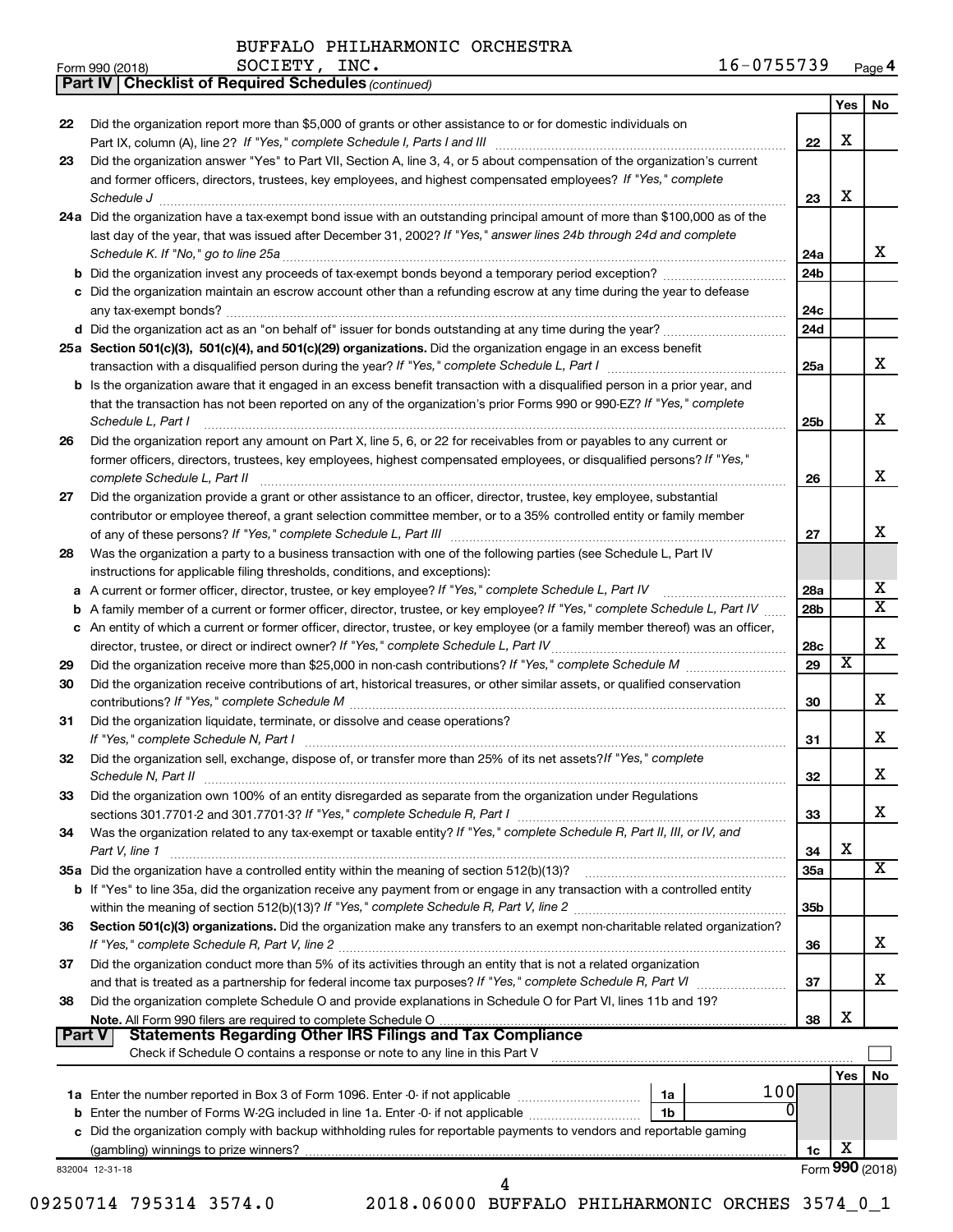| Part V | Statements Regarding Other IRS Filings and Tax Compliance (continued)                                                                           |     |     |                         |  |  |  |  |  |  |  |
|--------|-------------------------------------------------------------------------------------------------------------------------------------------------|-----|-----|-------------------------|--|--|--|--|--|--|--|
|        |                                                                                                                                                 |     | Yes | No                      |  |  |  |  |  |  |  |
|        | 2a Enter the number of employees reported on Form W-3, Transmittal of Wage and Tax Statements,                                                  |     |     |                         |  |  |  |  |  |  |  |
|        | 354<br>filed for the calendar year ending with or within the year covered by this return<br>2a                                                  |     |     |                         |  |  |  |  |  |  |  |
|        | b If at least one is reported on line 2a, did the organization file all required federal employment tax returns?                                | 2b  | X   |                         |  |  |  |  |  |  |  |
|        |                                                                                                                                                 |     |     |                         |  |  |  |  |  |  |  |
|        | 3a Did the organization have unrelated business gross income of \$1,000 or more during the year?                                                | За  |     | х                       |  |  |  |  |  |  |  |
|        |                                                                                                                                                 | 3b  |     |                         |  |  |  |  |  |  |  |
|        | 4a At any time during the calendar year, did the organization have an interest in, or a signature or other authority over, a                    |     |     |                         |  |  |  |  |  |  |  |
|        | financial account in a foreign country (such as a bank account, securities account, or other financial account)?                                |     |     |                         |  |  |  |  |  |  |  |
|        | <b>b</b> If "Yes," enter the name of the foreign country: $\blacktriangleright$                                                                 |     |     |                         |  |  |  |  |  |  |  |
|        | See instructions for filing requirements for FinCEN Form 114, Report of Foreign Bank and Financial Accounts (FBAR).                             |     |     |                         |  |  |  |  |  |  |  |
| 5a     |                                                                                                                                                 |     |     |                         |  |  |  |  |  |  |  |
| b      |                                                                                                                                                 | 5b  |     | $\overline{\textbf{x}}$ |  |  |  |  |  |  |  |
| с      |                                                                                                                                                 | 5с  |     |                         |  |  |  |  |  |  |  |
|        | 6a Does the organization have annual gross receipts that are normally greater than \$100,000, and did the organization solicit                  |     |     |                         |  |  |  |  |  |  |  |
|        |                                                                                                                                                 | 6a  |     | х                       |  |  |  |  |  |  |  |
|        | b If "Yes," did the organization include with every solicitation an express statement that such contributions or gifts                          |     |     |                         |  |  |  |  |  |  |  |
|        | were not tax deductible?                                                                                                                        | 6b  |     |                         |  |  |  |  |  |  |  |
| 7      | Organizations that may receive deductible contributions under section 170(c).                                                                   |     |     |                         |  |  |  |  |  |  |  |
| a      | Did the organization receive a payment in excess of \$75 made partly as a contribution and partly for goods and services provided to the payor? | 7a  |     | х                       |  |  |  |  |  |  |  |
| b      |                                                                                                                                                 | 7b  |     |                         |  |  |  |  |  |  |  |
| c      | Did the organization sell, exchange, or otherwise dispose of tangible personal property for which it was required                               |     |     |                         |  |  |  |  |  |  |  |
|        |                                                                                                                                                 | 7c  |     | х                       |  |  |  |  |  |  |  |
| d      | 7d                                                                                                                                              |     |     |                         |  |  |  |  |  |  |  |
|        | Did the organization receive any funds, directly or indirectly, to pay premiums on a personal benefit contract?                                 | 7e  |     |                         |  |  |  |  |  |  |  |
| f      |                                                                                                                                                 | 7f  |     |                         |  |  |  |  |  |  |  |
| g      | If the organization received a contribution of qualified intellectual property, did the organization file Form 8899 as required?                | 7g  |     |                         |  |  |  |  |  |  |  |
| h      | If the organization received a contribution of cars, boats, airplanes, or other vehicles, did the organization file a Form 1098-C?              | 7h  |     |                         |  |  |  |  |  |  |  |
| 8      | Sponsoring organizations maintaining donor advised funds. Did a donor advised fund maintained by the                                            |     |     |                         |  |  |  |  |  |  |  |
|        |                                                                                                                                                 | 8   |     |                         |  |  |  |  |  |  |  |
| 9      | Sponsoring organizations maintaining donor advised funds.                                                                                       |     |     |                         |  |  |  |  |  |  |  |
| а      | Did the sponsoring organization make any taxable distributions under section 4966?                                                              | 9а  |     |                         |  |  |  |  |  |  |  |
| b      | Did the sponsoring organization make a distribution to a donor, donor advisor, or related person?                                               | 9b  |     |                         |  |  |  |  |  |  |  |
| 10     | Section 501(c)(7) organizations. Enter:                                                                                                         |     |     |                         |  |  |  |  |  |  |  |
| а      | 10a                                                                                                                                             |     |     |                         |  |  |  |  |  |  |  |
|        | b Gross receipts, included on Form 990, Part VIII, line 12, for public use of club facilities<br>10b                                            |     |     |                         |  |  |  |  |  |  |  |
| 11     | Section 501(c)(12) organizations. Enter:                                                                                                        |     |     |                         |  |  |  |  |  |  |  |
| а      | 11a                                                                                                                                             |     |     |                         |  |  |  |  |  |  |  |
| b      | Gross income from other sources (Do not net amounts due or paid to other sources against                                                        |     |     |                         |  |  |  |  |  |  |  |
|        | amounts due or received from them.)<br>11b                                                                                                      |     |     |                         |  |  |  |  |  |  |  |
|        | 12a Section 4947(a)(1) non-exempt charitable trusts. Is the organization filing Form 990 in lieu of Form 1041?                                  | 12a |     |                         |  |  |  |  |  |  |  |
|        | 12b<br><b>b</b> If "Yes," enter the amount of tax-exempt interest received or accrued during the year                                           |     |     |                         |  |  |  |  |  |  |  |
| 13     | Section 501(c)(29) qualified nonprofit health insurance issuers.                                                                                |     |     |                         |  |  |  |  |  |  |  |
|        | a Is the organization licensed to issue qualified health plans in more than one state?                                                          | 13a |     |                         |  |  |  |  |  |  |  |
|        | Note. See the instructions for additional information the organization must report on Schedule O.                                               |     |     |                         |  |  |  |  |  |  |  |
|        | <b>b</b> Enter the amount of reserves the organization is required to maintain by the states in which the                                       |     |     |                         |  |  |  |  |  |  |  |
|        | 13b                                                                                                                                             |     |     |                         |  |  |  |  |  |  |  |
| c      | 13c                                                                                                                                             |     |     |                         |  |  |  |  |  |  |  |
|        | 14a Did the organization receive any payments for indoor tanning services during the tax year?                                                  | 14a |     | x                       |  |  |  |  |  |  |  |
|        |                                                                                                                                                 | 14b |     |                         |  |  |  |  |  |  |  |
| 15     | Is the organization subject to the section 4960 tax on payment(s) of more than \$1,000,000 in remuneration or                                   |     |     |                         |  |  |  |  |  |  |  |
|        | excess parachute payment(s) during the year?                                                                                                    | 15  |     | х                       |  |  |  |  |  |  |  |
|        | If "Yes," see instructions and file Form 4720, Schedule N.                                                                                      |     |     |                         |  |  |  |  |  |  |  |
| 16     | Is the organization an educational institution subject to the section 4968 excise tax on net investment income?                                 | 16  |     | x                       |  |  |  |  |  |  |  |
|        | If "Yes," complete Form 4720, Schedule O.                                                                                                       |     |     |                         |  |  |  |  |  |  |  |

Form (2018) **990**

832005 12-31-18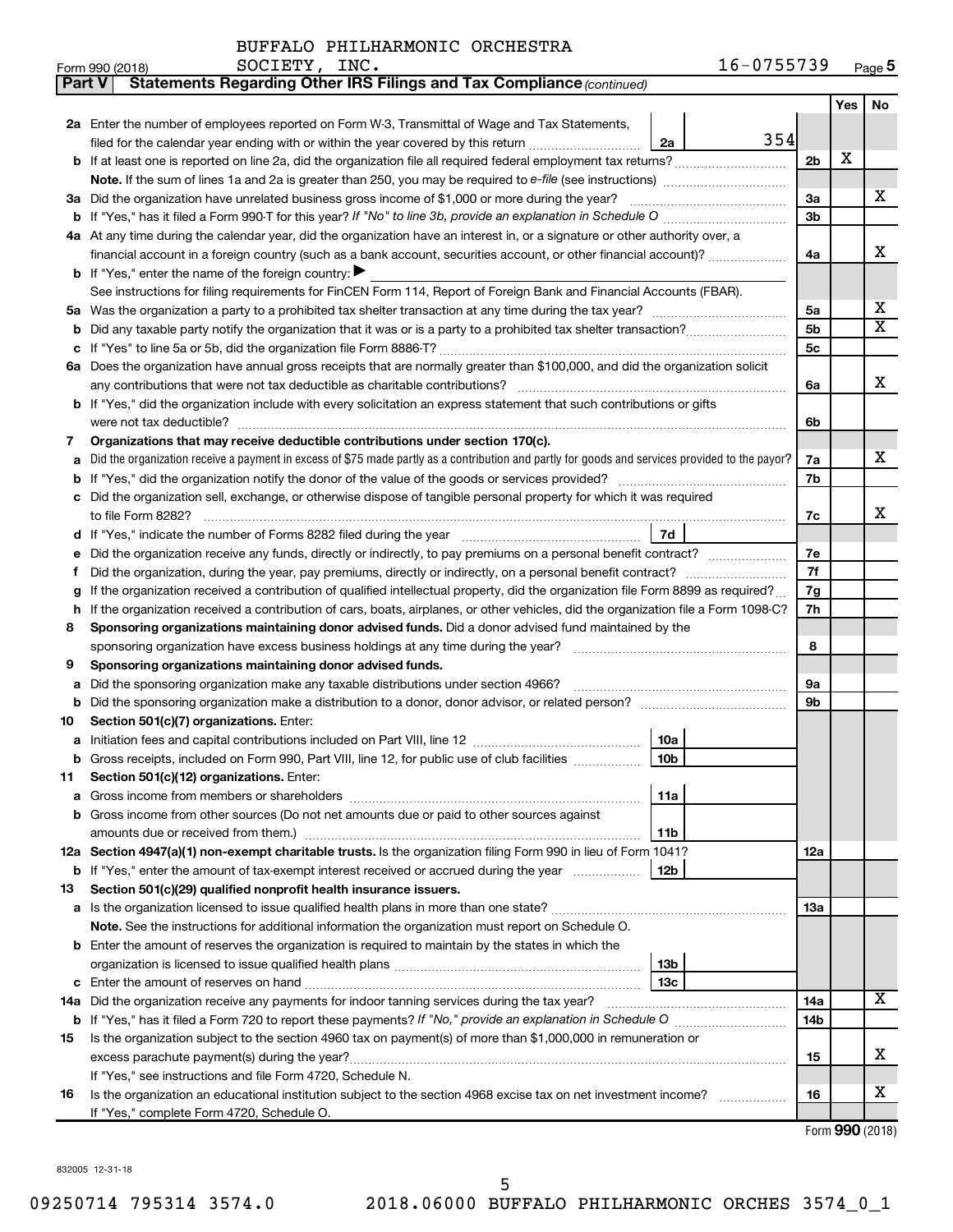Form  $990 (2018)$  SOCIETY, INC.

**Part VI** Governance, Management, and Disclosure For each "Yes" response to lines 2 through 7b below, and for a "No" response *to line 8a, 8b, or 10b below, describe the circumstances, processes, or changes in Schedule O. See instructions.*

|     | <b>Section A. Governing Body and Management</b>                                                                                                                               |                               |                 |                         |    |
|-----|-------------------------------------------------------------------------------------------------------------------------------------------------------------------------------|-------------------------------|-----------------|-------------------------|----|
|     |                                                                                                                                                                               |                               |                 | Yes                     | No |
|     | 1a Enter the number of voting members of the governing body at the end of the tax year                                                                                        | 34<br>1a                      |                 |                         |    |
|     | If there are material differences in voting rights among members of the governing body, or if the governing                                                                   |                               |                 |                         |    |
|     | body delegated broad authority to an executive committee or similar committee, explain in Schedule O.                                                                         |                               |                 |                         |    |
|     |                                                                                                                                                                               | 30                            |                 |                         |    |
|     | <b>b</b> Enter the number of voting members included in line 1a, above, who are independent <i>manumum</i>                                                                    | 1b                            |                 |                         |    |
| 2   | Did any officer, director, trustee, or key employee have a family relationship or a business relationship with any other                                                      |                               |                 |                         |    |
|     | officer, director, trustee, or key employee?                                                                                                                                  |                               | 2               |                         |    |
| 3   | Did the organization delegate control over management duties customarily performed by or under the direct supervision                                                         |                               |                 |                         |    |
|     |                                                                                                                                                                               |                               | 3               |                         |    |
| 4   | Did the organization make any significant changes to its governing documents since the prior Form 990 was filed?                                                              |                               | 4               |                         |    |
| 5   |                                                                                                                                                                               |                               | 5               |                         |    |
| 6   |                                                                                                                                                                               |                               | 6               |                         |    |
| 7a  | Did the organization have members, stockholders, or other persons who had the power to elect or appoint one or                                                                |                               |                 |                         |    |
|     |                                                                                                                                                                               |                               | 7а              |                         |    |
|     | <b>b</b> Are any governance decisions of the organization reserved to (or subject to approval by) members, stockholders, or                                                   |                               |                 |                         |    |
|     |                                                                                                                                                                               |                               | 7b              |                         |    |
| 8   | Did the organization contemporaneously document the meetings held or written actions undertaken during the year by the following:                                             |                               |                 |                         |    |
|     |                                                                                                                                                                               |                               | 8а              | х                       |    |
| b   |                                                                                                                                                                               |                               | 8b              | $\overline{\textbf{x}}$ |    |
| 9   | Is there any officer, director, trustee, or key employee listed in Part VII, Section A, who cannot be reached at the                                                          |                               |                 |                         |    |
|     |                                                                                                                                                                               |                               | 9               |                         |    |
|     |                                                                                                                                                                               |                               |                 |                         |    |
|     | <b>Section B. Policies</b> (This Section B requests information about policies not required by the Internal Revenue Code.)                                                    |                               |                 |                         |    |
|     |                                                                                                                                                                               |                               |                 | Yes                     |    |
|     |                                                                                                                                                                               |                               | 10a             |                         |    |
|     | b If "Yes," did the organization have written policies and procedures governing the activities of such chapters, affiliates,                                                  |                               |                 |                         |    |
|     |                                                                                                                                                                               |                               | 10 <sub>b</sub> |                         |    |
|     | 11a Has the organization provided a complete copy of this Form 990 to all members of its governing body before filing the form?                                               |                               | 11a             | х                       |    |
|     | <b>b</b> Describe in Schedule O the process, if any, used by the organization to review this Form 990.                                                                        |                               |                 |                         |    |
| 12a | Did the organization have a written conflict of interest policy? If "No," go to line 13                                                                                       |                               | 12a             | х                       |    |
| b   | Were officers, directors, or trustees, and key employees required to disclose annually interests that could give rise to conflicts?                                           |                               | 12 <sub>b</sub> | $\overline{\textbf{x}}$ |    |
|     | c Did the organization regularly and consistently monitor and enforce compliance with the policy? If "Yes," describe                                                          |                               |                 |                         |    |
|     | in Schedule O how this was done <i>manufacture content of the set of the set of the set of the set of the set of th</i>                                                       |                               | 12c             | X                       |    |
| 13  |                                                                                                                                                                               |                               | 13              |                         |    |
| 14  | Did the organization have a written document retention and destruction policy? [11] manufaction in the organization have a written document retention and destruction policy? |                               | 14              |                         |    |
| 15  | Did the process for determining compensation of the following persons include a review and approval by independent                                                            |                               |                 |                         |    |
|     | persons, comparability data, and contemporaneous substantiation of the deliberation and decision?                                                                             |                               |                 |                         |    |
|     |                                                                                                                                                                               |                               | <b>15a</b>      | х                       |    |
|     |                                                                                                                                                                               |                               | 15 <sub>b</sub> | $\overline{\textbf{x}}$ |    |
|     | If "Yes" to line 15a or 15b, describe the process in Schedule O (see instructions).                                                                                           |                               |                 |                         |    |
|     |                                                                                                                                                                               |                               |                 |                         |    |
|     | 16a Did the organization invest in, contribute assets to, or participate in a joint venture or similar arrangement with a                                                     |                               |                 |                         |    |
|     | taxable entity during the year?                                                                                                                                               |                               | 16a             |                         |    |
|     | b If "Yes," did the organization follow a written policy or procedure requiring the organization to evaluate its participation                                                |                               |                 |                         |    |
|     | in joint venture arrangements under applicable federal tax law, and take steps to safeguard the organization's                                                                |                               |                 |                         |    |
|     | exempt status with respect to such arrangements?                                                                                                                              |                               | 16 <sub>b</sub> |                         |    |
|     | <b>Section C. Disclosure</b>                                                                                                                                                  |                               |                 |                         |    |
| 17  | List the states with which a copy of this Form 990 is required to be filed $\blacktriangleright\text{NY}$                                                                     |                               |                 |                         |    |
| 18  | Section 6104 requires an organization to make its Forms 1023 (1024 or 1024 A if applicable), 990, and 990-T (Section 501(c)(3)s only) available                               |                               |                 |                         |    |
|     | for public inspection. Indicate how you made these available. Check all that apply.                                                                                           |                               |                 |                         |    |
|     | $\lfloor x \rfloor$ Upon request<br>$\lfloor X \rfloor$ Another's website<br>Own website                                                                                      | Other (explain in Schedule O) |                 |                         |    |
| 19  | Describe in Schedule O whether (and if so, how) the organization made its governing documents, conflict of interest policy, and financial                                     |                               |                 |                         |    |
|     | statements available to the public during the tax year.                                                                                                                       |                               |                 |                         |    |
| 20  | State the name, address, and telephone number of the person who possesses the organization's books and records                                                                |                               |                 |                         |    |
|     | KEVIN JAMES - 716-885-0331                                                                                                                                                    |                               |                 |                         |    |
|     | 14202<br>499 FRANKLIN AVE, BUFFALO, NY                                                                                                                                        |                               |                 |                         |    |
|     | 832006 12-31-18                                                                                                                                                               |                               |                 | Form 990 (2018)         |    |
|     | 6                                                                                                                                                                             |                               |                 |                         |    |
|     |                                                                                                                                                                               |                               |                 |                         |    |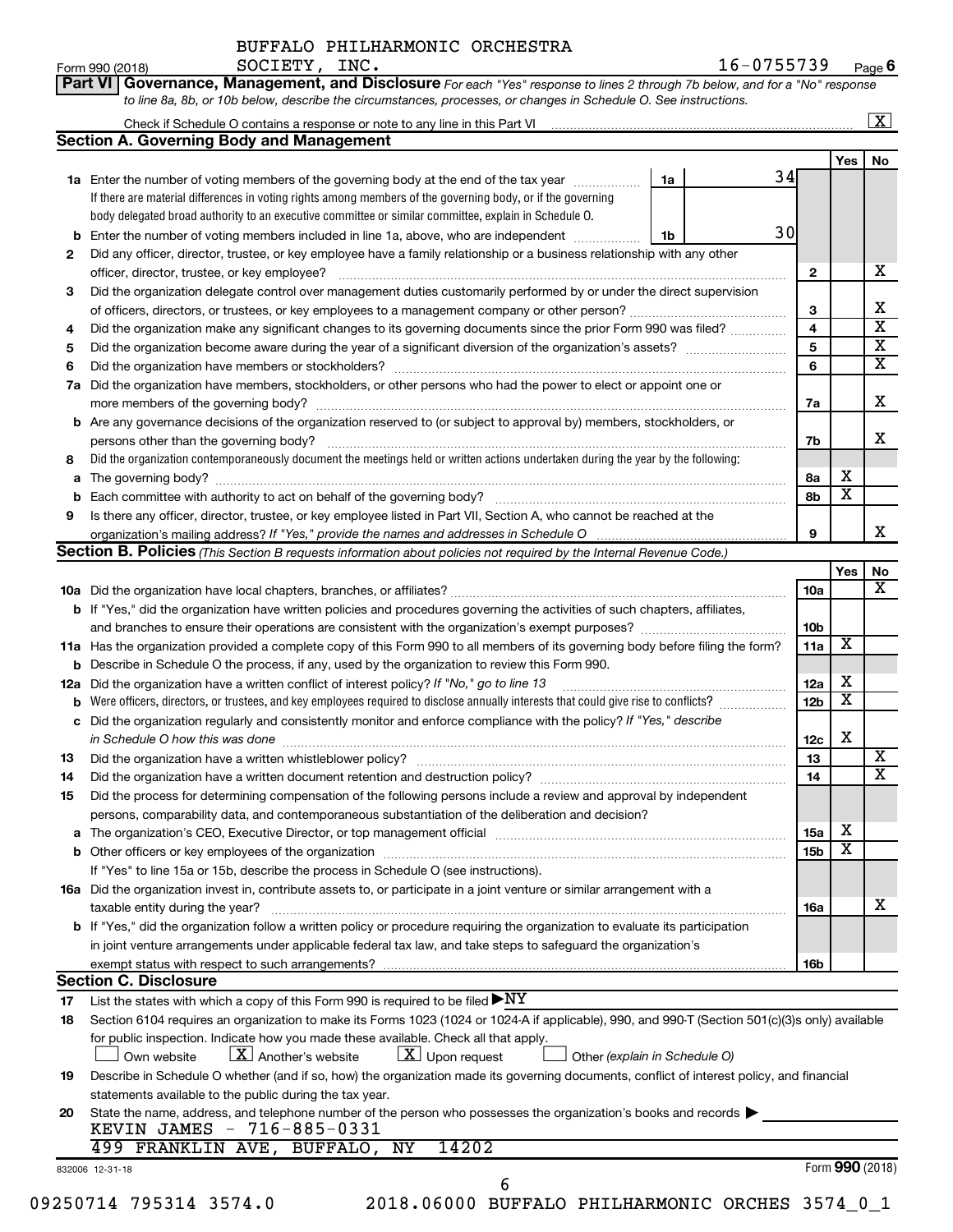| BUFFALO PHILHARMONIC ORCHESTRA |
|--------------------------------|
|--------------------------------|

 $\Box$ 

| Part VII Compensation of Officers, Directors, Trustees, Key Employees, Highest Compensated |
|--------------------------------------------------------------------------------------------|
| <b>Employees, and Independent Contractors</b>                                              |

Check if Schedule O contains a response or note to any line in this Part VII

**Section A. Officers, Directors, Trustees, Key Employees, and Highest Compensated Employees**

**1a**  Complete this table for all persons required to be listed. Report compensation for the calendar year ending with or within the organization's tax year.

**•** List all of the organization's current officers, directors, trustees (whether individuals or organizations), regardless of amount of compensation. Enter -0- in columns  $(D)$ ,  $(E)$ , and  $(F)$  if no compensation was paid.

**•** List all of the organization's **current** key employees, if any. See instructions for definition of "key employee."

**•** List the organization's five current highest compensated employees (other than an officer, director, trustee, or key employee) who received reportable compensation (Box 5 of Form W-2 and/or Box 7 of Form 1099-MISC) of more than \$100,000 from the organization and any related organizations.

**•** List all of the organization's former officers, key employees, and highest compensated employees who received more than \$100,000 of reportable compensation from the organization and any related organizations.

**•** List all of the organization's former directors or trustees that received, in the capacity as a former director or trustee of the organization, more than \$10,000 of reportable compensation from the organization and any related organizations.

List persons in the following order: individual trustees or directors; institutional trustees; officers; key employees; highest compensated employees; and former such persons.

Check this box if neither the organization nor any related organization compensated any current officer, director, or trustee.  $\Box$ 

| (A)                           | (B)                  |                                |                                                                  | (C)         |              |                                 |        | (D)                             | (E)             | (F)                      |
|-------------------------------|----------------------|--------------------------------|------------------------------------------------------------------|-------------|--------------|---------------------------------|--------|---------------------------------|-----------------|--------------------------|
| Name and Title                | Average              |                                | (do not check more than one                                      | Position    |              |                                 |        | Reportable                      | Reportable      | Estimated                |
|                               | hours per            |                                | box, unless person is both an<br>officer and a director/trustee) |             |              |                                 |        | compensation                    | compensation    | amount of                |
|                               | week                 |                                |                                                                  |             |              |                                 |        | from                            | from related    | other                    |
|                               | (list any            |                                |                                                                  |             |              |                                 |        | the                             | organizations   | compensation             |
|                               | hours for<br>related |                                |                                                                  |             |              |                                 |        | organization<br>(W-2/1099-MISC) | (W-2/1099-MISC) | from the<br>organization |
|                               | organizations        |                                |                                                                  |             |              |                                 |        |                                 |                 | and related              |
|                               | below                |                                |                                                                  |             |              |                                 |        |                                 |                 | organizations            |
|                               | line)                | Individual trustee or director | Institutional trustee                                            | Officer     | Key employee | Highest compensated<br>employee | Former |                                 |                 |                          |
| JOHN YURTCHUK<br>(1)          | 5.00                 |                                |                                                                  |             |              |                                 |        |                                 |                 |                          |
| CHAIR                         | 1.00                 | $\mathbf X$                    |                                                                  | X           |              |                                 |        | $\mathbf 0$ .                   | $\mathbf 0$ .   | 0.                       |
| SCOTT STENCLIK<br>(2)         | 5.00                 |                                |                                                                  |             |              |                                 |        |                                 |                 |                          |
| VICE CHAIR ELECT              |                      | X                              |                                                                  | $\mathbf X$ |              |                                 |        | $\mathbf 0$ .                   | $\mathbf 0$ .   | $\mathbf 0$ .            |
| (3)<br>ANGELO FATTA           | 5.00                 |                                |                                                                  |             |              |                                 |        |                                 |                 |                          |
| TREASURER                     |                      | $\mathbf X$                    |                                                                  | X           |              |                                 |        | $\mathbf 0$ .                   | 0.              | 0.                       |
| PETER ELIOPOULOS<br>(4)       | 5.00                 |                                |                                                                  |             |              |                                 |        |                                 |                 |                          |
| <b>SECRETARY</b>              |                      | $\mathbf X$                    |                                                                  | $\mathbf X$ |              |                                 |        | 0.                              | $\mathbf 0$ .   | $\mathbf 0$ .            |
| (5)<br><b>DOUGLAS BEAN</b>    | 1.00                 |                                |                                                                  |             |              |                                 |        |                                 |                 |                          |
| TRUSTEE                       |                      | X                              |                                                                  |             |              |                                 |        | 0                               | 0.              | $\mathbf 0$ .            |
| <b>JONATHAN BORDEN</b><br>(6) | 1.00                 |                                |                                                                  |             |              |                                 |        |                                 |                 |                          |
| <b>TRUSTEE</b>                |                      | X                              |                                                                  |             |              |                                 |        | 0                               | 0.              | $\mathbf 0$ .            |
| <b>JANZ CASTELO</b><br>(7)    | 1.00                 |                                |                                                                  |             |              |                                 |        |                                 |                 |                          |
| TRUSTEE                       |                      | X                              |                                                                  |             |              |                                 |        | $\mathbf 0$ .                   | $\mathbf 0$     | $\mathbf 0$ .            |
| (8)<br>ANNE CONABLE           | 1.00                 |                                |                                                                  |             |              |                                 |        |                                 |                 |                          |
| TRUSTEE                       |                      | X                              |                                                                  |             |              |                                 |        | $\mathbf 0$                     | 0.              | $\mathbf 0$ .            |
| STEPHEN B EDGE, MD<br>(9)     | 1.00                 |                                |                                                                  |             |              |                                 |        |                                 |                 |                          |
| <b>TRUSTEE</b>                |                      | $\mathbf X$                    |                                                                  |             |              |                                 |        | $\mathbf 0$ .                   | $\mathbf 0$ .   | $\mathbf 0$ .            |
| (10) JOANN FALLETTA           | 1.00                 |                                |                                                                  |             |              |                                 |        |                                 |                 |                          |
| <b>TRUSTEE</b>                |                      | X                              |                                                                  |             |              |                                 |        | 0.                              | $\mathbf 0$ .   | $\mathbf 0$ .            |
| (11) OTIS GLOVER              | 1.00                 |                                |                                                                  |             |              |                                 |        |                                 |                 |                          |
| <b>TRUSTEE</b>                |                      | $\mathbf X$                    |                                                                  |             |              |                                 |        | $\mathbf 0$                     | $\mathbf 0$ .   | $\mathbf 0$ .            |
| (12) JIM HETTICH              | 1.00                 |                                |                                                                  |             |              |                                 |        |                                 |                 |                          |
| <b>TRUSTEE</b>                |                      | X                              |                                                                  |             |              |                                 |        | 0                               | $\mathbf 0$ .   | $\mathbf 0$ .            |
| (13) MARK HODGES              | 1.00                 |                                |                                                                  |             |              |                                 |        |                                 |                 |                          |
| TRUSTEE                       |                      | X                              |                                                                  |             |              |                                 |        | 0                               | $\mathbf 0$     | $\mathbf 0$ .            |
| (14) MONTE HOFFMAN            | 1.00                 |                                |                                                                  |             |              |                                 |        |                                 |                 |                          |
| TRUSTEE                       |                      | $\mathbf X$                    |                                                                  |             |              |                                 |        | $\mathbf 0$ .                   | $\mathbf 0$ .   | $\mathbf 0$ .            |
| (15) JAMES IGLEWSKI           | 1.00                 |                                |                                                                  |             |              |                                 |        |                                 |                 |                          |
| TRUSTEE                       |                      | $\mathbf X$                    |                                                                  |             |              |                                 |        | 0                               | $\mathbf 0$     | $\mathbf 0$ .            |
| (16) WILLIAM KEEFER           | 1.00                 |                                |                                                                  |             |              |                                 |        |                                 |                 |                          |
| TRUSTEE                       |                      | X                              |                                                                  |             |              |                                 |        | $\mathbf 0$                     | $\mathbf 0$ .   | 0.                       |
| (17) CINDY ABBOTT LETRO       | 1.00                 |                                |                                                                  |             |              |                                 |        |                                 |                 |                          |
| TRUSTEE                       |                      | $\mathbf X$                    |                                                                  |             |              |                                 |        | 0.                              | $\mathbf 0$     | $0$ .                    |
| 832007 12-31-18               |                      |                                |                                                                  |             |              |                                 |        |                                 |                 | Form 990 (2018)          |

7

09250714 795314 3574.0 2018.06000 BUFFALO PHILHARMONIC ORCHES 3574\_0\_1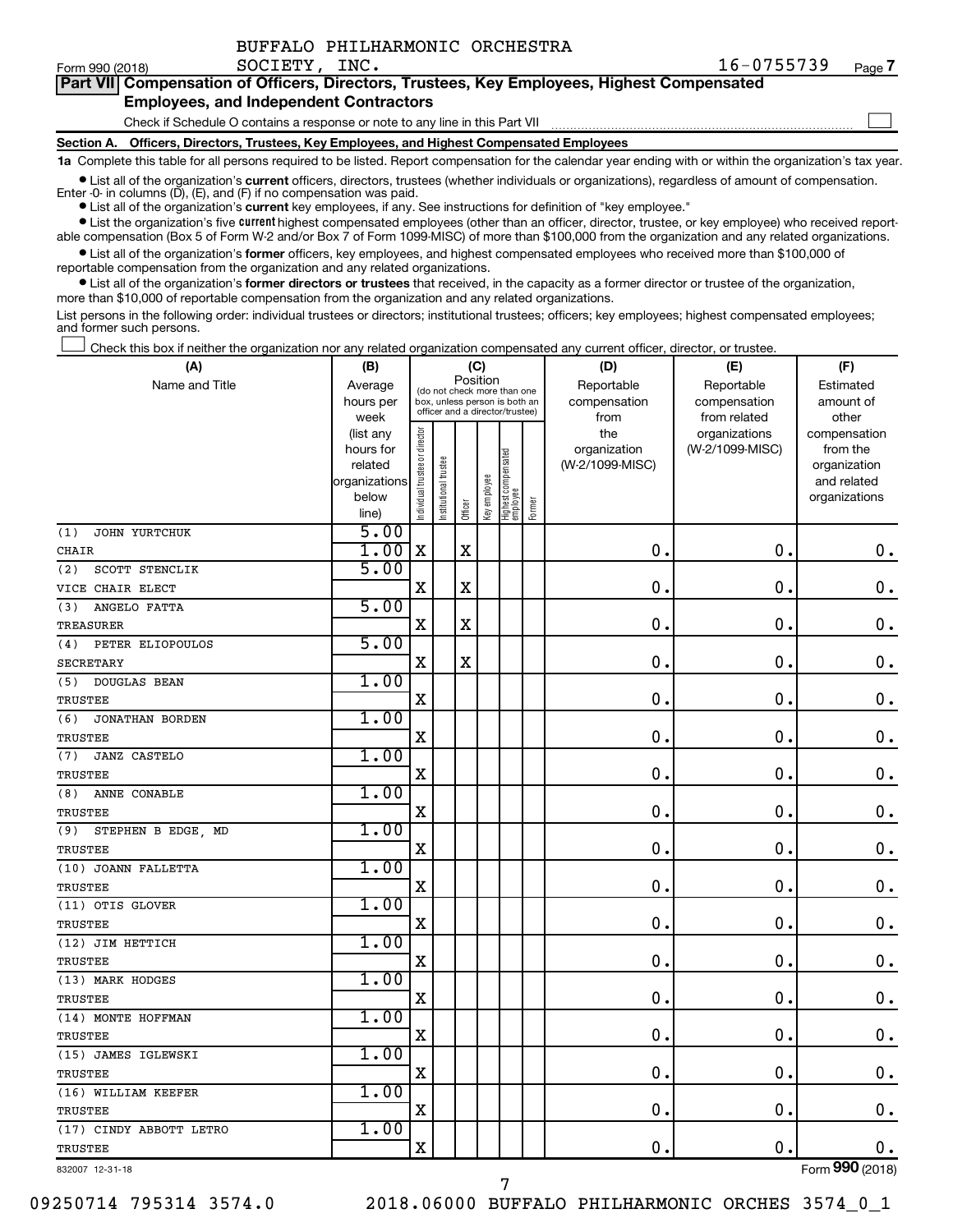| SOCIETY, INC.<br>Form 990 (2018)                                                                                                                                                                                                                                                                                                  |                                                                                                                                                           |                                |                      |         |              |                                 |        |                                           | 16-0755739                                        |                        |                     |                                                                          | Page 8                               |
|-----------------------------------------------------------------------------------------------------------------------------------------------------------------------------------------------------------------------------------------------------------------------------------------------------------------------------------|-----------------------------------------------------------------------------------------------------------------------------------------------------------|--------------------------------|----------------------|---------|--------------|---------------------------------|--------|-------------------------------------------|---------------------------------------------------|------------------------|---------------------|--------------------------------------------------------------------------|--------------------------------------|
| Part VII Section A. Officers, Directors, Trustees, Key Employees, and Highest Compensated Employees (continued)                                                                                                                                                                                                                   |                                                                                                                                                           |                                |                      |         |              |                                 |        |                                           |                                                   |                        |                     |                                                                          |                                      |
| (A)<br>Name and title                                                                                                                                                                                                                                                                                                             | (B)<br>(C)<br>Position<br>Average<br>(do not check more than one<br>hours per<br>box, unless person is both an<br>officer and a director/trustee)<br>week |                                |                      |         |              |                                 |        | (D)<br>Reportable<br>compensation<br>from | (E)<br>Reportable<br>compensation<br>from related |                        |                     | (F)<br>Estimated<br>amount of<br>other                                   |                                      |
|                                                                                                                                                                                                                                                                                                                                   | (list any<br>hours for<br>related<br>organizations<br>below<br>line)                                                                                      | Individual trustee or director | nstitutional trustee | Officer | key employee | Highest compensated<br>employee | Former | the<br>organization<br>(W-2/1099-MISC)    | organizations<br>(W-2/1099-MISC)                  |                        |                     | compensation<br>from the<br>organization<br>and related<br>organizations |                                      |
| (18) RONALD LUCZAK<br>TRUSTEE                                                                                                                                                                                                                                                                                                     | 1.00                                                                                                                                                      | X                              |                      |         |              |                                 |        | 0.                                        |                                                   | 0.                     |                     |                                                                          | 0.                                   |
| (19) WILLIAM MAGGIO<br>TRUSTEE                                                                                                                                                                                                                                                                                                    | 1.00                                                                                                                                                      | Χ                              |                      |         |              |                                 |        | 0.                                        |                                                   | О.                     |                     |                                                                          | $\mathbf 0$ .                        |
| (20) ANNA MATTIX<br>TRUSTEE                                                                                                                                                                                                                                                                                                       | 1.00                                                                                                                                                      | Χ                              |                      |         |              |                                 |        | 0.                                        |                                                   | О.                     |                     |                                                                          | $\mathbf 0$ .                        |
| (21) ALEX MONTANTE<br>TRUSTEE                                                                                                                                                                                                                                                                                                     | 1.00                                                                                                                                                      | Χ                              |                      |         |              |                                 |        | 0.                                        |                                                   | О.                     |                     |                                                                          | $\mathbf 0$ .                        |
| (22) DOUGLAS MORELAND<br>TRUSTEE                                                                                                                                                                                                                                                                                                  | 1.00                                                                                                                                                      | Χ                              |                      |         |              |                                 |        | 0.                                        |                                                   | О.                     |                     |                                                                          | $\mathbf 0$ .                        |
| (23) ALLAN C. RIPLEY<br>TRUSTEE                                                                                                                                                                                                                                                                                                   | 1.00                                                                                                                                                      | Χ                              |                      |         |              |                                 |        | 0.                                        |                                                   | О.                     |                     |                                                                          | $\mathbf 0$ .                        |
| (24) AMY HABIB RITTLING<br>TRUSTEE                                                                                                                                                                                                                                                                                                | 1.00                                                                                                                                                      | Χ                              |                      |         |              |                                 |        | 0.                                        |                                                   | О.                     |                     |                                                                          | $\mathbf 0$ .                        |
| (25) CASIMIRO RODRIGUEZ                                                                                                                                                                                                                                                                                                           | 1.00                                                                                                                                                      |                                |                      |         |              |                                 |        | $0$ .                                     |                                                   | О.                     |                     |                                                                          |                                      |
| TRUSTEE<br>(26) REV. MELODY RUTHERFORD                                                                                                                                                                                                                                                                                            | 1.00                                                                                                                                                      | Χ                              |                      |         |              |                                 |        |                                           |                                                   |                        |                     |                                                                          | $\mathbf 0$ .                        |
| TRUSTEE                                                                                                                                                                                                                                                                                                                           |                                                                                                                                                           | X                              |                      |         |              |                                 |        | 0.<br>О.                                  |                                                   | О.<br>σ.               |                     |                                                                          | $\mathbf 0$ .<br>$\overline{0}$ .    |
| 1b Sub-total                                                                                                                                                                                                                                                                                                                      |                                                                                                                                                           |                                |                      |         |              |                                 |        | 325,029.<br>325,029.                      |                                                   | σ.<br>$\overline{0}$ . |                     |                                                                          | $\overline{0}$ .<br>$\overline{0}$ . |
| Total number of individuals (including but not limited to those listed above) who received more than \$100,000 of reportable<br>$\mathbf{2}$<br>compensation from the organization $\blacktriangleright$                                                                                                                          |                                                                                                                                                           |                                |                      |         |              |                                 |        |                                           |                                                   |                        |                     |                                                                          |                                      |
|                                                                                                                                                                                                                                                                                                                                   |                                                                                                                                                           |                                |                      |         |              |                                 |        |                                           |                                                   |                        |                     | Yes                                                                      | No                                   |
| Did the organization list any former officer, director, or trustee, key employee, or highest compensated employee on<br>3                                                                                                                                                                                                         |                                                                                                                                                           |                                |                      |         |              |                                 |        |                                           |                                                   |                        | 3                   |                                                                          | х                                    |
| 4<br>For any individual listed on line 1a, is the sum of reportable compensation and other compensation from the organization<br>and related organizations greater than \$150,000? If "Yes," complete Schedule J for such individual                                                                                              |                                                                                                                                                           |                                |                      |         |              |                                 |        |                                           |                                                   |                        | 4                   | х                                                                        |                                      |
| Did any person listed on line 1a receive or accrue compensation from any unrelated organization or individual for services<br>5<br>rendered to the organization? If "Yes," complete Schedule J for such person manufactured to the organization? If "Yes," complete Schedule J for such person manufactured and the organization? |                                                                                                                                                           |                                |                      |         |              |                                 |        |                                           |                                                   |                        | 5                   |                                                                          | X                                    |
| <b>Section B. Independent Contractors</b>                                                                                                                                                                                                                                                                                         |                                                                                                                                                           |                                |                      |         |              |                                 |        |                                           |                                                   |                        |                     |                                                                          |                                      |
| Complete this table for your five highest compensated independent contractors that received more than \$100,000 of compensation from<br>1<br>the organization. Report compensation for the calendar year ending with or within the organization's tax year.                                                                       |                                                                                                                                                           |                                |                      |         |              |                                 |        |                                           |                                                   |                        |                     |                                                                          |                                      |
| (A)<br>Name and business address                                                                                                                                                                                                                                                                                                  |                                                                                                                                                           |                                |                      |         |              |                                 |        | (B)<br>Description of services            |                                                   |                        | (C)<br>Compensation |                                                                          |                                      |
| MAESTRA PRODUTIONS INC<br>240 RIVERMIST DRIVE, BUFFALO, NY 14202                                                                                                                                                                                                                                                                  |                                                                                                                                                           |                                |                      |         |              |                                 |        | STAFF CONDUCTOR FEES                      |                                                   |                        |                     |                                                                          | 330,389.                             |
| BENNETT DIRECT<br>PO BOX 0015, MILWAUKEE, WI 53201                                                                                                                                                                                                                                                                                |                                                                                                                                                           |                                |                      |         |              |                                 |        | <b>TELEPHONE DONOR</b><br>SERVICES        |                                                   |                        |                     |                                                                          | 243,610.                             |
| NEWPORT TRUST COMPANY<br>INVESTMENT<br>PO BOX 645451, PITTSBURGH, PA 15264<br><b>MANAGEMENT</b>                                                                                                                                                                                                                                   |                                                                                                                                                           |                                |                      |         |              |                                 |        |                                           |                                                   | 236,501.               |                     |                                                                          |                                      |

Total number of independent contractors (including but not limited to those listed above) who received more than \$100,000 of compensation from the organization 5 SEE PART VII, SECTION A CONTINUATION SHEETS

PO BOX 650, BUFFALO, NY 14240 ADVERTISING 100,143.

Form (2018) **990**

832008 12-31-18

**2**

THE BUFFALO NEWS

ADVANCED PRODUCTION GROUP

PO BOX 1189, DUNKIRK, NY 14048

09250714 795314 3574.0 2018.06000 BUFFALO PHILHARMONIC ORCHES 3574\_0\_1

SOUND EQUIPMENT

RENTAL 129,767**.**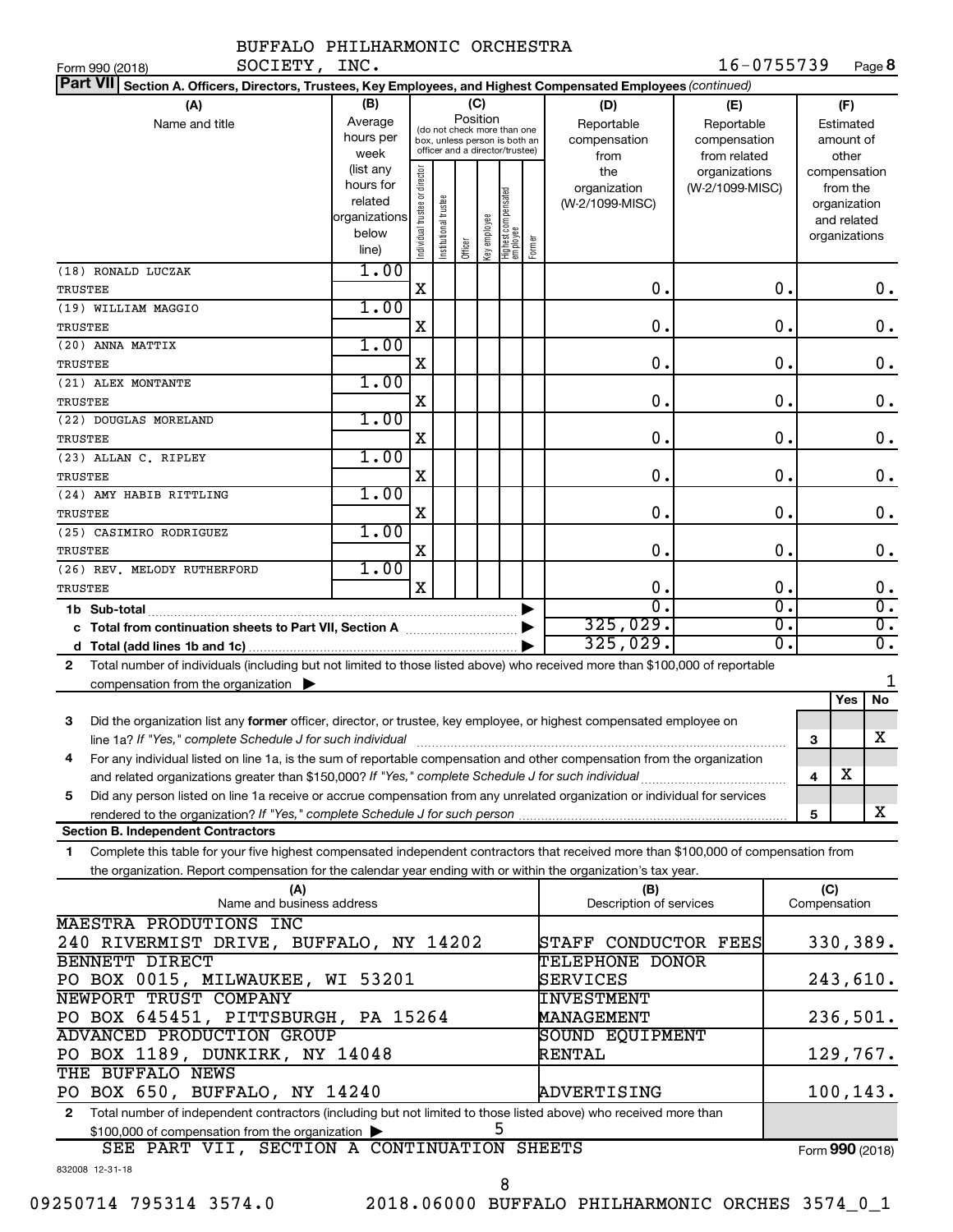#### BUFFALO PHILHARMONIC ORCHESTRA SOCIETY, INC. 16-0755739

| SOCIETY,<br>Form 990                                                                                            | INC.              |                                |                      |         |              |                              |        |                     | 16-0755739                       |                          |
|-----------------------------------------------------------------------------------------------------------------|-------------------|--------------------------------|----------------------|---------|--------------|------------------------------|--------|---------------------|----------------------------------|--------------------------|
| Part VII Section A. Officers, Directors, Trustees, Key Employees, and Highest Compensated Employees (continued) |                   |                                |                      |         |              |                              |        |                     |                                  |                          |
| (A)                                                                                                             | (B)               |                                |                      |         | (C)          |                              |        | (D)                 | (E)                              | (F)                      |
| Name and title                                                                                                  | Average           | Position                       |                      |         |              |                              |        | Reportable          | Reportable                       | Estimated                |
|                                                                                                                 | hours             |                                |                      |         |              | (check all that apply)       |        | compensation        | compensation                     | amount of                |
|                                                                                                                 | per               |                                |                      |         |              |                              |        | from                | from related                     | other                    |
|                                                                                                                 | week<br>(list any |                                |                      |         |              |                              |        | the<br>organization | organizations<br>(W-2/1099-MISC) | compensation<br>from the |
|                                                                                                                 | hours for         |                                |                      |         |              |                              |        | (W-2/1099-MISC)     |                                  | organization             |
|                                                                                                                 | related           |                                |                      |         |              |                              |        |                     |                                  | and related              |
|                                                                                                                 | organizations     |                                |                      |         |              |                              |        |                     |                                  | organizations            |
|                                                                                                                 | below<br>line)    | Individual trustee or director | nstitutional trustee | Officer | Key employee | Highest compensated employee | Former |                     |                                  |                          |
| (27) DIANA SACHS                                                                                                | 1.00              |                                |                      |         |              |                              |        |                     |                                  |                          |
| <b>TRUSTEE</b>                                                                                                  |                   | $\mathbf x$                    |                      |         |              |                              |        | 0.                  | $\mathbf 0$ .                    | $\mathbf 0$ .            |
| (28) ROBIN G SCHULZE                                                                                            | 1.00              |                                |                      |         |              |                              |        |                     |                                  |                          |
| <b>TRUSTEE</b>                                                                                                  |                   | $\mathbf X$                    |                      |         |              |                              |        | 0.                  | $\mathbf 0$ .                    | $\mathbf 0$ .            |
| (29) JOSEPH SEDITA                                                                                              | 1.00              |                                |                      |         |              |                              |        |                     |                                  |                          |
| <b>TRUSTEE</b>                                                                                                  |                   | $\mathbf X$                    |                      |         |              |                              |        | 0.                  | $\mathbf 0$ .                    | $\mathbf 0$ .            |
| (30) LOREN SILVERTRUST                                                                                          | 1.00              |                                |                      |         |              |                              |        |                     |                                  |                          |
| <b>TRUSTEE</b>                                                                                                  |                   | $\mathbf X$                    |                      |         |              |                              |        | 0.                  | $\mathbf 0$ .                    | $\mathbf 0$ .            |
| (31) KAREN SPERRAZZA                                                                                            | 1.00              |                                |                      |         |              |                              |        |                     |                                  |                          |
| <b>TRUSTEE</b>                                                                                                  |                   | $\mathbf X$                    |                      |         |              |                              |        | 0.                  | $\mathbf 0$ .                    | $\mathbf 0$ .            |
| (32) CHRISTINE STANDISH                                                                                         | 1.00              |                                |                      |         |              |                              |        |                     |                                  |                          |
| <b>TRUSTEE</b>                                                                                                  |                   | $\mathbf X$                    |                      |         |              |                              |        | 0.                  | $\mathbf 0$ .                    | $\mathbf 0$ .            |
| (33) STEPHEN SWIFT                                                                                              | 1.00              |                                |                      |         |              |                              |        |                     |                                  |                          |
| <b>TREASURER</b>                                                                                                |                   | $\mathbf x$                    |                      |         |              |                              |        | 0.                  | $\mathbf 0$ .                    | $\mathbf 0$ .            |
| (34) JOHN ZAK                                                                                                   | 1.00              |                                |                      |         |              |                              |        |                     |                                  |                          |
| <b>TRUSTEE</b>                                                                                                  | $1.00$ X          |                                |                      |         |              |                              |        | 0.                  | $\mathbf 0$ .                    | $\mathbf 0$ .            |
| (35) DANIEL HART                                                                                                | 40.00             |                                |                      |         |              |                              |        |                     |                                  |                          |
| EXECUTIVE DIRECTOR                                                                                              | 1.00              |                                |                      | X       |              |                              |        | 229,469.            | $\mathbf 0$ .                    | $\mathbf 0$ .            |
| (36) KEVIN JAMES                                                                                                | 40.00             |                                |                      |         |              |                              |        |                     |                                  |                          |
| DIRECTOR OF FINANCE                                                                                             | 1.00              |                                |                      | X       |              |                              |        | 95,560.             | $\mathbf 0$ .                    | $\mathbf 0$ .            |
|                                                                                                                 |                   |                                |                      |         |              |                              |        |                     |                                  |                          |
|                                                                                                                 |                   |                                |                      |         |              |                              |        |                     |                                  |                          |
|                                                                                                                 |                   |                                |                      |         |              |                              |        |                     |                                  |                          |
|                                                                                                                 |                   |                                |                      |         |              |                              |        |                     |                                  |                          |
|                                                                                                                 |                   |                                |                      |         |              |                              |        |                     |                                  |                          |
|                                                                                                                 |                   |                                |                      |         |              |                              |        |                     |                                  |                          |
|                                                                                                                 |                   |                                |                      |         |              |                              |        |                     |                                  |                          |
|                                                                                                                 |                   |                                |                      |         |              |                              |        |                     |                                  |                          |
|                                                                                                                 |                   |                                |                      |         |              |                              |        |                     |                                  |                          |
|                                                                                                                 |                   |                                |                      |         |              |                              |        |                     |                                  |                          |
|                                                                                                                 |                   |                                |                      |         |              |                              |        |                     |                                  |                          |
|                                                                                                                 |                   |                                |                      |         |              |                              |        |                     |                                  |                          |
|                                                                                                                 |                   |                                |                      |         |              |                              |        |                     |                                  |                          |
|                                                                                                                 |                   |                                |                      |         |              |                              |        |                     |                                  |                          |
|                                                                                                                 |                   |                                |                      |         |              |                              |        |                     |                                  |                          |
|                                                                                                                 |                   |                                |                      |         |              |                              |        |                     |                                  |                          |
|                                                                                                                 |                   |                                |                      |         |              |                              |        |                     |                                  |                          |
|                                                                                                                 |                   |                                |                      |         |              |                              |        |                     |                                  |                          |
|                                                                                                                 |                   |                                |                      |         |              |                              |        |                     |                                  |                          |
|                                                                                                                 |                   |                                |                      |         |              |                              |        | 325,029.            |                                  |                          |

832201 04-01-18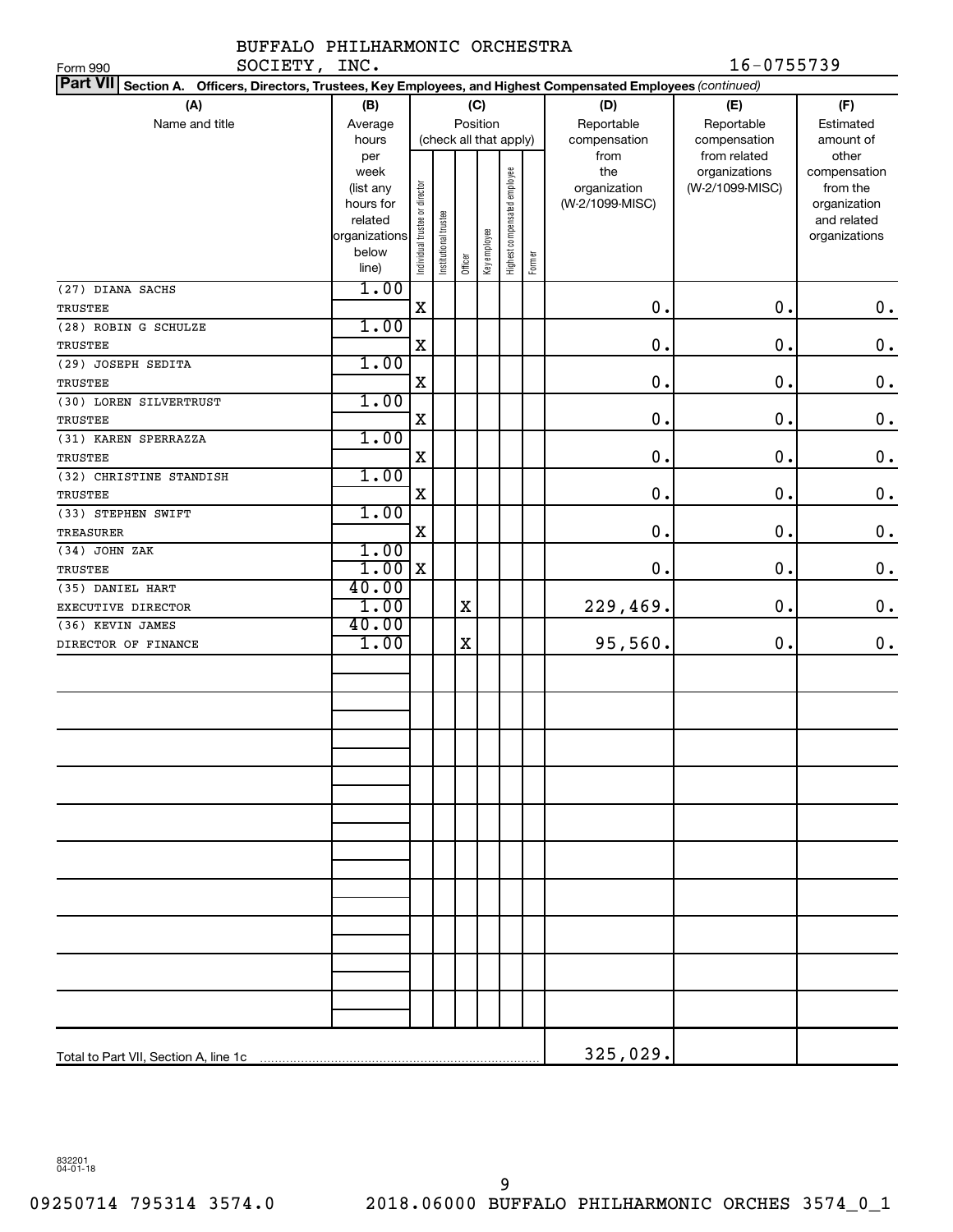|                                                           | <b>Part VIII</b> | <b>Statement of Revenue</b>                                             |                |                                |                      |                                                 |                                         |                                                                    |
|-----------------------------------------------------------|------------------|-------------------------------------------------------------------------|----------------|--------------------------------|----------------------|-------------------------------------------------|-----------------------------------------|--------------------------------------------------------------------|
|                                                           |                  |                                                                         |                |                                |                      |                                                 |                                         |                                                                    |
|                                                           |                  |                                                                         |                |                                | (A)<br>Total revenue | (B)<br>Related or<br>exempt function<br>revenue | (C)<br>Unrelated<br>business<br>revenue | (D)<br>Revenue excluded<br>from tax under<br>sections<br>512 - 514 |
|                                                           |                  | 1 a Federated campaigns                                                 | 1a             |                                |                      |                                                 |                                         |                                                                    |
|                                                           |                  | <b>b</b> Membership dues                                                | 1b             |                                |                      |                                                 |                                         |                                                                    |
|                                                           |                  | c Fundraising events                                                    | 1c             |                                |                      |                                                 |                                         |                                                                    |
|                                                           |                  | d Related organizations<br>$\overline{\phantom{a}}$                     | 1d             |                                |                      |                                                 |                                         |                                                                    |
| Contributions, Gifts, Grants<br>and Other Similar Amounts |                  | e Government grants (contributions)                                     | 1e             | 1,261,309.                     |                      |                                                 |                                         |                                                                    |
|                                                           |                  | f All other contributions, gifts, grants, and                           |                |                                |                      |                                                 |                                         |                                                                    |
|                                                           |                  | similar amounts not included above                                      | 1f             | 8,609,394.                     |                      |                                                 |                                         |                                                                    |
|                                                           |                  | g Noncash contributions included in lines 1a-1f: \$                     |                | 2,550,000.                     |                      |                                                 |                                         |                                                                    |
|                                                           |                  |                                                                         |                |                                | 9,870,703.           |                                                 |                                         |                                                                    |
|                                                           |                  |                                                                         |                | <b>Business Code</b>           |                      |                                                 |                                         |                                                                    |
|                                                           | 2a               | CONCERT REVENUE                                                         |                | 711130                         | 4,468,188.           | 4,468,188                                       |                                         |                                                                    |
| Program Service<br>Revenue                                | b                |                                                                         |                |                                |                      |                                                 |                                         |                                                                    |
|                                                           | с                |                                                                         |                |                                |                      |                                                 |                                         |                                                                    |
|                                                           | d                |                                                                         |                |                                |                      |                                                 |                                         |                                                                    |
|                                                           |                  | All other program service revenue                                       |                |                                |                      |                                                 |                                         |                                                                    |
|                                                           |                  |                                                                         |                |                                | 4,468,188            |                                                 |                                         |                                                                    |
|                                                           | 3                | Investment income (including dividends, interest, and                   |                |                                |                      |                                                 |                                         |                                                                    |
|                                                           |                  |                                                                         |                |                                | 49,510.              |                                                 |                                         | 49,510.                                                            |
|                                                           | 4                | Income from investment of tax-exempt bond proceeds                      |                |                                |                      |                                                 |                                         |                                                                    |
|                                                           | 5                |                                                                         |                |                                |                      |                                                 |                                         |                                                                    |
|                                                           |                  |                                                                         | (i) Real       | (ii) Personal                  |                      |                                                 |                                         |                                                                    |
|                                                           |                  | 6 a Gross rents                                                         | 54,855.        |                                |                      |                                                 |                                         |                                                                    |
|                                                           |                  | <b>b</b> Less: rental expenses                                          | 97,775.        |                                |                      |                                                 |                                         |                                                                    |
|                                                           |                  | Rental income or (loss)                                                 | $-42,920.$     |                                |                      |                                                 |                                         |                                                                    |
|                                                           |                  | <b>d</b> Net rental income or (loss)                                    |                |                                | $-42,920.$           |                                                 |                                         | $-42,920.$                                                         |
|                                                           |                  | 7 a Gross amount from sales of                                          | (i) Securities | (ii) Other                     |                      |                                                 |                                         |                                                                    |
|                                                           |                  | assets other than inventory                                             | 279, 212.      |                                |                      |                                                 |                                         |                                                                    |
|                                                           |                  | <b>b</b> Less: cost or other basis                                      | 385,170.       |                                |                      |                                                 |                                         |                                                                    |
|                                                           |                  | and sales expenses                                                      | $-105,958.$    |                                |                      |                                                 |                                         |                                                                    |
|                                                           |                  |                                                                         |                | ▶                              | $-105,958.$          |                                                 |                                         | $-105,958.$                                                        |
|                                                           |                  | 8 a Gross income from fundraising events (not                           |                |                                |                      |                                                 |                                         |                                                                    |
| <b>Other Revenue</b>                                      |                  | including \$                                                            | of             |                                |                      |                                                 |                                         |                                                                    |
|                                                           |                  | contributions reported on line 1c). See                                 |                |                                |                      |                                                 |                                         |                                                                    |
|                                                           |                  |                                                                         |                |                                |                      |                                                 |                                         |                                                                    |
|                                                           |                  | <b>b</b> Less: direct expenses <i></i>                                  | $\mathbf b$    |                                |                      |                                                 |                                         |                                                                    |
|                                                           |                  | c Net income or (loss) from fundraising events                          |                | .                              |                      |                                                 |                                         |                                                                    |
|                                                           |                  | 9 a Gross income from gaming activities. See                            |                |                                |                      |                                                 |                                         |                                                                    |
|                                                           |                  |                                                                         |                |                                |                      |                                                 |                                         |                                                                    |
|                                                           |                  |                                                                         | b              |                                |                      |                                                 |                                         |                                                                    |
|                                                           |                  | c Net income or (loss) from gaming activities                           |                |                                |                      |                                                 |                                         |                                                                    |
|                                                           |                  | 10 a Gross sales of inventory, less returns                             |                |                                |                      |                                                 |                                         |                                                                    |
|                                                           |                  |                                                                         |                |                                |                      |                                                 |                                         |                                                                    |
|                                                           |                  |                                                                         | $\mathbf{b}$   |                                |                      |                                                 |                                         |                                                                    |
|                                                           |                  | c Net income or (loss) from sales of inventory<br>Miscellaneous Revenue |                |                                |                      |                                                 |                                         |                                                                    |
|                                                           |                  | 11 a MISCELLANEOUS                                                      |                | <b>Business Code</b><br>900099 | 283,837.             | 283,837.                                        |                                         |                                                                    |
|                                                           | b                |                                                                         |                |                                |                      |                                                 |                                         |                                                                    |
|                                                           | с                | the control of the control of the control of                            |                |                                |                      |                                                 |                                         |                                                                    |
|                                                           |                  |                                                                         |                |                                |                      |                                                 |                                         |                                                                    |
|                                                           |                  |                                                                         |                |                                | 283,837.             |                                                 |                                         |                                                                    |
|                                                           | 12               |                                                                         |                |                                | 14, 523, 360.        | 4,752,025.                                      | 0.                                      | $-99,368.$                                                         |
|                                                           | 832009 12-31-18  |                                                                         |                |                                |                      |                                                 |                                         | Form 990 (2018)                                                    |

832009 12-31-18

10

09250714 795314 3574.0 2018.06000 BUFFALO PHILHARMONIC ORCHES 3574\_0\_1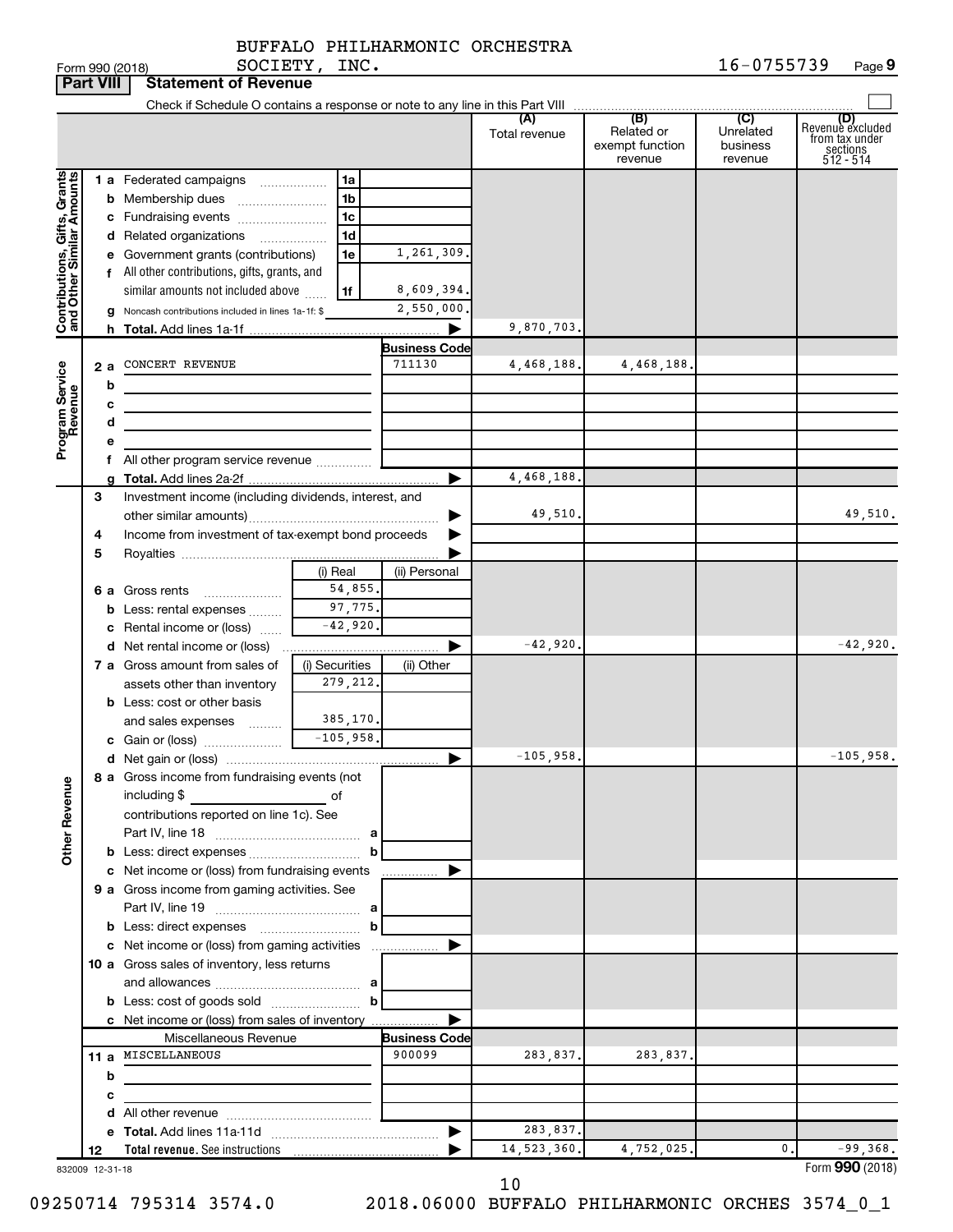|          | <b>Part IX   Statement of Functional Expenses</b>                                                                                                                                                           |                       |                                    |                                           |                                |  |  |  |
|----------|-------------------------------------------------------------------------------------------------------------------------------------------------------------------------------------------------------------|-----------------------|------------------------------------|-------------------------------------------|--------------------------------|--|--|--|
|          | Section 501(c)(3) and 501(c)(4) organizations must complete all columns. All other organizations must complete column (A).                                                                                  |                       |                                    |                                           |                                |  |  |  |
|          | Check if Schedule O contains a response or note to any line in this Part IX                                                                                                                                 |                       |                                    |                                           |                                |  |  |  |
|          | Do not include amounts reported on lines 6b,<br>7b, 8b, 9b, and 10b of Part VIII.                                                                                                                           | (A)<br>Total expenses | (B)<br>Program service<br>expenses | (C)<br>Management and<br>general expenses | (D)<br>Fundraising<br>expenses |  |  |  |
| 1        | Grants and other assistance to domestic organizations                                                                                                                                                       |                       |                                    |                                           |                                |  |  |  |
|          | and domestic governments. See Part IV, line 21                                                                                                                                                              |                       |                                    |                                           |                                |  |  |  |
| 2        | Grants and other assistance to domestic                                                                                                                                                                     |                       |                                    |                                           |                                |  |  |  |
|          | individuals. See Part IV, line 22                                                                                                                                                                           | 5,000.                | 5,000.                             |                                           |                                |  |  |  |
| 3        | Grants and other assistance to foreign                                                                                                                                                                      |                       |                                    |                                           |                                |  |  |  |
|          | organizations, foreign governments, and foreign                                                                                                                                                             |                       |                                    |                                           |                                |  |  |  |
|          | individuals. See Part IV, lines 15 and 16                                                                                                                                                                   |                       |                                    |                                           |                                |  |  |  |
| 4        | Benefits paid to or for members                                                                                                                                                                             |                       |                                    |                                           |                                |  |  |  |
| 5        | Compensation of current officers, directors,<br>trustees, and key employees                                                                                                                                 | 325,029.              |                                    | 325,029.                                  |                                |  |  |  |
| 6        | Compensation not included above, to disqualified                                                                                                                                                            |                       |                                    |                                           |                                |  |  |  |
|          | persons (as defined under section 4958(f)(1)) and                                                                                                                                                           |                       |                                    |                                           |                                |  |  |  |
|          | persons described in section 4958(c)(3)(B)                                                                                                                                                                  |                       |                                    |                                           |                                |  |  |  |
| 7        |                                                                                                                                                                                                             | 6, 364, 745.          | 5,565,351.                         | 230,802.                                  | 568,592.                       |  |  |  |
| 8        | Pension plan accruals and contributions (include                                                                                                                                                            |                       |                                    |                                           |                                |  |  |  |
|          | section 401(k) and 403(b) employer contributions)                                                                                                                                                           | 320,738.              | 320,738.                           |                                           |                                |  |  |  |
| 9        |                                                                                                                                                                                                             | 1, 225, 750.          | 1, 103, 917.                       | 72,547.                                   | 49,286.                        |  |  |  |
| 10       |                                                                                                                                                                                                             | 632,606.              | 563, 155.                          | 33,288.                                   | 36, 163.                       |  |  |  |
| 11       | Fees for services (non-employees):                                                                                                                                                                          |                       |                                    |                                           |                                |  |  |  |
| а        |                                                                                                                                                                                                             |                       |                                    |                                           |                                |  |  |  |
| b        |                                                                                                                                                                                                             | 6,073.                | 6,073.                             |                                           |                                |  |  |  |
| С        |                                                                                                                                                                                                             | 10, 300.              |                                    | 10,300.                                   |                                |  |  |  |
| d        | Lobbying                                                                                                                                                                                                    |                       |                                    |                                           |                                |  |  |  |
|          | Professional fundraising services. See Part IV, line 17                                                                                                                                                     |                       |                                    |                                           |                                |  |  |  |
| f        | Investment management fees                                                                                                                                                                                  | 226, 439.             |                                    | 226, 439.                                 |                                |  |  |  |
| g        | Other. (If line 11g amount exceeds 10% of line 25,                                                                                                                                                          |                       |                                    |                                           |                                |  |  |  |
|          | column (A) amount, list line 11g expenses on Sch O.)                                                                                                                                                        | 10,340.<br>497,892.   | 10,340.<br>464,857.                | 6,104.                                    | 26,931.                        |  |  |  |
| 12       |                                                                                                                                                                                                             | 90,443.               | 28,827.                            | 57,324.                                   | 4,292.                         |  |  |  |
| 13       |                                                                                                                                                                                                             |                       |                                    |                                           |                                |  |  |  |
| 14<br>15 |                                                                                                                                                                                                             |                       |                                    |                                           |                                |  |  |  |
| 16       |                                                                                                                                                                                                             |                       |                                    |                                           |                                |  |  |  |
| 17       | Travel                                                                                                                                                                                                      | 52,389.               | 46,066.                            | 5,602.                                    | 721.                           |  |  |  |
| 18       | Payments of travel or entertainment expenses                                                                                                                                                                |                       |                                    |                                           |                                |  |  |  |
|          | for any federal, state, or local public officials                                                                                                                                                           |                       |                                    |                                           |                                |  |  |  |
| 19       | Conferences, conventions, and meetings                                                                                                                                                                      |                       |                                    |                                           |                                |  |  |  |
| 20       | Interest                                                                                                                                                                                                    | 41,912.               |                                    | 41,912.                                   |                                |  |  |  |
| 21       |                                                                                                                                                                                                             |                       |                                    |                                           |                                |  |  |  |
| 22       | Depreciation, depletion, and amortization                                                                                                                                                                   | 72,618.               | 10,806.                            | 59,111.                                   | 2,701.                         |  |  |  |
| 23       | Insurance                                                                                                                                                                                                   | 58, 517.              |                                    | 58, 517.                                  |                                |  |  |  |
| 24       | Other expenses. Itemize expenses not covered<br>above. (List miscellaneous expenses in line 24e. If line<br>24e amount exceeds 10% of line 25, column (A)<br>amount, list line 24e expenses on Schedule O.) |                       |                                    |                                           |                                |  |  |  |
| a        | GUEST ARTIST FEES/CONDU                                                                                                                                                                                     | 1, 275, 415.          | 1, 275, 415.                       |                                           |                                |  |  |  |
|          | PRODUCTION EXPENSES                                                                                                                                                                                         | 684,532.              | 684,532.                           |                                           |                                |  |  |  |
|          | <b>BANK SERVICE FEES</b>                                                                                                                                                                                    | 134,917.              | 103,436.                           | 8,660.                                    | 22,821.                        |  |  |  |
| d        | SPECIAL EVENTS                                                                                                                                                                                              | 97,680.               |                                    |                                           | 97,680.                        |  |  |  |
|          | e All other expenses                                                                                                                                                                                        | 374,526.              | 161,679.                           | 180, 187.                                 | 32,660.                        |  |  |  |
| 25       | Total functional expenses. Add lines 1 through 24e                                                                                                                                                          | 12,507,861.           | 10, 350, 192.                      | 1,315,822.                                | 841, 847.                      |  |  |  |
| 26       | <b>Joint costs.</b> Complete this line only if the organization                                                                                                                                             |                       |                                    |                                           |                                |  |  |  |
|          | reported in column (B) joint costs from a combined                                                                                                                                                          |                       |                                    |                                           |                                |  |  |  |
|          | educational campaign and fundraising solicitation.                                                                                                                                                          |                       |                                    |                                           |                                |  |  |  |
|          | Check here<br>if following SOP 98-2 (ASC 958-720)                                                                                                                                                           |                       |                                    |                                           |                                |  |  |  |

832010 12-31-18

Form (2018) **990**

09250714 795314 3574.0 2018.06000 BUFFALO PHILHARMONIC ORCHES 3574\_0\_1 11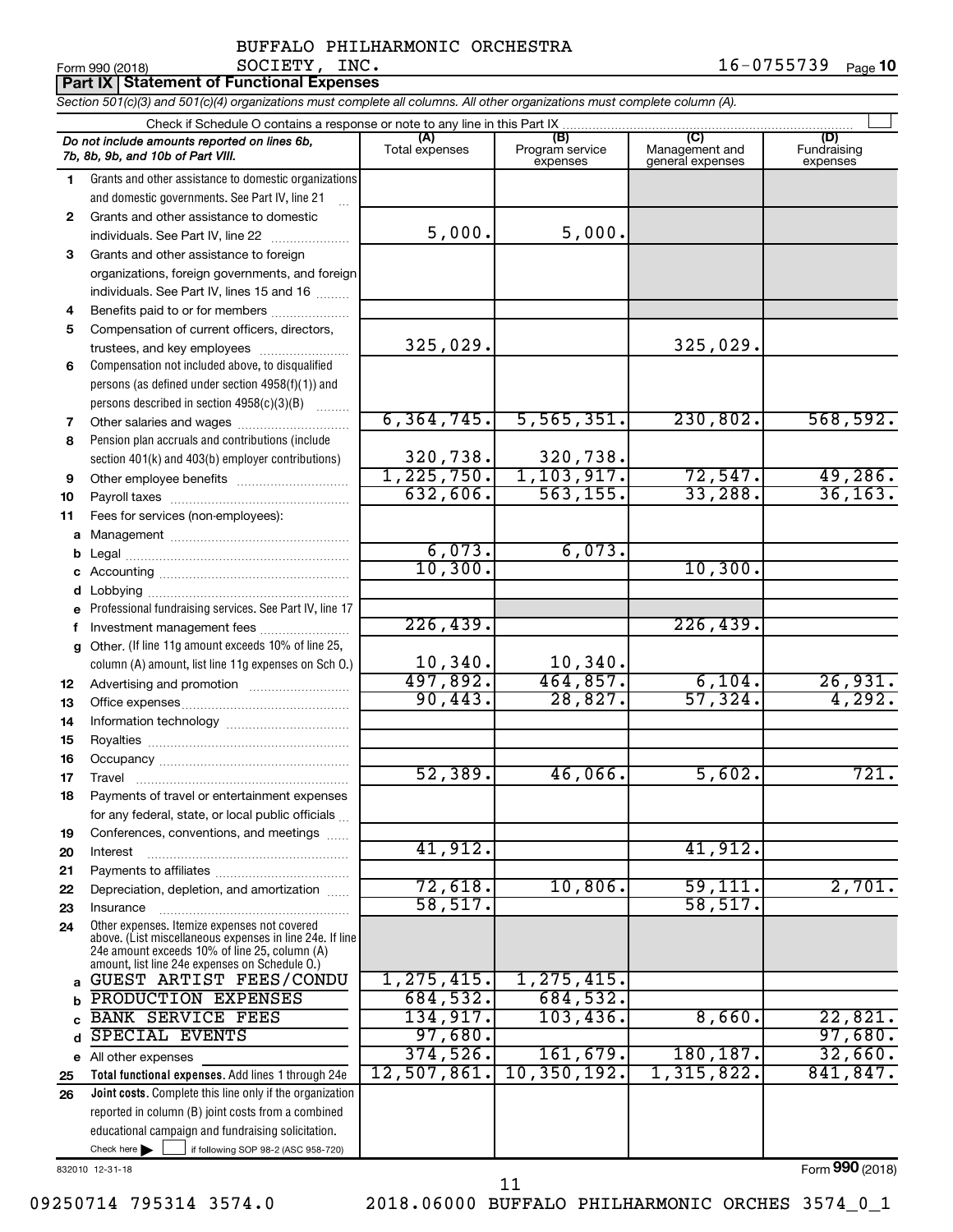$3,927,071.$   $33$  5,957,712. 7,603,714. <sub>34</sub> 9,686,322.

Form (2018) **990**

|                             |              |                                                                                                                                                                                                                               |            |                         | (A)<br>Beginning of year |                 | (B)<br>End of year |
|-----------------------------|--------------|-------------------------------------------------------------------------------------------------------------------------------------------------------------------------------------------------------------------------------|------------|-------------------------|--------------------------|-----------------|--------------------|
|                             | 1            |                                                                                                                                                                                                                               |            |                         | 378,724.                 | 1               | 312, 136.          |
|                             | $\mathbf{2}$ |                                                                                                                                                                                                                               |            |                         | 338, 245.                | $\overline{2}$  | 455, 127.          |
|                             | 3            |                                                                                                                                                                                                                               |            |                         | 1,298,196.               | 3               | 1,048,547.         |
|                             | 4            |                                                                                                                                                                                                                               | 172,874.   | $\overline{\mathbf{4}}$ | 114,584.                 |                 |                    |
|                             | 5            | Loans and other receivables from current and former officers, directors,                                                                                                                                                      |            |                         |                          |                 |                    |
|                             |              | trustees, key employees, and highest compensated employees. Complete                                                                                                                                                          |            |                         |                          |                 |                    |
|                             |              |                                                                                                                                                                                                                               |            | 5                       |                          |                 |                    |
|                             | 6            | Loans and other receivables from other disqualified persons (as defined under                                                                                                                                                 |            |                         |                          |                 |                    |
|                             |              | section $4958(f)(1)$ , persons described in section $4958(c)(3)(B)$ , and contributing                                                                                                                                        |            |                         |                          |                 |                    |
|                             |              | employers and sponsoring organizations of section 501(c)(9) voluntary                                                                                                                                                         |            |                         |                          |                 |                    |
|                             |              | employees' beneficiary organizations (see instr). Complete Part II of Sch L                                                                                                                                                   |            |                         |                          | 6               |                    |
| Assets                      | 7            |                                                                                                                                                                                                                               |            |                         |                          | 7               |                    |
|                             | 8            |                                                                                                                                                                                                                               |            |                         |                          | 8               |                    |
|                             | 9            | Prepaid expenses and deferred charges [11] [11] Prepaid expenses and deferred charges [11] [11] Martin Marian Marian Marian Marian Marian Marian Marian Marian Marian Marian Marian Marian Marian Marian Marian Marian Marian |            |                         | 364,780.                 | 9               | 330,017.           |
|                             |              | 10a Land, buildings, and equipment: cost or other                                                                                                                                                                             |            |                         |                          |                 |                    |
|                             |              | basis. Complete Part VI of Schedule D    10a                                                                                                                                                                                  |            | $3,589,068$ .           |                          |                 |                    |
|                             |              |                                                                                                                                                                                                                               |            | 864,705.                | 191,710.                 | 10 <sub>c</sub> | 2,724,363.         |
|                             | 11           |                                                                                                                                                                                                                               |            | 11                      |                          |                 |                    |
|                             | 12           |                                                                                                                                                                                                                               |            |                         | 12                       |                 |                    |
|                             | 13           |                                                                                                                                                                                                                               |            | 13                      |                          |                 |                    |
|                             | 14           |                                                                                                                                                                                                                               | 4,859,185. | 14                      | 4,701,548.               |                 |                    |
|                             | 15           |                                                                                                                                                                                                                               |            |                         | 7,603,714.               | 15              | 9,686,322.         |
|                             | 16<br>17     |                                                                                                                                                                                                                               |            | 547,814.                | 16<br>17                 | 367,890.        |                    |
|                             | 18           |                                                                                                                                                                                                                               |            |                         |                          | 18              |                    |
|                             | 19           |                                                                                                                                                                                                                               |            |                         | 2,778,829.               | 19              | 2,815,720.         |
|                             | 20           |                                                                                                                                                                                                                               |            |                         |                          | 20              |                    |
|                             | 21           | Escrow or custodial account liability. Complete Part IV of Schedule D                                                                                                                                                         |            |                         |                          | 21              |                    |
|                             | 22           | Loans and other payables to current and former officers, directors, trustees,                                                                                                                                                 |            |                         |                          |                 |                    |
| Liabilities                 |              | key employees, highest compensated employees, and disqualified persons.                                                                                                                                                       |            |                         |                          |                 |                    |
|                             |              |                                                                                                                                                                                                                               |            |                         |                          | 22              |                    |
|                             | 23           | Secured mortgages and notes payable to unrelated third parties                                                                                                                                                                |            |                         | 350,000.                 | 23              | 545,000.           |
|                             | 24           |                                                                                                                                                                                                                               |            |                         |                          | 24              |                    |
|                             | 25           | Other liabilities (including federal income tax, payables to related third                                                                                                                                                    |            |                         |                          |                 |                    |
|                             |              | parties, and other liabilities not included on lines 17-24). Complete Part X of                                                                                                                                               |            |                         |                          |                 |                    |
|                             |              | Schedule D                                                                                                                                                                                                                    |            |                         |                          | 25              |                    |
|                             | 26           | Total liabilities. Add lines 17 through 25                                                                                                                                                                                    |            |                         | 3,676,643.               | 26              | 3,728,610.         |
|                             |              | Organizations that follow SFAS 117 (ASC 958), check here                                                                                                                                                                      |            | $\lfloor x \rfloor$ and |                          |                 |                    |
|                             |              | complete lines 27 through 29, and lines 33 and 34.                                                                                                                                                                            |            |                         |                          |                 |                    |
|                             | 27           |                                                                                                                                                                                                                               |            |                         | $-2,401,021$ .           | 27              | 144,707.           |
|                             | 28           |                                                                                                                                                                                                                               |            |                         | 3,185,901.               | 28              | 2,545,566.         |
|                             | 29           | Permanently restricted net assets                                                                                                                                                                                             |            |                         | 3, 142, 191.             | 29              | 3, 267, 439.       |
|                             |              | Organizations that do not follow SFAS 117 (ASC 958), check here ▶                                                                                                                                                             |            |                         |                          |                 |                    |
|                             |              | and complete lines 30 through 34.                                                                                                                                                                                             |            |                         |                          |                 |                    |
|                             | 30           |                                                                                                                                                                                                                               |            |                         |                          | 30              |                    |
| Net Assets or Fund Balances | 31           | Paid-in or capital surplus, or land, building, or equipment fund                                                                                                                                                              |            |                         |                          | 31              |                    |
|                             | 32           | Retained earnings, endowment, accumulated income, or other funds                                                                                                                                                              |            | ঽ<br><b>027 071</b>     | 32                       | 5 957 712       |                    |

BUFFALO PHILHARMONIC ORCHESTRA

Form 990 (2018) **SOCIETY, INC.** 16-0755739 <sub>Page</sub> 11

**Part X** | Balance Sheet

09250714 795314 3574.0 2018.06000 BUFFALO PHILHARMONIC ORCHES 3574\_0\_1

12

Total net assets or fund balances Total liabilities and net assets/fund balances

 $\overline{\phantom{a}}$ 

832011 12-31-18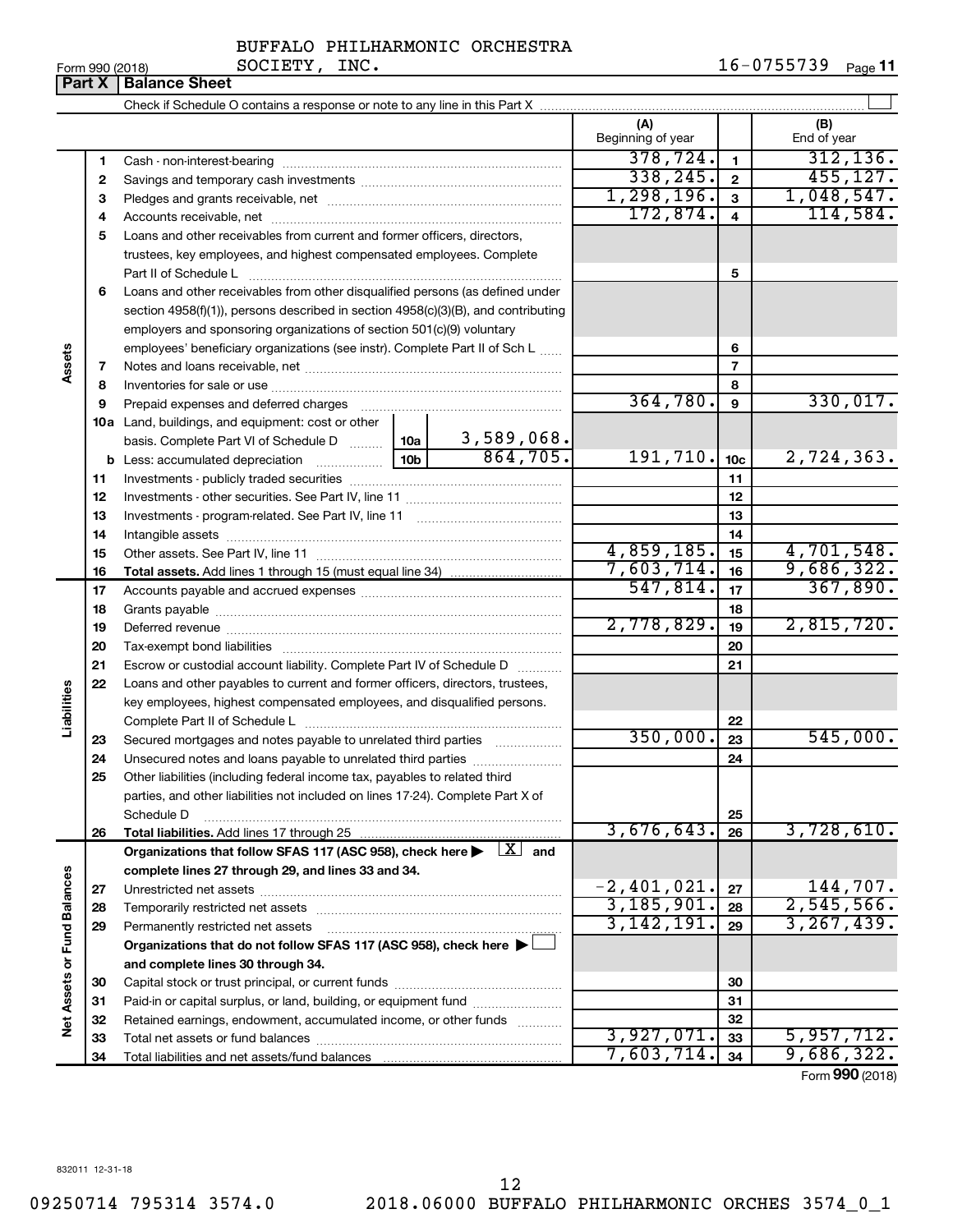| BUFFALO PHILHARMONIC ORCHESTRA |  |  |
|--------------------------------|--|--|
|--------------------------------|--|--|

|    | SOCIETY, INC.<br>Form 990 (2018)                                                                                                                                                                                               |                         | $16 - 0755739$ |            | Page 12                 |
|----|--------------------------------------------------------------------------------------------------------------------------------------------------------------------------------------------------------------------------------|-------------------------|----------------|------------|-------------------------|
|    | <b>Reconciliation of Net Assets</b><br>Part XI                                                                                                                                                                                 |                         |                |            |                         |
|    |                                                                                                                                                                                                                                |                         |                |            |                         |
|    |                                                                                                                                                                                                                                |                         |                |            |                         |
| 1  |                                                                                                                                                                                                                                | $\mathbf{1}$            | 14,523,360.    |            |                         |
| 2  |                                                                                                                                                                                                                                | $\overline{2}$          | 12,507,861.    |            |                         |
| З  | Revenue less expenses. Subtract line 2 from line 1                                                                                                                                                                             | $\overline{3}$          | 2,015,499.     |            |                         |
| 4  |                                                                                                                                                                                                                                | $\overline{\mathbf{4}}$ | 3,927,071.     |            |                         |
| 5  | Net unrealized gains (losses) on investments [11] matter contracts and the state of the state of the state of the state of the state of the state of the state of the state of the state of the state of the state of the stat | 5                       |                |            | 15, 142.                |
| 6  | Donated services and use of facilities                                                                                                                                                                                         | 6                       |                |            |                         |
| 7  | Investment expenses                                                                                                                                                                                                            | $\overline{7}$          |                |            |                         |
| 8  | Prior period adjustments                                                                                                                                                                                                       | 8                       |                |            |                         |
| 9  |                                                                                                                                                                                                                                | 9                       |                |            | $\overline{0}$ .        |
| 10 | Net assets or fund balances at end of year. Combine lines 3 through 9 (must equal Part X, line 33,                                                                                                                             |                         |                |            |                         |
|    | column (B))                                                                                                                                                                                                                    | 10                      | 5,957,712.     |            |                         |
|    | Part XII Financial Statements and Reporting                                                                                                                                                                                    |                         |                |            |                         |
|    |                                                                                                                                                                                                                                |                         |                |            | $\overline{\mathbf{x}}$ |
|    |                                                                                                                                                                                                                                |                         |                | <b>Yes</b> | <b>No</b>               |
| 1  | $\overline{X}$ Accrual<br>Accounting method used to prepare the Form 990: $\Box$ Cash<br>Other                                                                                                                                 |                         |                |            |                         |
|    | If the organization changed its method of accounting from a prior year or checked "Other," explain in Schedule O.                                                                                                              |                         |                |            |                         |
|    | 2a Were the organization's financial statements compiled or reviewed by an independent accountant?                                                                                                                             |                         | 2a             |            | x                       |
|    | If "Yes," check a box below to indicate whether the financial statements for the year were compiled or reviewed on a                                                                                                           |                         |                |            |                         |
|    | separate basis, consolidated basis, or both:                                                                                                                                                                                   |                         |                |            |                         |
|    | Separate basis<br>Consolidated basis<br>Both consolidated and separate basis                                                                                                                                                   |                         |                |            |                         |
|    |                                                                                                                                                                                                                                |                         | 2 <sub>b</sub> | X          |                         |
|    | If "Yes," check a box below to indicate whether the financial statements for the year were audited on a separate basis,                                                                                                        |                         |                |            |                         |
|    | consolidated basis, or both:                                                                                                                                                                                                   |                         |                |            |                         |
|    | $\boxed{\textbf{X}}$ Consolidated basis<br>Both consolidated and separate basis<br>Separate basis                                                                                                                              |                         |                |            |                         |
|    | c If "Yes" to line 2a or 2b, does the organization have a committee that assumes responsibility for oversight of the audit,                                                                                                    |                         |                |            |                         |
|    | review, or compilation of its financial statements and selection of an independent accountant?                                                                                                                                 |                         | 2c             | х          |                         |
|    | If the organization changed either its oversight process or selection process during the tax year, explain in Schedule O.                                                                                                      |                         |                |            |                         |
|    | 3a As a result of a federal award, was the organization required to undergo an audit or audits as set forth in the Single Audit                                                                                                |                         |                |            |                         |
|    |                                                                                                                                                                                                                                |                         | За             |            | x                       |
|    | b If "Yes," did the organization undergo the required audit or audits? If the organization did not undergo the required audit                                                                                                  |                         |                |            |                         |
|    |                                                                                                                                                                                                                                |                         | 3b             |            |                         |

Form (2018) **990**

832012 12-31-18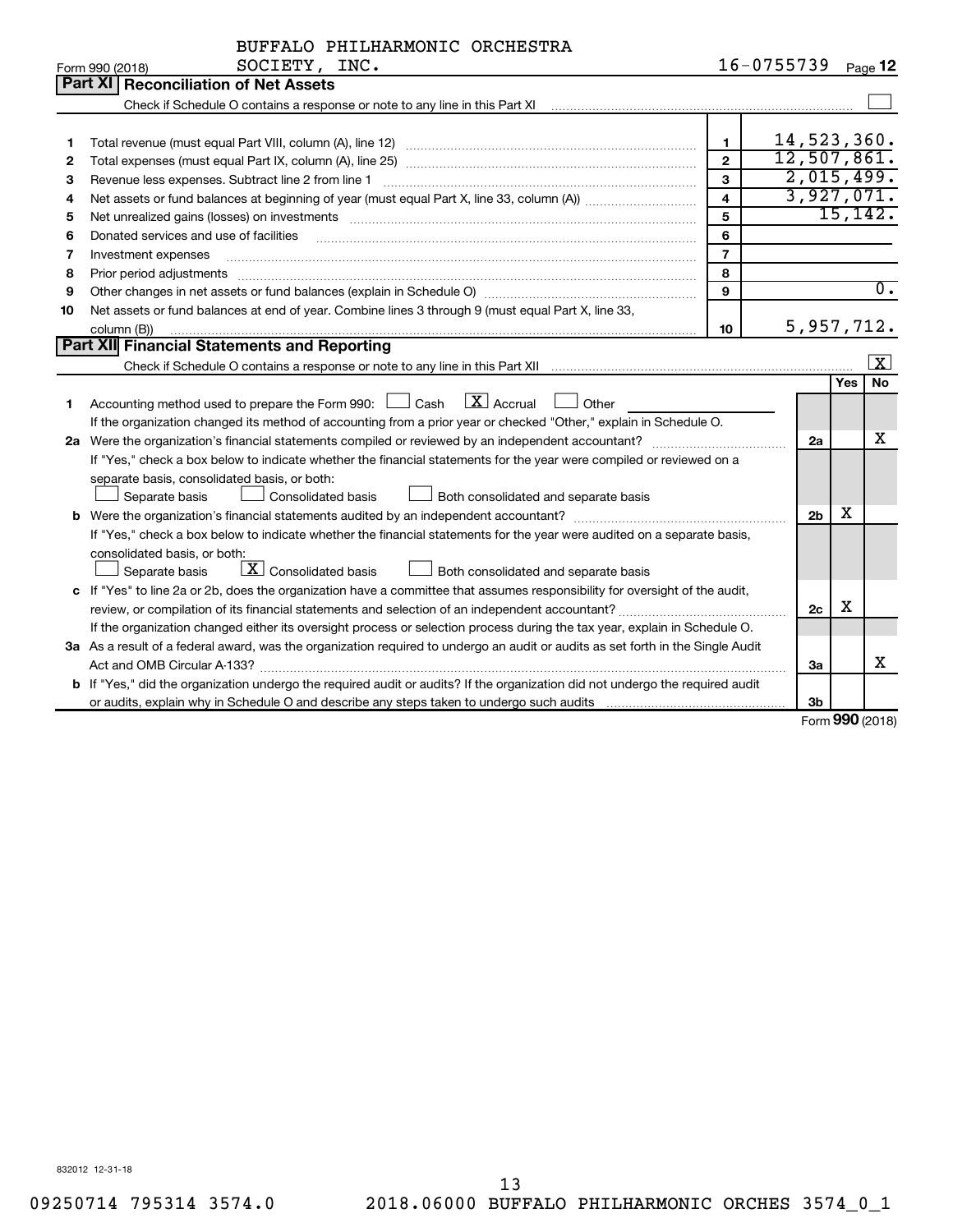| <b>SCHEDULE A</b>                                                                                                                         |  |                                                               |                                                                                                                                                                                                                                                                                        |     |                                   |                                       |  | OMB No. 1545-0047          |
|-------------------------------------------------------------------------------------------------------------------------------------------|--|---------------------------------------------------------------|----------------------------------------------------------------------------------------------------------------------------------------------------------------------------------------------------------------------------------------------------------------------------------------|-----|-----------------------------------|---------------------------------------|--|----------------------------|
| (Form 990 or 990-EZ)                                                                                                                      |  | <b>Public Charity Status and Public Support</b>               |                                                                                                                                                                                                                                                                                        |     |                                   |                                       |  |                            |
|                                                                                                                                           |  |                                                               | Complete if the organization is a section 501(c)(3) organization or a section<br>4947(a)(1) nonexempt charitable trust.                                                                                                                                                                |     |                                   |                                       |  |                            |
| Department of the Treasury                                                                                                                |  |                                                               | Attach to Form 990 or Form 990-EZ.                                                                                                                                                                                                                                                     |     |                                   |                                       |  | <b>Open to Public</b>      |
| Internal Revenue Service                                                                                                                  |  |                                                               | Go to www.irs.gov/Form990 for instructions and the latest information.                                                                                                                                                                                                                 |     |                                   | Inspection                            |  |                            |
| BUFFALO PHILHARMONIC ORCHESTRA<br>Name of the organization                                                                                |  |                                                               |                                                                                                                                                                                                                                                                                        |     |                                   | <b>Employer identification number</b> |  |                            |
|                                                                                                                                           |  | SOCIETY, INC.                                                 |                                                                                                                                                                                                                                                                                        |     |                                   |                                       |  | 16-0755739                 |
| Part I                                                                                                                                    |  |                                                               | Reason for Public Charity Status (All organizations must complete this part.) See instructions.                                                                                                                                                                                        |     |                                   |                                       |  |                            |
| The organization is not a private foundation because it is: (For lines 1 through 12, check only one box.)                                 |  |                                                               |                                                                                                                                                                                                                                                                                        |     |                                   |                                       |  |                            |
| 1                                                                                                                                         |  |                                                               | A church, convention of churches, or association of churches described in section 170(b)(1)(A)(i).                                                                                                                                                                                     |     |                                   |                                       |  |                            |
| 2                                                                                                                                         |  |                                                               | A school described in section 170(b)(1)(A)(ii). (Attach Schedule E (Form 990 or 990-EZ).)                                                                                                                                                                                              |     |                                   |                                       |  |                            |
| 3<br>4                                                                                                                                    |  |                                                               | A hospital or a cooperative hospital service organization described in section 170(b)(1)(A)(iii).<br>A medical research organization operated in conjunction with a hospital described in section 170(b)(1)(A)(iii). Enter the hospital's name,                                        |     |                                   |                                       |  |                            |
| city, and state:                                                                                                                          |  |                                                               |                                                                                                                                                                                                                                                                                        |     |                                   |                                       |  |                            |
| 5                                                                                                                                         |  |                                                               | An organization operated for the benefit of a college or university owned or operated by a governmental unit described in                                                                                                                                                              |     |                                   |                                       |  |                            |
|                                                                                                                                           |  | section 170(b)(1)(A)(iv). (Complete Part II.)                 |                                                                                                                                                                                                                                                                                        |     |                                   |                                       |  |                            |
| 6                                                                                                                                         |  |                                                               | A federal, state, or local government or governmental unit described in section 170(b)(1)(A)(v).                                                                                                                                                                                       |     |                                   |                                       |  |                            |
| $\lfloor x \rfloor$<br>7                                                                                                                  |  |                                                               | An organization that normally receives a substantial part of its support from a governmental unit or from the general public described in                                                                                                                                              |     |                                   |                                       |  |                            |
| section 170(b)(1)(A)(vi). (Complete Part II.)                                                                                             |  |                                                               |                                                                                                                                                                                                                                                                                        |     |                                   |                                       |  |                            |
| 8                                                                                                                                         |  |                                                               | A community trust described in section 170(b)(1)(A)(vi). (Complete Part II.)                                                                                                                                                                                                           |     |                                   |                                       |  |                            |
| 9                                                                                                                                         |  |                                                               | An agricultural research organization described in section 170(b)(1)(A)(ix) operated in conjunction with a land-grant college                                                                                                                                                          |     |                                   |                                       |  |                            |
|                                                                                                                                           |  |                                                               | or university or a non-land-grant college of agriculture (see instructions). Enter the name, city, and state of the college or                                                                                                                                                         |     |                                   |                                       |  |                            |
| university:                                                                                                                               |  |                                                               |                                                                                                                                                                                                                                                                                        |     |                                   |                                       |  |                            |
| 10                                                                                                                                        |  |                                                               | An organization that normally receives: (1) more than 33 1/3% of its support from contributions, membership fees, and gross receipts from                                                                                                                                              |     |                                   |                                       |  |                            |
|                                                                                                                                           |  |                                                               | activities related to its exempt functions - subject to certain exceptions, and (2) no more than 33 1/3% of its support from gross investment<br>income and unrelated business taxable income (less section 511 tax) from businesses acquired by the organization after June 30, 1975. |     |                                   |                                       |  |                            |
| See section 509(a)(2). (Complete Part III.)                                                                                               |  |                                                               |                                                                                                                                                                                                                                                                                        |     |                                   |                                       |  |                            |
| 11                                                                                                                                        |  |                                                               | An organization organized and operated exclusively to test for public safety. See section 509(a)(4).                                                                                                                                                                                   |     |                                   |                                       |  |                            |
| 12                                                                                                                                        |  |                                                               | An organization organized and operated exclusively for the benefit of, to perform the functions of, or to carry out the purposes of one or                                                                                                                                             |     |                                   |                                       |  |                            |
|                                                                                                                                           |  |                                                               | more publicly supported organizations described in section 509(a)(1) or section 509(a)(2). See section 509(a)(3). Check the box in                                                                                                                                                     |     |                                   |                                       |  |                            |
|                                                                                                                                           |  |                                                               | lines 12a through 12d that describes the type of supporting organization and complete lines 12e, 12f, and 12g.                                                                                                                                                                         |     |                                   |                                       |  |                            |
| a                                                                                                                                         |  |                                                               | Type I. A supporting organization operated, supervised, or controlled by its supported organization(s), typically by giving                                                                                                                                                            |     |                                   |                                       |  |                            |
|                                                                                                                                           |  |                                                               | the supported organization(s) the power to regularly appoint or elect a majority of the directors or trustees of the supporting                                                                                                                                                        |     |                                   |                                       |  |                            |
|                                                                                                                                           |  | organization. You must complete Part IV, Sections A and B.    |                                                                                                                                                                                                                                                                                        |     |                                   |                                       |  |                            |
| b                                                                                                                                         |  |                                                               | Type II. A supporting organization supervised or controlled in connection with its supported organization(s), by having                                                                                                                                                                |     |                                   |                                       |  |                            |
|                                                                                                                                           |  |                                                               | control or management of the supporting organization vested in the same persons that control or manage the supported                                                                                                                                                                   |     |                                   |                                       |  |                            |
| с                                                                                                                                         |  | organization(s). You must complete Part IV, Sections A and C. | Type III functionally integrated. A supporting organization operated in connection with, and functionally integrated with,                                                                                                                                                             |     |                                   |                                       |  |                            |
|                                                                                                                                           |  |                                                               | its supported organization(s) (see instructions). You must complete Part IV, Sections A, D, and E.                                                                                                                                                                                     |     |                                   |                                       |  |                            |
| d                                                                                                                                         |  |                                                               | Type III non-functionally integrated. A supporting organization operated in connection with its supported organization(s)                                                                                                                                                              |     |                                   |                                       |  |                            |
|                                                                                                                                           |  |                                                               | that is not functionally integrated. The organization generally must satisfy a distribution requirement and an attentiveness                                                                                                                                                           |     |                                   |                                       |  |                            |
|                                                                                                                                           |  |                                                               | requirement (see instructions). You must complete Part IV, Sections A and D, and Part V.                                                                                                                                                                                               |     |                                   |                                       |  |                            |
| е                                                                                                                                         |  |                                                               | Check this box if the organization received a written determination from the IRS that it is a Type I, Type II, Type III                                                                                                                                                                |     |                                   |                                       |  |                            |
|                                                                                                                                           |  |                                                               | functionally integrated, or Type III non-functionally integrated supporting organization.                                                                                                                                                                                              |     |                                   |                                       |  |                            |
| f Enter the number of supported organizations                                                                                             |  |                                                               |                                                                                                                                                                                                                                                                                        |     |                                   |                                       |  |                            |
| g Provide the following information about the supported organization(s).<br>(i) Name of supported                                         |  | (ii) EIN                                                      | (iii) Type of organization                                                                                                                                                                                                                                                             |     | (iv) Is the organization listed   | (v) Amount of monetary                |  | (vi) Amount of other       |
| organization                                                                                                                              |  |                                                               | (described on lines 1-10                                                                                                                                                                                                                                                               | Yes | in your governing document?<br>No | support (see instructions)            |  | support (see instructions) |
|                                                                                                                                           |  |                                                               | above (see instructions))                                                                                                                                                                                                                                                              |     |                                   |                                       |  |                            |
|                                                                                                                                           |  |                                                               |                                                                                                                                                                                                                                                                                        |     |                                   |                                       |  |                            |
|                                                                                                                                           |  |                                                               |                                                                                                                                                                                                                                                                                        |     |                                   |                                       |  |                            |
|                                                                                                                                           |  |                                                               |                                                                                                                                                                                                                                                                                        |     |                                   |                                       |  |                            |
|                                                                                                                                           |  |                                                               |                                                                                                                                                                                                                                                                                        |     |                                   |                                       |  |                            |
|                                                                                                                                           |  |                                                               |                                                                                                                                                                                                                                                                                        |     |                                   |                                       |  |                            |
|                                                                                                                                           |  |                                                               |                                                                                                                                                                                                                                                                                        |     |                                   |                                       |  |                            |
|                                                                                                                                           |  |                                                               |                                                                                                                                                                                                                                                                                        |     |                                   |                                       |  |                            |
|                                                                                                                                           |  |                                                               |                                                                                                                                                                                                                                                                                        |     |                                   |                                       |  |                            |
| Total                                                                                                                                     |  |                                                               |                                                                                                                                                                                                                                                                                        |     |                                   |                                       |  |                            |
| LHA For Paperwork Reduction Act Notice, see the Instructions for Form 990 or 990-EZ. 832021 10-11-18 Schedule A (Form 990 or 990-EZ) 2018 |  |                                                               |                                                                                                                                                                                                                                                                                        |     |                                   |                                       |  |                            |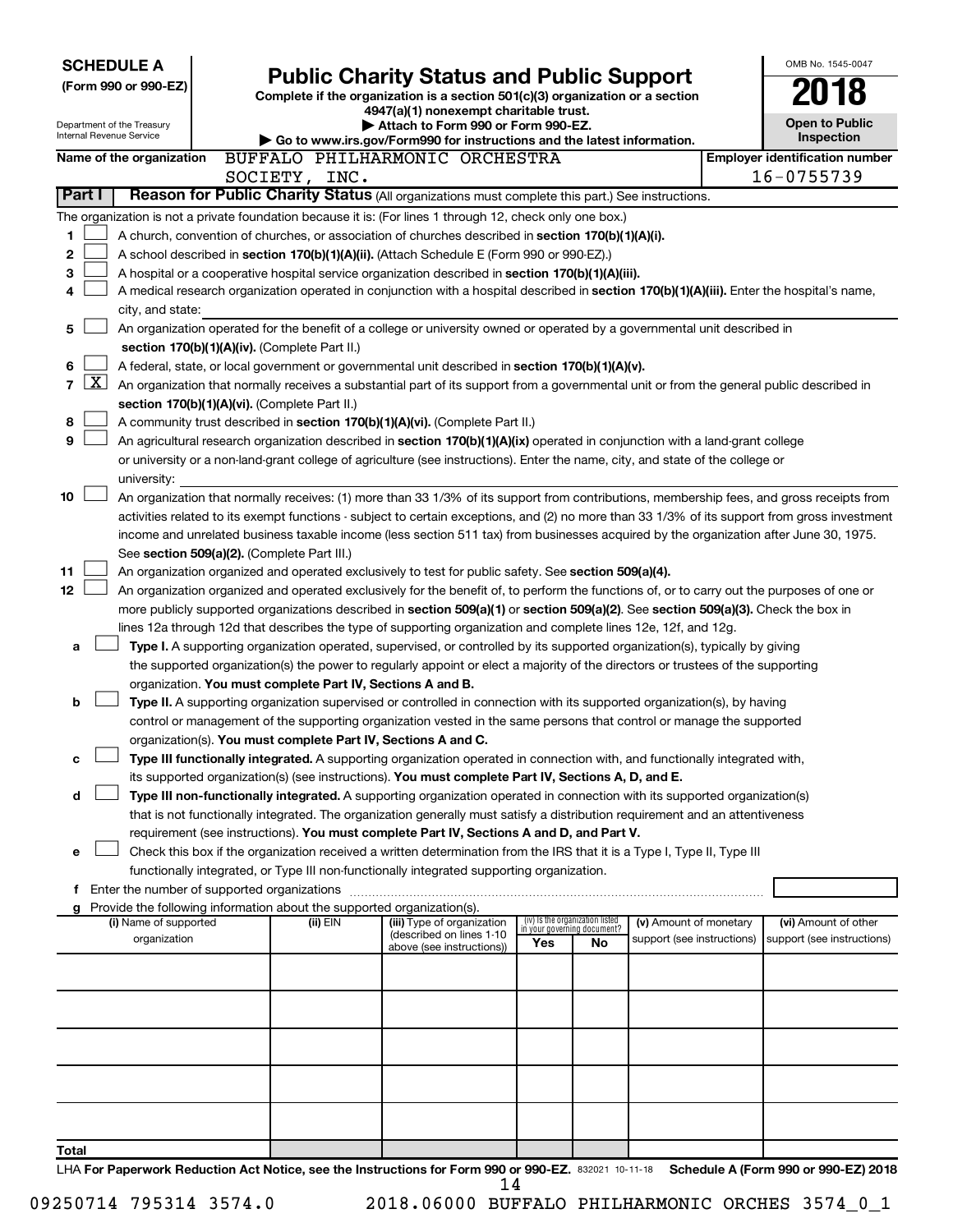## Schedule A (Form 990 or 990-EZ) 2018 SOCIETY, INC. BUFFALO PHILHARMONIC ORCHESTRA

**2** SOCIETY, INC. **16-0755739** Page 2

(Complete only if you checked the box on line 5, 7, or 8 of Part I or if the organization failed to qualify under Part III. If the organization **Part II Support Schedule for Organizations Described in Sections 170(b)(1)(A)(iv) and 170(b)(1)(A)(vi)**

fails to qualify under the tests listed below, please complete Part III.)

| Calendar year (or fiscal year beginning in)<br>(a) 2014<br>$(b)$ 2015<br>$(c)$ 2016<br>$(d)$ 2017<br>(e) 2018<br>1 Gifts, grants, contributions, and<br>membership fees received. (Do not<br>8,121,040.<br>7,776,797.<br>6, 556, 067.<br>7,282,958.<br>9,870,703.<br>include any "unusual grants.")<br>2 Tax revenues levied for the organ- | (f) Total<br>39,607,565.           |  |  |  |  |  |  |
|---------------------------------------------------------------------------------------------------------------------------------------------------------------------------------------------------------------------------------------------------------------------------------------------------------------------------------------------|------------------------------------|--|--|--|--|--|--|
|                                                                                                                                                                                                                                                                                                                                             |                                    |  |  |  |  |  |  |
|                                                                                                                                                                                                                                                                                                                                             |                                    |  |  |  |  |  |  |
|                                                                                                                                                                                                                                                                                                                                             |                                    |  |  |  |  |  |  |
|                                                                                                                                                                                                                                                                                                                                             |                                    |  |  |  |  |  |  |
|                                                                                                                                                                                                                                                                                                                                             |                                    |  |  |  |  |  |  |
| ization's benefit and either paid to                                                                                                                                                                                                                                                                                                        |                                    |  |  |  |  |  |  |
| or expended on its behalf                                                                                                                                                                                                                                                                                                                   |                                    |  |  |  |  |  |  |
| 3 The value of services or facilities                                                                                                                                                                                                                                                                                                       |                                    |  |  |  |  |  |  |
| furnished by a governmental unit to                                                                                                                                                                                                                                                                                                         |                                    |  |  |  |  |  |  |
| the organization without charge                                                                                                                                                                                                                                                                                                             |                                    |  |  |  |  |  |  |
| 8,121,040.<br>7,776,797.<br>6,556,067.<br>7,282,958.<br>9,870,703.<br>4 Total. Add lines 1 through 3                                                                                                                                                                                                                                        | 39,607,565.                        |  |  |  |  |  |  |
| The portion of total contributions<br>5.                                                                                                                                                                                                                                                                                                    |                                    |  |  |  |  |  |  |
| by each person (other than a                                                                                                                                                                                                                                                                                                                |                                    |  |  |  |  |  |  |
| governmental unit or publicly                                                                                                                                                                                                                                                                                                               |                                    |  |  |  |  |  |  |
| supported organization) included                                                                                                                                                                                                                                                                                                            |                                    |  |  |  |  |  |  |
| on line 1 that exceeds 2% of the                                                                                                                                                                                                                                                                                                            |                                    |  |  |  |  |  |  |
| amount shown on line 11,                                                                                                                                                                                                                                                                                                                    |                                    |  |  |  |  |  |  |
| column (f)                                                                                                                                                                                                                                                                                                                                  | 2,657,817.                         |  |  |  |  |  |  |
|                                                                                                                                                                                                                                                                                                                                             | 36,949,748.                        |  |  |  |  |  |  |
| 6 Public support. Subtract line 5 from line 4.<br><b>Section B. Total Support</b>                                                                                                                                                                                                                                                           |                                    |  |  |  |  |  |  |
| Calendar year (or fiscal year beginning in)<br>(a) 2014<br>(b) 2015<br>$(c)$ 2016<br>$(d)$ 2017<br>(e) 2018                                                                                                                                                                                                                                 | (f) Total                          |  |  |  |  |  |  |
| 8,121,040.<br>7,776,797.<br>6,556,067.<br>7,282,958<br>9,870,703.<br>7 Amounts from line 4                                                                                                                                                                                                                                                  | 39,607,565.                        |  |  |  |  |  |  |
| 8 Gross income from interest,                                                                                                                                                                                                                                                                                                               |                                    |  |  |  |  |  |  |
|                                                                                                                                                                                                                                                                                                                                             |                                    |  |  |  |  |  |  |
| dividends, payments received on                                                                                                                                                                                                                                                                                                             |                                    |  |  |  |  |  |  |
| securities loans, rents, royalties,<br>372.<br>23.<br>615.<br>422.<br>150.                                                                                                                                                                                                                                                                  | 1,582.                             |  |  |  |  |  |  |
| and income from similar sources                                                                                                                                                                                                                                                                                                             |                                    |  |  |  |  |  |  |
| <b>9</b> Net income from unrelated business                                                                                                                                                                                                                                                                                                 |                                    |  |  |  |  |  |  |
| activities, whether or not the                                                                                                                                                                                                                                                                                                              |                                    |  |  |  |  |  |  |
| business is regularly carried on                                                                                                                                                                                                                                                                                                            |                                    |  |  |  |  |  |  |
| 10 Other income. Do not include gain                                                                                                                                                                                                                                                                                                        |                                    |  |  |  |  |  |  |
| or loss from the sale of capital                                                                                                                                                                                                                                                                                                            |                                    |  |  |  |  |  |  |
| assets (Explain in Part VI.)                                                                                                                                                                                                                                                                                                                |                                    |  |  |  |  |  |  |
| 11 Total support. Add lines 7 through 10                                                                                                                                                                                                                                                                                                    | 39,609,147.                        |  |  |  |  |  |  |
| 12<br>12 Gross receipts from related activities, etc. (see instructions)                                                                                                                                                                                                                                                                    |                                    |  |  |  |  |  |  |
| 13 First five years. If the Form 990 is for the organization's first, second, third, fourth, or fifth tax year as a section 501(c)(3)                                                                                                                                                                                                       |                                    |  |  |  |  |  |  |
| organization, check this box and stop here<br>Section C. Computation of Public Support Percentage                                                                                                                                                                                                                                           |                                    |  |  |  |  |  |  |
|                                                                                                                                                                                                                                                                                                                                             | 93.29                              |  |  |  |  |  |  |
| 14                                                                                                                                                                                                                                                                                                                                          | %<br>99.99                         |  |  |  |  |  |  |
| 15                                                                                                                                                                                                                                                                                                                                          | %                                  |  |  |  |  |  |  |
| 16a 33 1/3% support test - 2018. If the organization did not check the box on line 13, and line 14 is 33 1/3% or more, check this box and                                                                                                                                                                                                   |                                    |  |  |  |  |  |  |
|                                                                                                                                                                                                                                                                                                                                             | $\blacktriangleright$ $\mathbf{X}$ |  |  |  |  |  |  |
| b 33 1/3% support test - 2017. If the organization did not check a box on line 13 or 16a, and line 15 is 33 1/3% or more, check this box                                                                                                                                                                                                    |                                    |  |  |  |  |  |  |
|                                                                                                                                                                                                                                                                                                                                             |                                    |  |  |  |  |  |  |
| 17a 10% -facts-and-circumstances test - 2018. If the organization did not check a box on line 13, 16a, or 16b, and line 14 is 10% or more,                                                                                                                                                                                                  |                                    |  |  |  |  |  |  |
| and if the organization meets the "facts-and-circumstances" test, check this box and stop here. Explain in Part VI how the organization                                                                                                                                                                                                     |                                    |  |  |  |  |  |  |
|                                                                                                                                                                                                                                                                                                                                             |                                    |  |  |  |  |  |  |
| <b>b 10%</b> -facts-and-circumstances test - 2017. If the organization did not check a box on line 13, 16a, 16b, or 17a, and line 15 is 10% or                                                                                                                                                                                              |                                    |  |  |  |  |  |  |
| more, and if the organization meets the "facts-and-circumstances" test, check this box and stop here. Explain in Part VI how the                                                                                                                                                                                                            |                                    |  |  |  |  |  |  |
| organization meets the "facts-and-circumstances" test. The organization qualifies as a publicly supported organization                                                                                                                                                                                                                      |                                    |  |  |  |  |  |  |
| 18 Private foundation. If the organization did not check a box on line 13, 16a, 16b, 17a, or 17b, check this box and see instructions<br>Schodule A (Form 000 or 000 F7) 2018                                                                                                                                                               |                                    |  |  |  |  |  |  |

**Schedule A (Form 990 or 990-EZ) 2018**

832022 10-11-18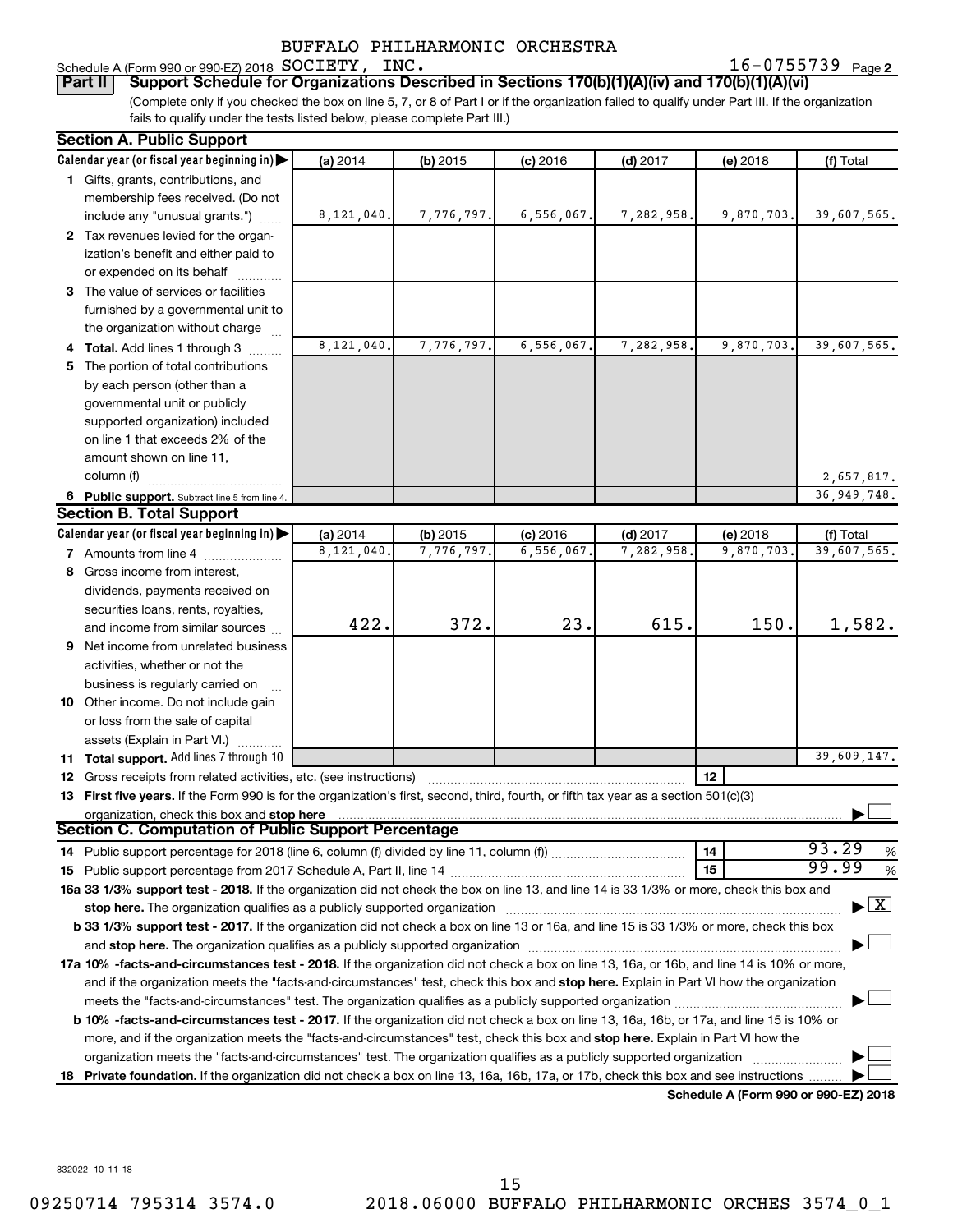### **Part III Support Schedule for Organizations Described in Section 509(a)(2)**

(Complete only if you checked the box on line 10 of Part I or if the organization failed to qualify under Part II. If the organization fails to qualify under the tests listed below, please complete Part II.)

| <b>Section A. Public Support</b>                                                                                                                                                         |          |          |                 |            |          |                                      |
|------------------------------------------------------------------------------------------------------------------------------------------------------------------------------------------|----------|----------|-----------------|------------|----------|--------------------------------------|
| Calendar year (or fiscal year beginning in) $\blacktriangleright$                                                                                                                        | (a) 2014 | (b) 2015 | (c) 2016        | $(d)$ 2017 | (e) 2018 | (f) Total                            |
| 1 Gifts, grants, contributions, and                                                                                                                                                      |          |          |                 |            |          |                                      |
| membership fees received. (Do not                                                                                                                                                        |          |          |                 |            |          |                                      |
| include any "unusual grants.")                                                                                                                                                           |          |          |                 |            |          |                                      |
| 2 Gross receipts from admissions,<br>merchandise sold or services per-<br>formed, or facilities furnished in<br>any activity that is related to the<br>organization's tax-exempt purpose |          |          |                 |            |          |                                      |
| 3 Gross receipts from activities that                                                                                                                                                    |          |          |                 |            |          |                                      |
| are not an unrelated trade or bus-                                                                                                                                                       |          |          |                 |            |          |                                      |
| iness under section 513                                                                                                                                                                  |          |          |                 |            |          |                                      |
| 4 Tax revenues levied for the organ-                                                                                                                                                     |          |          |                 |            |          |                                      |
| ization's benefit and either paid to                                                                                                                                                     |          |          |                 |            |          |                                      |
| or expended on its behalf                                                                                                                                                                |          |          |                 |            |          |                                      |
| 5 The value of services or facilities                                                                                                                                                    |          |          |                 |            |          |                                      |
| furnished by a governmental unit to                                                                                                                                                      |          |          |                 |            |          |                                      |
| the organization without charge                                                                                                                                                          |          |          |                 |            |          |                                      |
| 6 Total. Add lines 1 through 5                                                                                                                                                           |          |          |                 |            |          |                                      |
| 7a Amounts included on lines 1, 2, and                                                                                                                                                   |          |          |                 |            |          |                                      |
| 3 received from disqualified persons                                                                                                                                                     |          |          |                 |            |          |                                      |
| <b>b</b> Amounts included on lines 2 and 3 received<br>from other than disqualified persons that<br>exceed the greater of \$5,000 or 1% of the<br>amount on line 13 for the year         |          |          |                 |            |          |                                      |
| c Add lines 7a and 7b                                                                                                                                                                    |          |          |                 |            |          |                                      |
| 8 Public support. (Subtract line 7c from line 6.)                                                                                                                                        |          |          |                 |            |          |                                      |
| <b>Section B. Total Support</b>                                                                                                                                                          |          |          |                 |            |          |                                      |
| Calendar year (or fiscal year beginning in) $\blacktriangleright$                                                                                                                        | (a) 2014 | (b) 2015 | <b>(c)</b> 2016 | $(d)$ 2017 | (e) 2018 | (f) Total                            |
| 9 Amounts from line 6                                                                                                                                                                    |          |          |                 |            |          |                                      |
| <b>10a</b> Gross income from interest,<br>dividends, payments received on<br>securities loans, rents, royalties,<br>and income from similar sources                                      |          |          |                 |            |          |                                      |
| <b>b</b> Unrelated business taxable income                                                                                                                                               |          |          |                 |            |          |                                      |
| (less section 511 taxes) from businesses<br>acquired after June 30, 1975                                                                                                                 |          |          |                 |            |          |                                      |
| c Add lines 10a and 10b                                                                                                                                                                  |          |          |                 |            |          |                                      |
| <b>11</b> Net income from unrelated business<br>activities not included in line 10b.<br>whether or not the business is<br>regularly carried on                                           |          |          |                 |            |          |                                      |
| 12 Other income. Do not include gain<br>or loss from the sale of capital<br>assets (Explain in Part VI.)                                                                                 |          |          |                 |            |          |                                      |
| <b>13</b> Total support. (Add lines 9, 10c, 11, and 12.)                                                                                                                                 |          |          |                 |            |          |                                      |
| 14 First five years. If the Form 990 is for the organization's first, second, third, fourth, or fifth tax year as a section 501(c)(3) organization,                                      |          |          |                 |            |          |                                      |
|                                                                                                                                                                                          |          |          |                 |            |          |                                      |
| Section C. Computation of Public Support Percentage                                                                                                                                      |          |          |                 |            |          |                                      |
| 15 Public support percentage for 2018 (line 8, column (f), divided by line 13, column (f) <i></i>                                                                                        |          |          |                 |            | 15       | ℅                                    |
| 16 Public support percentage from 2017 Schedule A, Part III, line 15                                                                                                                     |          |          |                 |            | 16       | %                                    |
| Section D. Computation of Investment Income Percentage                                                                                                                                   |          |          |                 |            |          |                                      |
| 17 Investment income percentage for 2018 (line 10c, column (f), divided by line 13, column (f))                                                                                          |          |          |                 |            | 17       | %                                    |
| 18 Investment income percentage from 2017 Schedule A, Part III, line 17                                                                                                                  |          |          |                 |            | 18       | %                                    |
| 19a 33 1/3% support tests - 2018. If the organization did not check the box on line 14, and line 15 is more than 33 1/3%, and line 17 is not                                             |          |          |                 |            |          |                                      |
| more than 33 1/3%, check this box and stop here. The organization qualifies as a publicly supported organization                                                                         |          |          |                 |            |          |                                      |
| <b>b 33 1/3% support tests - 2017.</b> If the organization did not check a box on line 14 or line 19a, and line 16 is more than 33 1/3%, and                                             |          |          |                 |            |          |                                      |
| line 18 is not more than 33 1/3%, check this box and stop here. The organization qualifies as a publicly supported organization                                                          |          |          |                 |            |          |                                      |
|                                                                                                                                                                                          |          |          |                 |            |          |                                      |
| 832023 10-11-18                                                                                                                                                                          |          |          | 16              |            |          | Schedule A (Form 990 or 990-EZ) 2018 |

09250714 795314 3574.0 2018.06000 BUFFALO PHILHARMONIC ORCHES 3574\_0\_1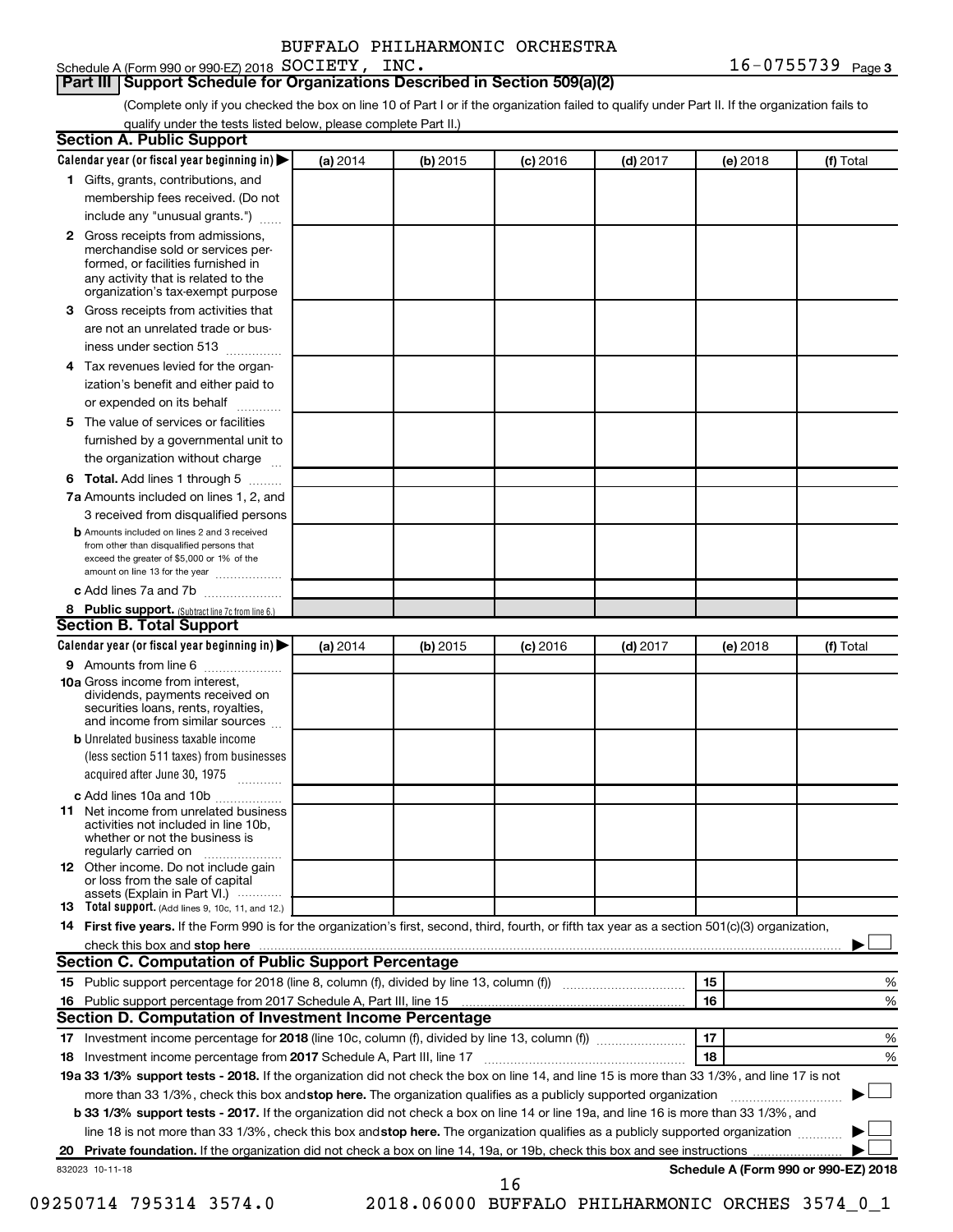#### Schedule A (Form 990 or 990-EZ) 2018  $SOCIETY$ ,  $INC$ . **Part IV Supporting Organizations**

(Complete only if you checked a box in line 12 on Part I. If you checked 12a of Part I, complete Sections A and B. If you checked 12b of Part I, complete Sections A and C. If you checked 12c of Part I, complete Sections A, D, and E. If you checked 12d of Part I, complete Sections A and D, and complete Part V.)

#### **Section A. All Supporting Organizations**

- **1** Are all of the organization's supported organizations listed by name in the organization's governing documents? If "No," describe in Part VI how the supported organizations are designated. If designated by *class or purpose, describe the designation. If historic and continuing relationship, explain.*
- **2** Did the organization have any supported organization that does not have an IRS determination of status under section 509(a)(1) or (2)? If "Yes," explain in Part **VI** how the organization determined that the supported *organization was described in section 509(a)(1) or (2).*
- **3a** Did the organization have a supported organization described in section 501(c)(4), (5), or (6)? If "Yes," answer *(b) and (c) below.*
- **b** Did the organization confirm that each supported organization qualified under section 501(c)(4), (5), or (6) and satisfied the public support tests under section 509(a)(2)? If "Yes," describe in Part VI when and how the *organization made the determination.*
- **c** Did the organization ensure that all support to such organizations was used exclusively for section 170(c)(2)(B) purposes? If "Yes," explain in Part VI what controls the organization put in place to ensure such use.
- **4 a** *If* Was any supported organization not organized in the United States ("foreign supported organization")? *"Yes," and if you checked 12a or 12b in Part I, answer (b) and (c) below.*
- **b** Did the organization have ultimate control and discretion in deciding whether to make grants to the foreign supported organization? If "Yes," describe in Part VI how the organization had such control and discretion *despite being controlled or supervised by or in connection with its supported organizations.*
- **c** Did the organization support any foreign supported organization that does not have an IRS determination under sections 501(c)(3) and 509(a)(1) or (2)? If "Yes," explain in Part VI what controls the organization used *to ensure that all support to the foreign supported organization was used exclusively for section 170(c)(2)(B) purposes.*
- **5a** Did the organization add, substitute, or remove any supported organizations during the tax year? If "Yes," answer (b) and (c) below (if applicable). Also, provide detail in **Part VI,** including (i) the names and EIN *numbers of the supported organizations added, substituted, or removed; (ii) the reasons for each such action; (iii) the authority under the organization's organizing document authorizing such action; and (iv) how the action was accomplished (such as by amendment to the organizing document).*
- **b Type I or Type II only.** Was any added or substituted supported organization part of a class already designated in the organization's organizing document?
- **c Substitutions only.**  Was the substitution the result of an event beyond the organization's control?
- **6** Did the organization provide support (whether in the form of grants or the provision of services or facilities) to **Part VI.** support or benefit one or more of the filing organization's supported organizations? If "Yes," provide detail in anyone other than (i) its supported organizations, (ii) individuals that are part of the charitable class benefited by one or more of its supported organizations, or (iii) other supporting organizations that also
- **7** Did the organization provide a grant, loan, compensation, or other similar payment to a substantial contributor regard to a substantial contributor? If "Yes," complete Part I of Schedule L (Form 990 or 990-EZ). (as defined in section 4958(c)(3)(C)), a family member of a substantial contributor, or a 35% controlled entity with
- **8** Did the organization make a loan to a disqualified person (as defined in section 4958) not described in line 7? *If "Yes," complete Part I of Schedule L (Form 990 or 990-EZ).*
- **9 a** Was the organization controlled directly or indirectly at any time during the tax year by one or more in section 509(a)(1) or (2))? If "Yes," provide detail in **Part VI.** disqualified persons as defined in section 4946 (other than foundation managers and organizations described
- **b** Did one or more disqualified persons (as defined in line 9a) hold a controlling interest in any entity in which the supporting organization had an interest? If "Yes," provide detail in Part VI.
- **c** Did a disqualified person (as defined in line 9a) have an ownership interest in, or derive any personal benefit from, assets in which the supporting organization also had an interest? If "Yes," provide detail in Part VI.
- **10 a** Was the organization subject to the excess business holdings rules of section 4943 because of section supporting organizations)? If "Yes," answer 10b below. 4943(f) (regarding certain Type II supporting organizations, and all Type III non-functionally integrated
	- **b** Did the organization have any excess business holdings in the tax year? (Use Schedule C, Form 4720, to *determine whether the organization had excess business holdings.)*

832024 10-11-18

**9b 9c 10a**

**Schedule A (Form 990 or 990-EZ) 2018**

**10b**

**1**

**2**

**3a**

**3b**

**3c**

**4a**

**4b**

**4c**

**5a**

**5b 5c**

**6**

**7**

**8**

**9a**

**Yes No**

09250714 795314 3574.0 2018.06000 BUFFALO PHILHARMONIC ORCHES 3574\_0\_1

17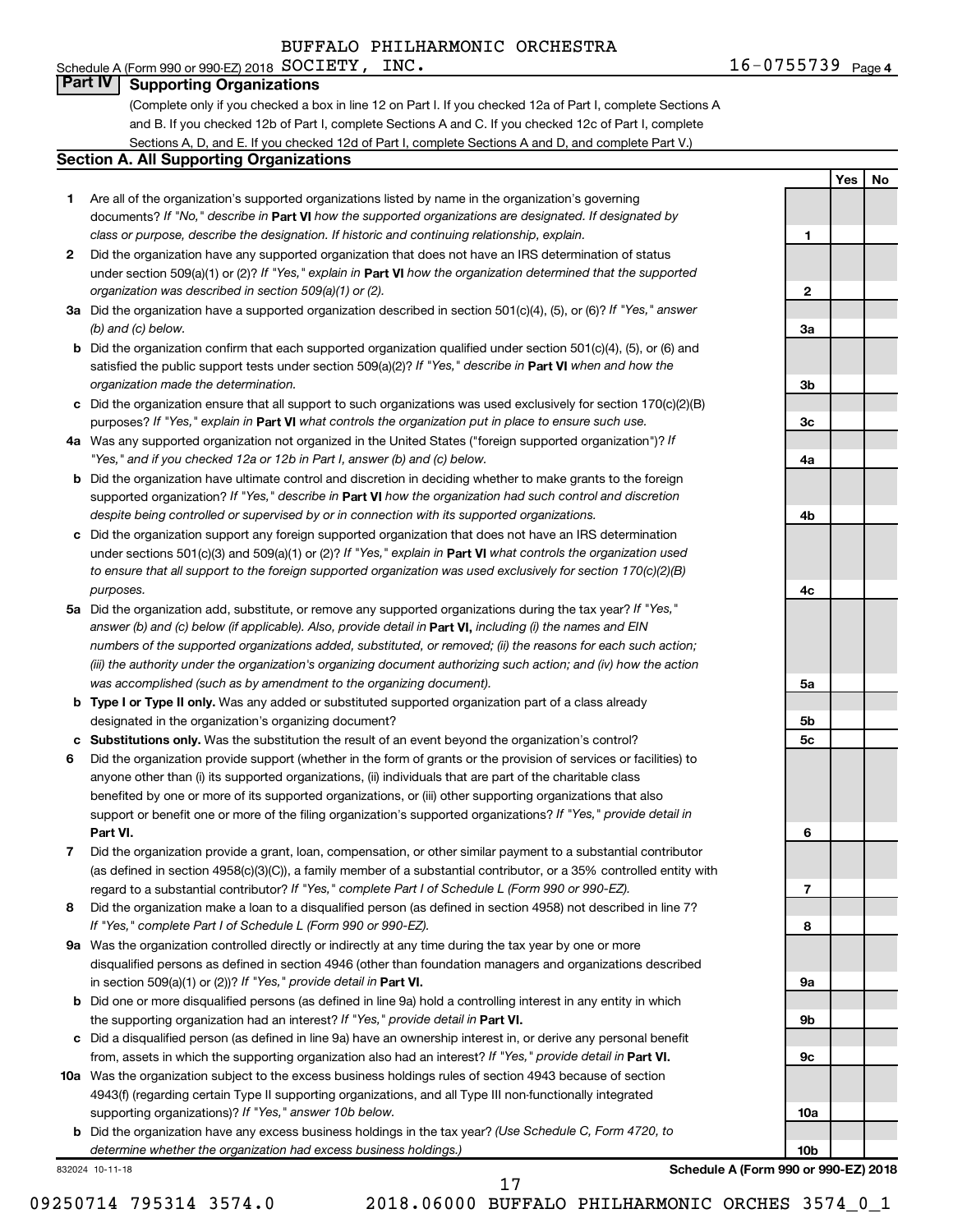| INC.<br>Schedule A (Form 990 or 990-EZ) 2018 $\, {\rm SOCI} {\rm ETY}$ , | $16 - 0755739$ Page 5 |
|--------------------------------------------------------------------------|-----------------------|
|--------------------------------------------------------------------------|-----------------------|

|    | <b>Part IV</b>  | <b>Supporting Organizations (continued)</b>                                                                                     |                 |            |    |
|----|-----------------|---------------------------------------------------------------------------------------------------------------------------------|-----------------|------------|----|
|    |                 |                                                                                                                                 |                 | Yes        | No |
| 11 |                 | Has the organization accepted a gift or contribution from any of the following persons?                                         |                 |            |    |
| а  |                 | A person who directly or indirectly controls, either alone or together with persons described in (b) and (c)                    |                 |            |    |
|    |                 | below, the governing body of a supported organization?                                                                          | 11a             |            |    |
|    |                 | <b>b</b> A family member of a person described in (a) above?                                                                    | 11 <sub>b</sub> |            |    |
|    |                 | c A 35% controlled entity of a person described in (a) or (b) above? If "Yes" to a, b, or c, provide detail in Part VI.         | 11c             |            |    |
|    |                 | <b>Section B. Type I Supporting Organizations</b>                                                                               |                 |            |    |
|    |                 |                                                                                                                                 |                 | Yes        | No |
| 1. |                 | Did the directors, trustees, or membership of one or more supported organizations have the power to                             |                 |            |    |
|    |                 | regularly appoint or elect at least a majority of the organization's directors or trustees at all times during the              |                 |            |    |
|    |                 |                                                                                                                                 |                 |            |    |
|    |                 | tax year? If "No," describe in Part VI how the supported organization(s) effectively operated, supervised, or                   |                 |            |    |
|    |                 | controlled the organization's activities. If the organization had more than one supported organization,                         |                 |            |    |
|    |                 | describe how the powers to appoint and/or remove directors or trustees were allocated among the supported                       |                 |            |    |
|    |                 | organizations and what conditions or restrictions, if any, applied to such powers during the tax year.                          | 1               |            |    |
| 2  |                 | Did the organization operate for the benefit of any supported organization other than the supported                             |                 |            |    |
|    |                 | organization(s) that operated, supervised, or controlled the supporting organization? If "Yes," explain in                      |                 |            |    |
|    |                 | Part VI how providing such benefit carried out the purposes of the supported organization(s) that operated,                     |                 |            |    |
|    |                 | supervised, or controlled the supporting organization.                                                                          | 2               |            |    |
|    |                 | <b>Section C. Type II Supporting Organizations</b>                                                                              |                 |            |    |
|    |                 |                                                                                                                                 |                 | Yes        | No |
| 1. |                 | Were a majority of the organization's directors or trustees during the tax year also a majority of the directors                |                 |            |    |
|    |                 | or trustees of each of the organization's supported organization(s)? If "No," describe in Part VI how control                   |                 |            |    |
|    |                 | or management of the supporting organization was vested in the same persons that controlled or managed                          |                 |            |    |
|    |                 | the supported organization(s).                                                                                                  | 1               |            |    |
|    |                 | <b>Section D. All Type III Supporting Organizations</b>                                                                         |                 |            |    |
|    |                 |                                                                                                                                 |                 | Yes        | No |
| 1  |                 | Did the organization provide to each of its supported organizations, by the last day of the fifth month of the                  |                 |            |    |
|    |                 | organization's tax year, (i) a written notice describing the type and amount of support provided during the prior tax           |                 |            |    |
|    |                 | year, (ii) a copy of the Form 990 that was most recently filed as of the date of notification, and (iii) copies of the          |                 |            |    |
|    |                 | organization's governing documents in effect on the date of notification, to the extent not previously provided?                | 1               |            |    |
| 2  |                 | Were any of the organization's officers, directors, or trustees either (i) appointed or elected by the supported                |                 |            |    |
|    |                 | organization(s) or (ii) serving on the governing body of a supported organization? If "No," explain in Part VI how              |                 |            |    |
|    |                 | the organization maintained a close and continuous working relationship with the supported organization(s).                     | 2               |            |    |
| 3  |                 | By reason of the relationship described in (2), did the organization's supported organizations have a                           |                 |            |    |
|    |                 | significant voice in the organization's investment policies and in directing the use of the organization's                      |                 |            |    |
|    |                 | income or assets at all times during the tax year? If "Yes," describe in Part VI the role the organization's                    |                 |            |    |
|    |                 | supported organizations played in this regard.                                                                                  | з               |            |    |
|    |                 | Section E. Type III Functionally Integrated Supporting Organizations                                                            |                 |            |    |
| 1  |                 | Check the box next to the method that the organization used to satisfy the Integral Part Test during the yealsee instructions). |                 |            |    |
| a  |                 | The organization satisfied the Activities Test. Complete line 2 below.                                                          |                 |            |    |
| b  |                 | The organization is the parent of each of its supported organizations. Complete line 3 below.                                   |                 |            |    |
| c  |                 | The organization supported a governmental entity. Describe in Part VI how you supported a government entity (see instructions). |                 |            |    |
| 2  |                 | Activities Test. Answer (a) and (b) below.                                                                                      |                 | <b>Yes</b> | No |
| а  |                 | Did substantially all of the organization's activities during the tax year directly further the exempt purposes of              |                 |            |    |
|    |                 | the supported organization(s) to which the organization was responsive? If "Yes," then in Part VI identify                      |                 |            |    |
|    |                 | those supported organizations and explain how these activities directly furthered their exempt purposes,                        |                 |            |    |
|    |                 |                                                                                                                                 |                 |            |    |
|    |                 | how the organization was responsive to those supported organizations, and how the organization determined                       |                 |            |    |
|    |                 | that these activities constituted substantially all of its activities.                                                          | 2a              |            |    |
| b  |                 | Did the activities described in (a) constitute activities that, but for the organization's involvement, one or more             |                 |            |    |
|    |                 | of the organization's supported organization(s) would have been engaged in? If "Yes," explain in Part VI the                    |                 |            |    |
|    |                 | reasons for the organization's position that its supported organization(s) would have engaged in these                          |                 |            |    |
|    |                 | activities but for the organization's involvement.                                                                              | 2b              |            |    |
| з  |                 | Parent of Supported Organizations. Answer (a) and (b) below.                                                                    |                 |            |    |
| а  |                 | Did the organization have the power to regularly appoint or elect a majority of the officers, directors, or                     |                 |            |    |
|    |                 | trustees of each of the supported organizations? Provide details in Part VI.                                                    | За              |            |    |
|    |                 | <b>b</b> Did the organization exercise a substantial degree of direction over the policies, programs, and activities of each    |                 |            |    |
|    |                 | of its supported organizations? If "Yes," describe in Part VI the role played by the organization in this regard.               | 3b              |            |    |
|    | 832025 10-11-18 | Schedule A (Form 990 or 990-EZ) 2018                                                                                            |                 |            |    |
|    |                 | 18                                                                                                                              |                 |            |    |

<sup>09250714 795314 3574.0 2018.06000</sup> BUFFALO PHILHARMONIC ORCHES 3574\_0\_1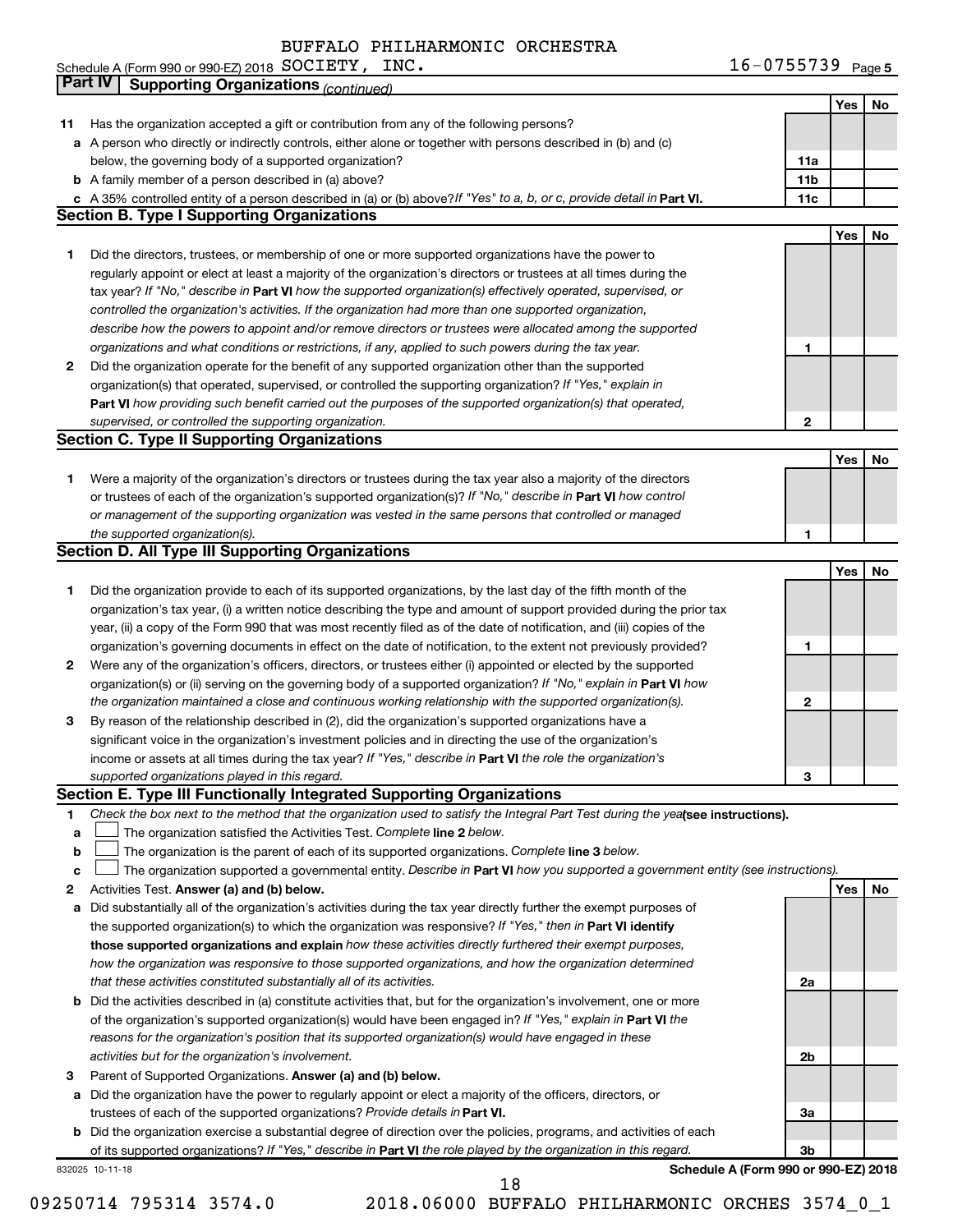## **Part V Type III Non-Functionally Integrated 509(a)(3) Supporting Organizations**

1 **Letter See instructions.** All Check here if the organization satisfied the Integral Part Test as a qualifying trust on Nov. 20, 1970 (explain in Part VI.) See instructions. All other Type III non-functionally integrated supporting organizations must complete Sections A through E.

|    | Section A - Adjusted Net Income                                              |                | (A) Prior Year | (B) Current Year<br>(optional) |
|----|------------------------------------------------------------------------------|----------------|----------------|--------------------------------|
| 1. | Net short-term capital gain                                                  | 1              |                |                                |
| 2  | Recoveries of prior-year distributions                                       | $\overline{2}$ |                |                                |
| 3  | Other gross income (see instructions)                                        | 3              |                |                                |
| 4  | Add lines 1 through 3                                                        | 4              |                |                                |
| 5  | Depreciation and depletion                                                   | 5              |                |                                |
| 6  | Portion of operating expenses paid or incurred for production or             |                |                |                                |
|    | collection of gross income or for management, conservation, or               |                |                |                                |
|    | maintenance of property held for production of income (see instructions)     | 6              |                |                                |
| 7  | Other expenses (see instructions)                                            | $\overline{7}$ |                |                                |
| 8  | Adjusted Net Income (subtract lines 5, 6, and 7 from line 4)                 | 8              |                |                                |
|    | <b>Section B - Minimum Asset Amount</b>                                      |                | (A) Prior Year | (B) Current Year<br>(optional) |
| 1  | Aggregate fair market value of all non-exempt-use assets (see                |                |                |                                |
|    | instructions for short tax year or assets held for part of year):            |                |                |                                |
|    | a Average monthly value of securities                                        | 1a             |                |                                |
|    | <b>b</b> Average monthly cash balances                                       | 1 <sub>b</sub> |                |                                |
|    | c Fair market value of other non-exempt-use assets                           | 1c             |                |                                |
|    | <b>d</b> Total (add lines 1a, 1b, and 1c)                                    | 1d             |                |                                |
|    | e Discount claimed for blockage or other                                     |                |                |                                |
|    | factors (explain in detail in <b>Part VI</b> ):                              |                |                |                                |
| 2  | Acquisition indebtedness applicable to non-exempt-use assets                 | $\mathbf{2}$   |                |                                |
| З  | Subtract line 2 from line 1d                                                 | 3              |                |                                |
| 4  | Cash deemed held for exempt use. Enter 1-1/2% of line 3 (for greater amount, |                |                |                                |
|    | see instructions)                                                            | 4              |                |                                |
| 5  | Net value of non-exempt-use assets (subtract line 4 from line 3)             | 5              |                |                                |
| 6  | Multiply line 5 by .035                                                      | 6              |                |                                |
| 7  | Recoveries of prior-year distributions                                       | $\overline{7}$ |                |                                |
| 8  | Minimum Asset Amount (add line 7 to line 6)                                  | 8              |                |                                |
|    | <b>Section C - Distributable Amount</b>                                      |                |                | <b>Current Year</b>            |
| 1  | Adjusted net income for prior year (from Section A, line 8, Column A)        | 1              |                |                                |
| 2  | Enter 85% of line 1                                                          | $\overline{2}$ |                |                                |
| 3  | Minimum asset amount for prior year (from Section B, line 8, Column A)       | 3              |                |                                |
| 4  | Enter greater of line 2 or line 3                                            | 4              |                |                                |
| 5  | Income tax imposed in prior year                                             | 5              |                |                                |
| 6  | Distributable Amount. Subtract line 5 from line 4, unless subject to         |                |                |                                |
|    | emergency temporary reduction (see instructions)                             | 6              |                |                                |
|    |                                                                              |                |                |                                |

**7** Check here if the current year is the organization's first as a non-functionally integrated Type III supporting organization (see † instructions).

**Schedule A (Form 990 or 990-EZ) 2018**

832026 10-11-18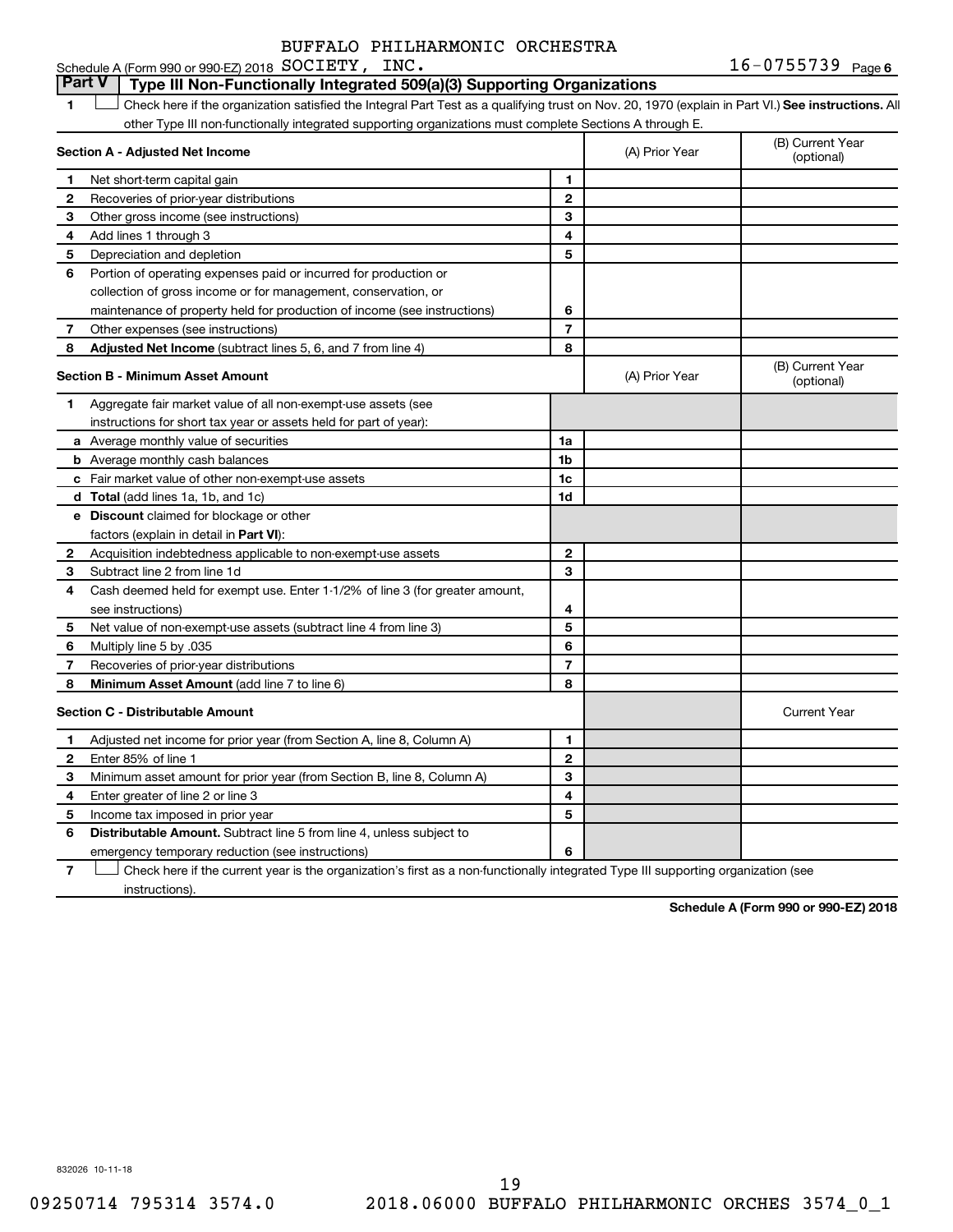|               | Schedule A (Form 990 or 990-EZ) 2018 SOCIETY, INC.                                         |                                    |                                                | $16 - 0755739$ Page 7                            |
|---------------|--------------------------------------------------------------------------------------------|------------------------------------|------------------------------------------------|--------------------------------------------------|
| <b>Part V</b> | Type III Non-Functionally Integrated 509(a)(3) Supporting Organizations (continued)        |                                    |                                                |                                                  |
|               | <b>Section D - Distributions</b>                                                           |                                    |                                                | <b>Current Year</b>                              |
| 1             | Amounts paid to supported organizations to accomplish exempt purposes                      |                                    |                                                |                                                  |
| 2             | Amounts paid to perform activity that directly furthers exempt purposes of supported       |                                    |                                                |                                                  |
|               | organizations, in excess of income from activity                                           |                                    |                                                |                                                  |
| 3             | Administrative expenses paid to accomplish exempt purposes of supported organizations      |                                    |                                                |                                                  |
| 4             | Amounts paid to acquire exempt-use assets                                                  |                                    |                                                |                                                  |
| 5             | Qualified set-aside amounts (prior IRS approval required)                                  |                                    |                                                |                                                  |
| 6             | Other distributions (describe in <b>Part VI</b> ). See instructions.                       |                                    |                                                |                                                  |
| 7             | Total annual distributions. Add lines 1 through 6.                                         |                                    |                                                |                                                  |
| 8             | Distributions to attentive supported organizations to which the organization is responsive |                                    |                                                |                                                  |
|               | (provide details in Part VI). See instructions.                                            |                                    |                                                |                                                  |
| 9             | Distributable amount for 2018 from Section C, line 6                                       |                                    |                                                |                                                  |
| 10            | Line 8 amount divided by line 9 amount                                                     |                                    |                                                |                                                  |
|               | <b>Section E - Distribution Allocations (see instructions)</b>                             | (i)<br><b>Excess Distributions</b> | (iii)<br><b>Underdistributions</b><br>Pre-2018 | (iii)<br><b>Distributable</b><br>Amount for 2018 |
| 1             | Distributable amount for 2018 from Section C, line 6                                       |                                    |                                                |                                                  |
| 2             | Underdistributions, if any, for years prior to 2018 (reason-                               |                                    |                                                |                                                  |
|               | able cause required- explain in Part VI). See instructions.                                |                                    |                                                |                                                  |
| 3             | Excess distributions carryover, if any, to 2018                                            |                                    |                                                |                                                  |
|               | <b>a</b> From 2013                                                                         |                                    |                                                |                                                  |
|               | $b$ From 2014                                                                              |                                    |                                                |                                                  |
|               | c From 2015                                                                                |                                    |                                                |                                                  |
|               | d From 2016                                                                                |                                    |                                                |                                                  |
|               | e From 2017                                                                                |                                    |                                                |                                                  |
|               | f Total of lines 3a through e                                                              |                                    |                                                |                                                  |
|               | g Applied to underdistributions of prior years                                             |                                    |                                                |                                                  |
|               | <b>h</b> Applied to 2018 distributable amount                                              |                                    |                                                |                                                  |
| Ť.            | Carryover from 2013 not applied (see instructions)                                         |                                    |                                                |                                                  |
|               | Remainder. Subtract lines 3g, 3h, and 3i from 3f.                                          |                                    |                                                |                                                  |
| 4             | Distributions for 2018 from Section D,                                                     |                                    |                                                |                                                  |
|               | line $7:$                                                                                  |                                    |                                                |                                                  |
|               | a Applied to underdistributions of prior years                                             |                                    |                                                |                                                  |
|               | <b>b</b> Applied to 2018 distributable amount                                              |                                    |                                                |                                                  |
|               | <b>c</b> Remainder. Subtract lines 4a and 4b from 4.                                       |                                    |                                                |                                                  |
|               | 5 Remaining underdistributions for years prior to 2018, if                                 |                                    |                                                |                                                  |
|               | any. Subtract lines 3g and 4a from line 2. For result greater                              |                                    |                                                |                                                  |
|               | than zero, explain in Part VI. See instructions.                                           |                                    |                                                |                                                  |
| 6             | Remaining underdistributions for 2018. Subtract lines 3h                                   |                                    |                                                |                                                  |
|               | and 4b from line 1. For result greater than zero, explain in                               |                                    |                                                |                                                  |
|               | <b>Part VI.</b> See instructions.                                                          |                                    |                                                |                                                  |
| 7             | Excess distributions carryover to 2019. Add lines 3j                                       |                                    |                                                |                                                  |
|               | and 4c.                                                                                    |                                    |                                                |                                                  |
| 8             | Breakdown of line 7:                                                                       |                                    |                                                |                                                  |
|               | a Excess from 2014                                                                         |                                    |                                                |                                                  |
|               | <b>b</b> Excess from 2015                                                                  |                                    |                                                |                                                  |
|               | c Excess from 2016                                                                         |                                    |                                                |                                                  |
|               | d Excess from 2017                                                                         |                                    |                                                |                                                  |
|               | e Excess from 2018                                                                         |                                    |                                                |                                                  |

**Schedule A (Form 990 or 990-EZ) 2018**

832027 10-11-18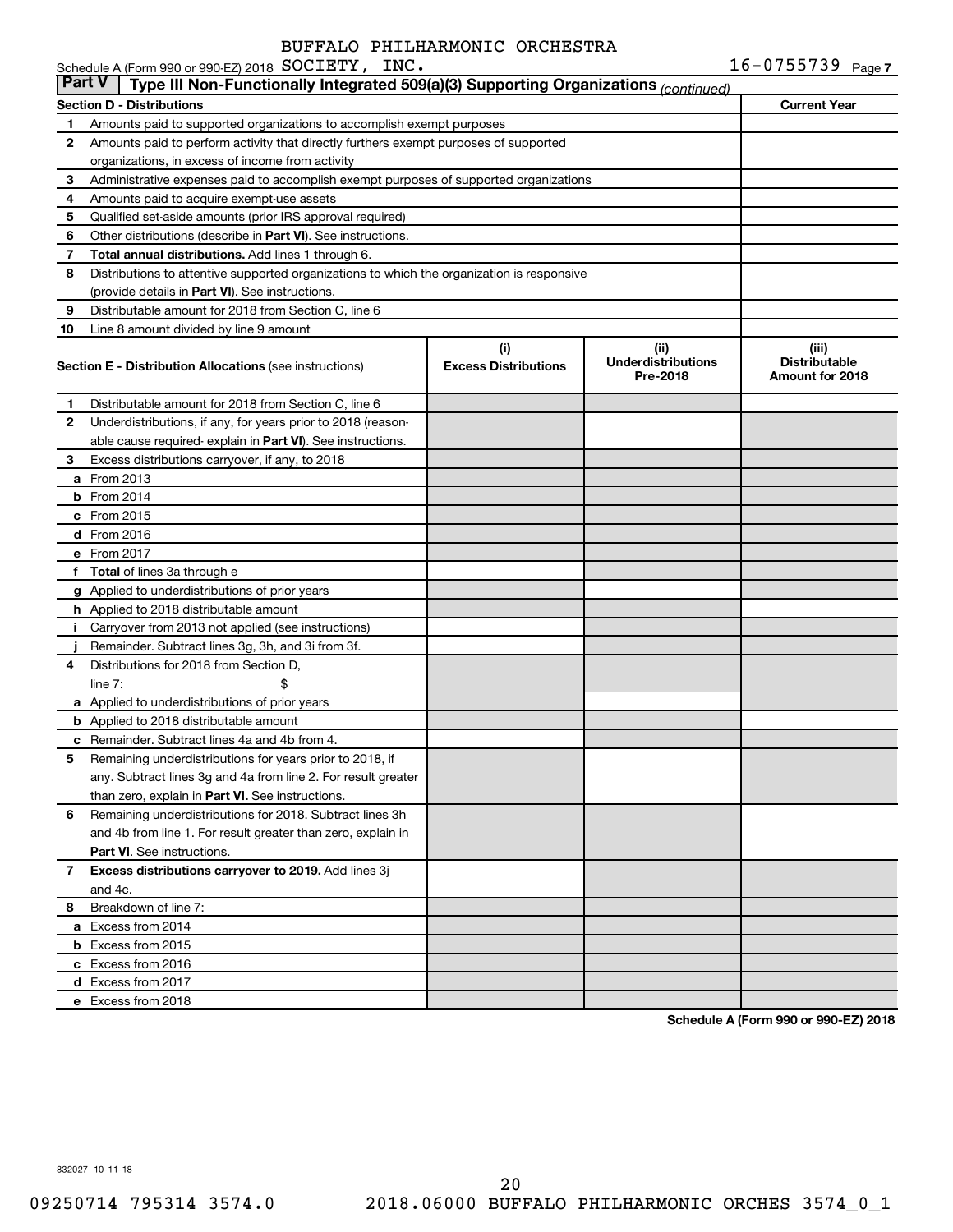| Schedule A (Form 990 or 990-EZ) 2018 SOCIETY, INC. | BUFFALO PHILHARMONIC ORCHESTRA                                                                                                                                                                                                                                                                                                                                                                                                                                                                                                                                       | $16 - 0755739$ Page 8                |
|----------------------------------------------------|----------------------------------------------------------------------------------------------------------------------------------------------------------------------------------------------------------------------------------------------------------------------------------------------------------------------------------------------------------------------------------------------------------------------------------------------------------------------------------------------------------------------------------------------------------------------|--------------------------------------|
| Part VI<br>(See instructions.)                     | Supplemental Information. Provide the explanations required by Part II, line 10; Part II, line 17a or 17b; Part III, line 12;<br>Part IV, Section A, lines 1, 2, 3b, 3c, 4b, 4c, 5a, 6, 9a, 9b, 9c, 11a, 11b, and 11c; Part IV, Section B, lines 1 and 2; Part IV, Section C,<br>line 1; Part IV, Section D, lines 2 and 3; Part IV, Section E, lines 1c, 2a, 2b, 3a, and 3b; Part V, line 1; Part V, Section B, line 1e; Part V,<br>Section D, lines 5, 6, and 8; and Part V, Section E, lines 2, 5, and 6. Also complete this part for any additional information. |                                      |
|                                                    |                                                                                                                                                                                                                                                                                                                                                                                                                                                                                                                                                                      |                                      |
|                                                    |                                                                                                                                                                                                                                                                                                                                                                                                                                                                                                                                                                      |                                      |
|                                                    |                                                                                                                                                                                                                                                                                                                                                                                                                                                                                                                                                                      |                                      |
|                                                    |                                                                                                                                                                                                                                                                                                                                                                                                                                                                                                                                                                      |                                      |
|                                                    |                                                                                                                                                                                                                                                                                                                                                                                                                                                                                                                                                                      |                                      |
|                                                    |                                                                                                                                                                                                                                                                                                                                                                                                                                                                                                                                                                      |                                      |
|                                                    |                                                                                                                                                                                                                                                                                                                                                                                                                                                                                                                                                                      |                                      |
|                                                    |                                                                                                                                                                                                                                                                                                                                                                                                                                                                                                                                                                      |                                      |
|                                                    |                                                                                                                                                                                                                                                                                                                                                                                                                                                                                                                                                                      |                                      |
|                                                    |                                                                                                                                                                                                                                                                                                                                                                                                                                                                                                                                                                      |                                      |
|                                                    |                                                                                                                                                                                                                                                                                                                                                                                                                                                                                                                                                                      |                                      |
|                                                    |                                                                                                                                                                                                                                                                                                                                                                                                                                                                                                                                                                      |                                      |
|                                                    |                                                                                                                                                                                                                                                                                                                                                                                                                                                                                                                                                                      |                                      |
|                                                    |                                                                                                                                                                                                                                                                                                                                                                                                                                                                                                                                                                      |                                      |
|                                                    |                                                                                                                                                                                                                                                                                                                                                                                                                                                                                                                                                                      |                                      |
|                                                    |                                                                                                                                                                                                                                                                                                                                                                                                                                                                                                                                                                      |                                      |
|                                                    |                                                                                                                                                                                                                                                                                                                                                                                                                                                                                                                                                                      |                                      |
|                                                    |                                                                                                                                                                                                                                                                                                                                                                                                                                                                                                                                                                      |                                      |
|                                                    |                                                                                                                                                                                                                                                                                                                                                                                                                                                                                                                                                                      |                                      |
|                                                    |                                                                                                                                                                                                                                                                                                                                                                                                                                                                                                                                                                      |                                      |
|                                                    |                                                                                                                                                                                                                                                                                                                                                                                                                                                                                                                                                                      |                                      |
|                                                    |                                                                                                                                                                                                                                                                                                                                                                                                                                                                                                                                                                      |                                      |
|                                                    |                                                                                                                                                                                                                                                                                                                                                                                                                                                                                                                                                                      |                                      |
|                                                    |                                                                                                                                                                                                                                                                                                                                                                                                                                                                                                                                                                      |                                      |
|                                                    |                                                                                                                                                                                                                                                                                                                                                                                                                                                                                                                                                                      |                                      |
|                                                    |                                                                                                                                                                                                                                                                                                                                                                                                                                                                                                                                                                      |                                      |
|                                                    |                                                                                                                                                                                                                                                                                                                                                                                                                                                                                                                                                                      |                                      |
|                                                    |                                                                                                                                                                                                                                                                                                                                                                                                                                                                                                                                                                      |                                      |
|                                                    |                                                                                                                                                                                                                                                                                                                                                                                                                                                                                                                                                                      |                                      |
|                                                    |                                                                                                                                                                                                                                                                                                                                                                                                                                                                                                                                                                      |                                      |
| 832028 10-11-18                                    |                                                                                                                                                                                                                                                                                                                                                                                                                                                                                                                                                                      | Schedule A (Form 990 or 990-EZ) 2018 |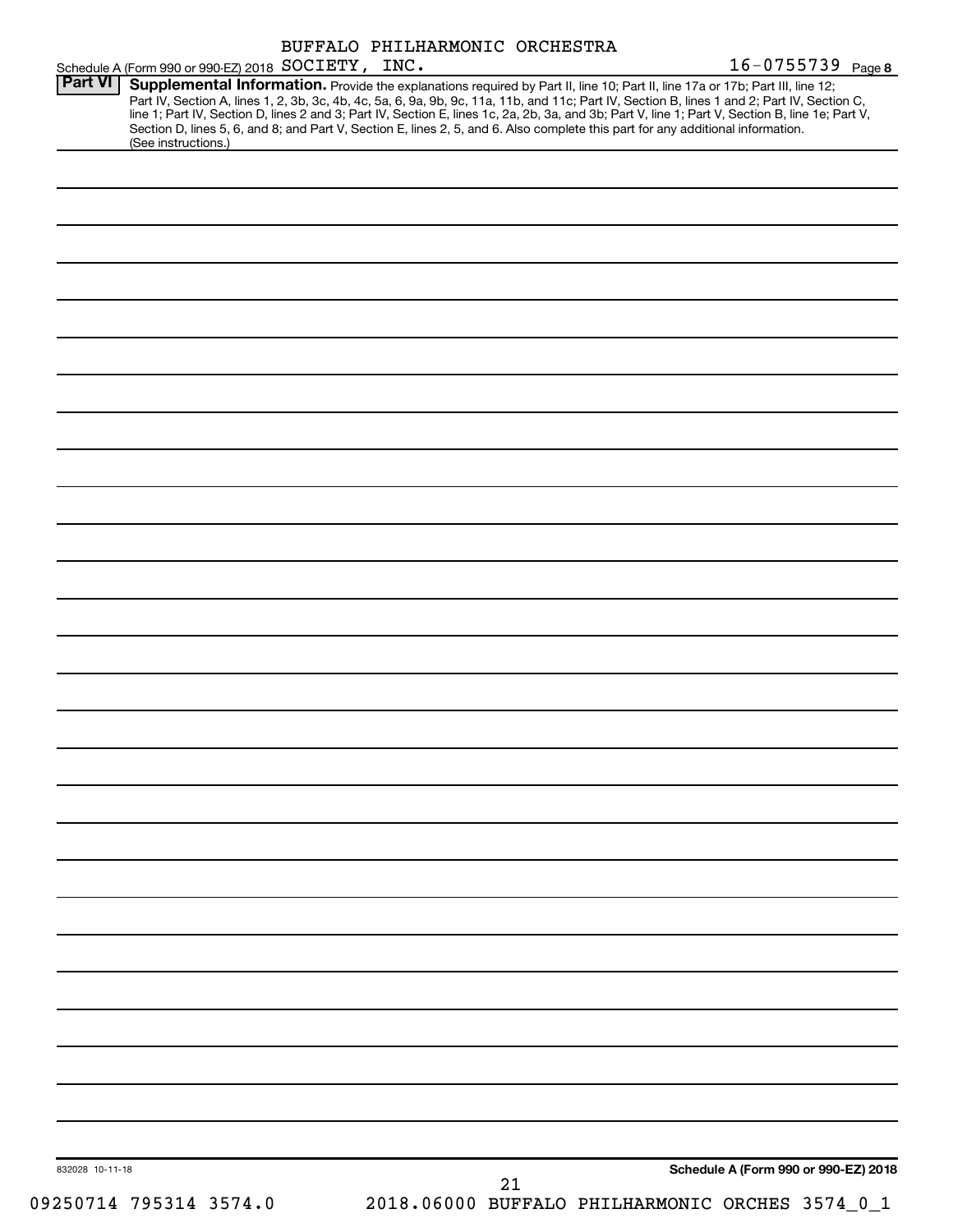|   |                                                        |                                                                                                                                                            |                                                    |                                       | OMB No. 1545-0047               |
|---|--------------------------------------------------------|------------------------------------------------------------------------------------------------------------------------------------------------------------|----------------------------------------------------|---------------------------------------|---------------------------------|
|   | <b>SCHEDULE D</b><br>(Form 990)                        | <b>Supplemental Financial Statements</b><br>Complete if the organization answered "Yes" on Form 990,                                                       |                                                    |                                       |                                 |
|   |                                                        | Part IV, line 6, 7, 8, 9, 10, 11a, 11b, 11c, 11d, 11e, 11f, 12a, or 12b.                                                                                   |                                                    |                                       | <b>Open to Public</b>           |
|   | Department of the Treasury<br>Internal Revenue Service | Attach to Form 990.<br>Go to www.irs.gov/Form990 for instructions and the latest information.                                                              |                                                    |                                       | Inspection                      |
|   | Name of the organization                               | BUFFALO PHILHARMONIC ORCHESTRA                                                                                                                             |                                                    | <b>Employer identification number</b> |                                 |
|   |                                                        | SOCIETY, INC.                                                                                                                                              |                                                    |                                       | 16-0755739                      |
|   | Part I                                                 | Organizations Maintaining Donor Advised Funds or Other Similar Funds or Accounts. Complete if the                                                          |                                                    |                                       |                                 |
|   |                                                        | organization answered "Yes" on Form 990, Part IV, line 6.                                                                                                  | (a) Donor advised funds                            |                                       | (b) Funds and other accounts    |
| 1 |                                                        |                                                                                                                                                            |                                                    |                                       |                                 |
| 2 |                                                        | Aggregate value of contributions to (during year)                                                                                                          |                                                    |                                       |                                 |
| З |                                                        |                                                                                                                                                            |                                                    |                                       |                                 |
| 4 |                                                        |                                                                                                                                                            |                                                    |                                       |                                 |
| 5 |                                                        | Did the organization inform all donors and donor advisors in writing that the assets held in donor advised funds                                           |                                                    |                                       |                                 |
|   |                                                        |                                                                                                                                                            |                                                    |                                       | Yes<br>No                       |
| 6 |                                                        | Did the organization inform all grantees, donors, and donor advisors in writing that grant funds can be used only                                          |                                                    |                                       |                                 |
|   |                                                        | for charitable purposes and not for the benefit of the donor or donor advisor, or for any other purpose conferring                                         |                                                    |                                       |                                 |
|   | impermissible private benefit?                         |                                                                                                                                                            |                                                    |                                       | Yes<br>No                       |
|   | Part II                                                | Conservation Easements. Complete if the organization answered "Yes" on Form 990, Part IV, line 7.                                                          |                                                    |                                       |                                 |
| 1 |                                                        | Purpose(s) of conservation easements held by the organization (check all that apply).                                                                      |                                                    |                                       |                                 |
|   |                                                        | Preservation of land for public use (e.g., recreation or education)                                                                                        | Preservation of a historically important land area |                                       |                                 |
|   |                                                        | Protection of natural habitat                                                                                                                              | Preservation of a certified historic structure     |                                       |                                 |
|   |                                                        | Preservation of open space                                                                                                                                 |                                                    |                                       |                                 |
| 2 |                                                        | Complete lines 2a through 2d if the organization held a qualified conservation contribution in the form of a conservation easement on the last             |                                                    |                                       |                                 |
|   | day of the tax year.                                   |                                                                                                                                                            |                                                    |                                       | Held at the End of the Tax Year |
|   |                                                        |                                                                                                                                                            |                                                    | 2a                                    |                                 |
| b |                                                        |                                                                                                                                                            |                                                    | 2 <sub>b</sub>                        |                                 |
|   |                                                        |                                                                                                                                                            |                                                    | 2c                                    |                                 |
|   |                                                        | d Number of conservation easements included in (c) acquired after 7/25/06, and not on a historic structure                                                 |                                                    |                                       |                                 |
|   |                                                        |                                                                                                                                                            |                                                    | 2d                                    |                                 |
| 3 |                                                        | Number of conservation easements modified, transferred, released, extinguished, or terminated by the organization during the tax                           |                                                    |                                       |                                 |
|   | $year \blacktriangleright$                             |                                                                                                                                                            |                                                    |                                       |                                 |
| 4 |                                                        | Number of states where property subject to conservation easement is located $\blacktriangleright$                                                          |                                                    |                                       |                                 |
| 5 |                                                        | Does the organization have a written policy regarding the periodic monitoring, inspection, handling of                                                     |                                                    |                                       |                                 |
|   |                                                        | violations, and enforcement of the conservation easements it holds?                                                                                        |                                                    |                                       | Yes<br><b>No</b>                |
| 6 |                                                        | Staff and volunteer hours devoted to monitoring, inspecting, handling of violations, and enforcing conservation easements during the year                  |                                                    |                                       |                                 |
|   |                                                        |                                                                                                                                                            |                                                    |                                       |                                 |
| 7 |                                                        | Amount of expenses incurred in monitoring, inspecting, handling of violations, and enforcing conservation easements during the year                        |                                                    |                                       |                                 |
|   | $\blacktriangleright$ \$                               |                                                                                                                                                            |                                                    |                                       |                                 |
| 8 |                                                        | Does each conservation easement reported on line 2(d) above satisfy the requirements of section 170(h)(4)(B)(i)                                            |                                                    |                                       |                                 |
|   |                                                        |                                                                                                                                                            |                                                    |                                       | <b>No</b><br>Yes                |
| 9 |                                                        | In Part XIII, describe how the organization reports conservation easements in its revenue and expense statement, and balance sheet, and                    |                                                    |                                       |                                 |
|   |                                                        | include, if applicable, the text of the footnote to the organization's financial statements that describes the organization's accounting for               |                                                    |                                       |                                 |
|   | conservation easements.                                |                                                                                                                                                            |                                                    |                                       |                                 |
|   | Part III                                               | Organizations Maintaining Collections of Art, Historical Treasures, or Other Similar Assets.                                                               |                                                    |                                       |                                 |
|   |                                                        | Complete if the organization answered "Yes" on Form 990, Part IV, line 8.                                                                                  |                                                    |                                       |                                 |
|   |                                                        | 1a If the organization elected, as permitted under SFAS 116 (ASC 958), not to report in its revenue statement and balance sheet works of art,              |                                                    |                                       |                                 |
|   |                                                        | historical treasures, or other similar assets held for public exhibition, education, or research in furtherance of public service, provide, in Part XIII,  |                                                    |                                       |                                 |
|   |                                                        | the text of the footnote to its financial statements that describes these items.                                                                           |                                                    |                                       |                                 |
|   |                                                        | <b>b</b> If the organization elected, as permitted under SFAS 116 (ASC 958), to report in its revenue statement and balance sheet works of art, historical |                                                    |                                       |                                 |
|   |                                                        | treasures, or other similar assets held for public exhibition, education, or research in furtherance of public service, provide the following amounts      |                                                    |                                       |                                 |
|   | relating to these items:                               |                                                                                                                                                            |                                                    |                                       |                                 |
|   |                                                        |                                                                                                                                                            |                                                    |                                       |                                 |
|   |                                                        | (ii) Assets included in Form 990, Part X                                                                                                                   |                                                    |                                       |                                 |
| 2 |                                                        | If the organization received or held works of art, historical treasures, or other similar assets for financial gain, provide                               |                                                    |                                       |                                 |
|   |                                                        | the following amounts required to be reported under SFAS 116 (ASC 958) relating to these items:                                                            |                                                    |                                       |                                 |
| а |                                                        |                                                                                                                                                            |                                                    |                                       | - \$                            |
|   |                                                        |                                                                                                                                                            |                                                    | $\blacktriangleright$ s               |                                 |
|   |                                                        | LHA For Paperwork Reduction Act Notice, see the Instructions for Form 990.                                                                                 |                                                    |                                       | Schedule D (Form 990) 2018      |
|   | 832051 10-29-18                                        |                                                                                                                                                            |                                                    |                                       |                                 |

09250714 795314 3574.0 2018.06000 BUFFALO PHILHARMONIC ORCHES 3574\_0\_1 26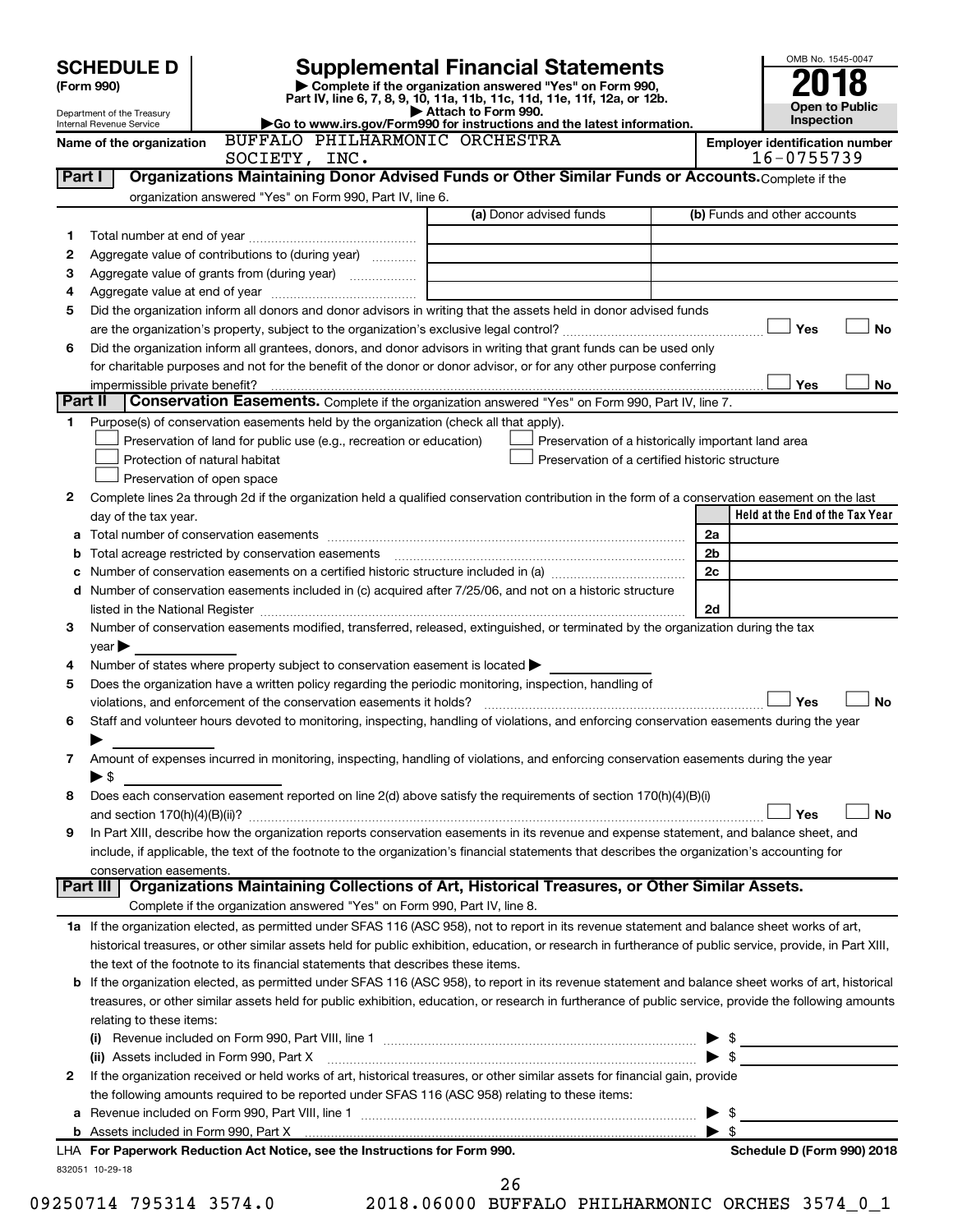|   |                                                                                                                                                                                                                                | BUFFALO PHILHARMONIC ORCHESTRA |   |                |                            |                                                 |                       |            |
|---|--------------------------------------------------------------------------------------------------------------------------------------------------------------------------------------------------------------------------------|--------------------------------|---|----------------|----------------------------|-------------------------------------------------|-----------------------|------------|
|   | SOCIETY, INC.<br>Schedule D (Form 990) 2018                                                                                                                                                                                    |                                |   |                |                            |                                                 | $16 - 0755739$ Page 2 |            |
|   | Part III   Organizations Maintaining Collections of Art, Historical Treasures, or Other Similar Assets (continued)                                                                                                             |                                |   |                |                            |                                                 |                       |            |
| 3 | Using the organization's acquisition, accession, and other records, check any of the following that are a significant use of its collection items                                                                              |                                |   |                |                            |                                                 |                       |            |
|   | (check all that apply):                                                                                                                                                                                                        |                                |   |                |                            |                                                 |                       |            |
| a | Public exhibition                                                                                                                                                                                                              |                                |   |                | Loan or exchange programs  |                                                 |                       |            |
| b | Scholarly research                                                                                                                                                                                                             |                                |   |                | Other <b>Communication</b> |                                                 |                       |            |
| c | Preservation for future generations                                                                                                                                                                                            |                                |   |                |                            |                                                 |                       |            |
|   | Provide a description of the organization's collections and explain how they further the organization's exempt purpose in Part XIII.                                                                                           |                                |   |                |                            |                                                 |                       |            |
| 5 | During the year, did the organization solicit or receive donations of art, historical treasures, or other similar assets                                                                                                       |                                |   |                |                            |                                                 |                       |            |
|   |                                                                                                                                                                                                                                |                                |   |                |                            |                                                 | Yes                   | No         |
|   | <b>Part IV</b><br><b>Escrow and Custodial Arrangements.</b> Complete if the organization answered "Yes" on Form 990, Part IV, line 9, or                                                                                       |                                |   |                |                            |                                                 |                       |            |
|   | reported an amount on Form 990, Part X, line 21.                                                                                                                                                                               |                                |   |                |                            |                                                 |                       |            |
|   | 1a Is the organization an agent, trustee, custodian or other intermediary for contributions or other assets not included                                                                                                       |                                |   |                |                            |                                                 |                       |            |
|   |                                                                                                                                                                                                                                |                                |   |                |                            |                                                 | Yes                   | No         |
|   |                                                                                                                                                                                                                                |                                |   |                |                            |                                                 |                       |            |
|   | b If "Yes," explain the arrangement in Part XIII and complete the following table:                                                                                                                                             |                                |   |                |                            |                                                 |                       |            |
|   |                                                                                                                                                                                                                                |                                |   |                |                            |                                                 | Amount                |            |
|   |                                                                                                                                                                                                                                |                                |   |                |                            | 1c                                              |                       |            |
|   |                                                                                                                                                                                                                                |                                |   |                |                            | 1d                                              |                       |            |
|   | e Distributions during the year manufactured and contain an account of the year manufactured and the year manufactured and the year manufactured and the year manufactured and the year manufactured and the year manufactured |                                |   |                |                            | 1e                                              |                       |            |
|   |                                                                                                                                                                                                                                |                                |   |                |                            | 1f                                              |                       |            |
|   | 2a Did the organization include an amount on Form 990, Part X, line 21, for escrow or custodial account liability?                                                                                                             |                                |   |                |                            |                                                 | Yes                   | No         |
|   |                                                                                                                                                                                                                                |                                |   |                |                            |                                                 |                       |            |
|   | <b>Endowment Funds.</b> Complete if the organization answered "Yes" on Form 990, Part IV, line 10.<br>Part V                                                                                                                   |                                |   |                |                            |                                                 |                       |            |
|   |                                                                                                                                                                                                                                | (a) Current year               |   | (b) Prior year |                            | (c) Two years back $ $ (d) Three years back $ $ | (e) Four years back   |            |
|   |                                                                                                                                                                                                                                |                                |   |                |                            |                                                 |                       |            |
|   |                                                                                                                                                                                                                                |                                |   |                |                            |                                                 |                       |            |
|   | Net investment earnings, gains, and losses                                                                                                                                                                                     |                                |   |                |                            |                                                 |                       |            |
|   |                                                                                                                                                                                                                                |                                |   |                |                            |                                                 |                       |            |
|   | e Other expenditures for facilities                                                                                                                                                                                            |                                |   |                |                            |                                                 |                       |            |
|   | and programs                                                                                                                                                                                                                   |                                |   |                |                            |                                                 |                       |            |
|   |                                                                                                                                                                                                                                |                                |   |                |                            |                                                 |                       |            |
| g |                                                                                                                                                                                                                                |                                |   |                |                            |                                                 |                       |            |
|   | Provide the estimated percentage of the current year end balance (line 1g, column (a)) held as:                                                                                                                                |                                |   |                |                            |                                                 |                       |            |
|   | a Board designated or quasi-endowment >                                                                                                                                                                                        |                                | % |                |                            |                                                 |                       |            |
|   | Permanent endowment                                                                                                                                                                                                            | %                              |   |                |                            |                                                 |                       |            |
|   | c Temporarily restricted endowment $\blacktriangleright$                                                                                                                                                                       | %                              |   |                |                            |                                                 |                       |            |
|   | The percentages on lines 2a, 2b, and 2c should equal 100%.                                                                                                                                                                     |                                |   |                |                            |                                                 |                       |            |
|   | 3a Are there endowment funds not in the possession of the organization that are held and administered for the organization                                                                                                     |                                |   |                |                            |                                                 |                       |            |
|   | by:                                                                                                                                                                                                                            |                                |   |                |                            |                                                 |                       | Yes<br>No. |
|   | (i)                                                                                                                                                                                                                            |                                |   |                |                            |                                                 | 3a(i)                 |            |
|   |                                                                                                                                                                                                                                |                                |   |                |                            |                                                 | 3a(ii)                |            |
|   |                                                                                                                                                                                                                                |                                |   |                |                            |                                                 | 3b                    |            |
|   | Describe in Part XIII the intended uses of the organization's endowment funds.                                                                                                                                                 |                                |   |                |                            |                                                 |                       |            |
|   | Land, Buildings, and Equipment.<br><b>Part VI</b>                                                                                                                                                                              |                                |   |                |                            |                                                 |                       |            |
|   | Complete if the organization answered "Yes" on Form 990, Part IV, line 11a. See Form 990, Part X, line 10.                                                                                                                     |                                |   |                |                            |                                                 |                       |            |
|   | Description of property                                                                                                                                                                                                        | (a) Cost or other              |   |                | (b) Cost or other          | (c) Accumulated                                 | (d) Book value        |            |
|   |                                                                                                                                                                                                                                | basis (investment)             |   |                | basis (other)              | depreciation                                    |                       |            |
|   |                                                                                                                                                                                                                                |                                |   |                | 255,000.                   |                                                 |                       | 255,000.   |
|   |                                                                                                                                                                                                                                |                                |   |                | 2,167,500.                 | 36, 125.                                        | 2,131,375.            |            |
|   |                                                                                                                                                                                                                                |                                |   |                | 34, 149.                   | 18,752.                                         |                       | 15,397.    |
|   |                                                                                                                                                                                                                                |                                |   |                | 1,132,419.                 | 809, 828.                                       |                       | 322,591.   |
|   |                                                                                                                                                                                                                                |                                |   |                |                            |                                                 |                       |            |
|   | Total. Add lines 1a through 1e. (Column (d) must equal Form 990, Part X, column (B), line 10c.)                                                                                                                                |                                |   |                |                            |                                                 | 2,724,363.            |            |
|   |                                                                                                                                                                                                                                |                                |   |                |                            |                                                 |                       |            |

**Schedule D (Form 990) 2018**

832052 10-29-18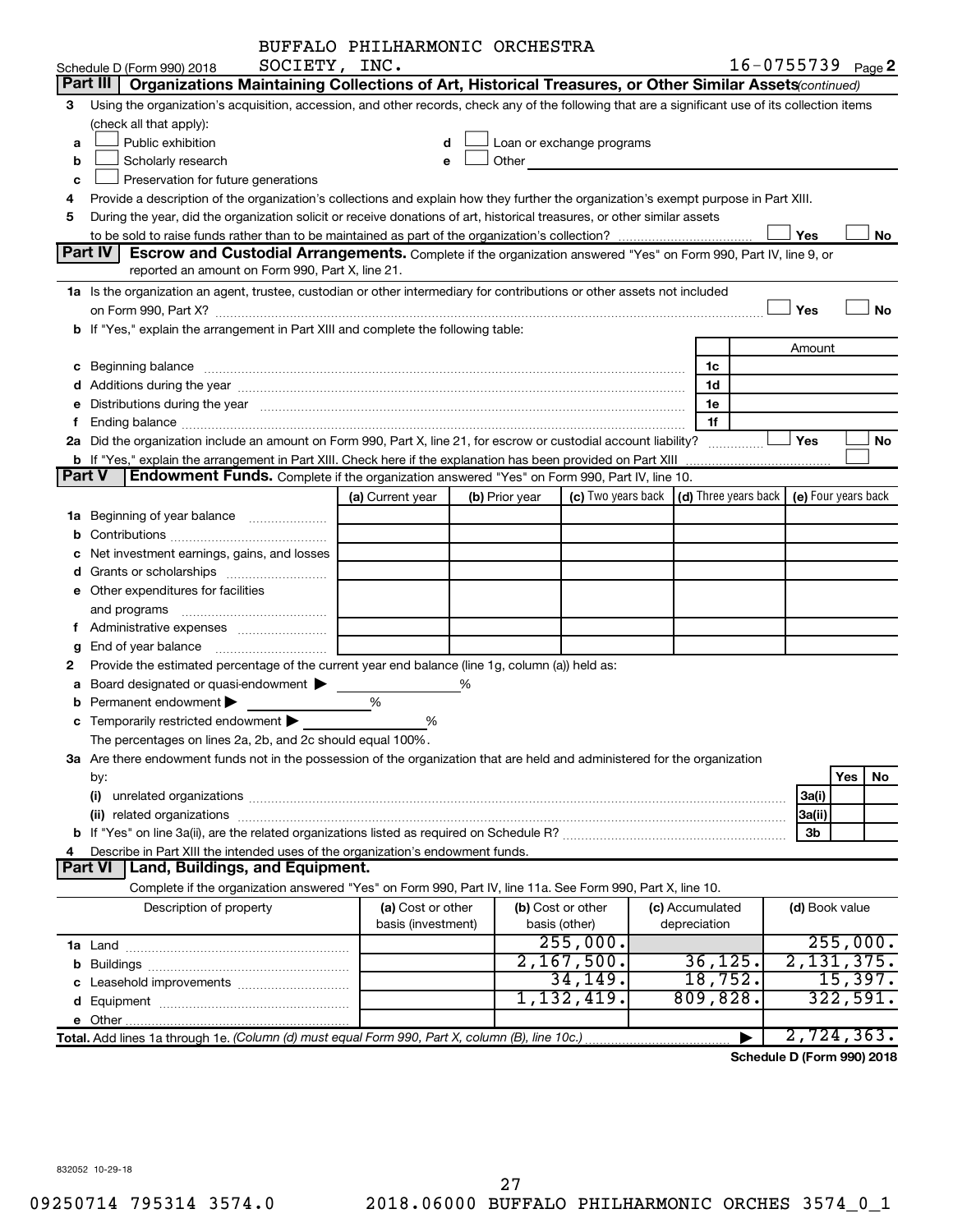| BUFFALO PHILHARMONIC ORCHESTRA |  |
|--------------------------------|--|
|                                |  |

| SOCIETY, INC.<br>Schedule D (Form 990) 2018                                                                                                             | 16-0755739 Page 3 |                |                                                           |                            |  |
|---------------------------------------------------------------------------------------------------------------------------------------------------------|-------------------|----------------|-----------------------------------------------------------|----------------------------|--|
| <b>Investments - Other Securities.</b><br><b>Part VII</b>                                                                                               |                   |                |                                                           |                            |  |
| Complete if the organization answered "Yes" on Form 990, Part IV, line 11b. See Form 990, Part X, line 12.                                              |                   |                |                                                           |                            |  |
| (a) Description of security or category (including name of security)                                                                                    | (b) Book value    |                | (c) Method of valuation: Cost or end-of-year market value |                            |  |
| (1) Financial derivatives                                                                                                                               |                   |                |                                                           |                            |  |
| (2) Closely-held equity interests                                                                                                                       |                   |                |                                                           |                            |  |
| (3) Other                                                                                                                                               |                   |                |                                                           |                            |  |
| (A)                                                                                                                                                     |                   |                |                                                           |                            |  |
| (B)                                                                                                                                                     |                   |                |                                                           |                            |  |
| (C)                                                                                                                                                     |                   |                |                                                           |                            |  |
| (D)                                                                                                                                                     |                   |                |                                                           |                            |  |
| (E)                                                                                                                                                     |                   |                |                                                           |                            |  |
| (F)                                                                                                                                                     |                   |                |                                                           |                            |  |
| (G)                                                                                                                                                     |                   |                |                                                           |                            |  |
| (H)                                                                                                                                                     |                   |                |                                                           |                            |  |
| Total. (Col. (b) must equal Form 990, Part X, col. (B) line 12.) $\blacktriangleright$                                                                  |                   |                |                                                           |                            |  |
| Part VIII Investments - Program Related.                                                                                                                |                   |                |                                                           |                            |  |
| Complete if the organization answered "Yes" on Form 990, Part IV, line 11c. See Form 990, Part X, line 13.                                              |                   |                |                                                           |                            |  |
| (a) Description of investment                                                                                                                           | (b) Book value    |                | (c) Method of valuation: Cost or end-of-year market value |                            |  |
| (1)                                                                                                                                                     |                   |                |                                                           |                            |  |
| (2)                                                                                                                                                     |                   |                |                                                           |                            |  |
| (3)                                                                                                                                                     |                   |                |                                                           |                            |  |
| (4)                                                                                                                                                     |                   |                |                                                           |                            |  |
| (5)                                                                                                                                                     |                   |                |                                                           |                            |  |
| (6)                                                                                                                                                     |                   |                |                                                           |                            |  |
| (7)                                                                                                                                                     |                   |                |                                                           |                            |  |
| (8)                                                                                                                                                     |                   |                |                                                           |                            |  |
| (9)                                                                                                                                                     |                   |                |                                                           |                            |  |
| Total. (Col. (b) must equal Form 990, Part X, col. (B) line 13.)                                                                                        |                   |                |                                                           |                            |  |
| <b>Other Assets.</b><br>Part IX                                                                                                                         |                   |                |                                                           |                            |  |
| Complete if the organization answered "Yes" on Form 990, Part IV, line 11d. See Form 990, Part X, line 15.                                              |                   |                |                                                           |                            |  |
|                                                                                                                                                         | (a) Description   |                |                                                           | (b) Book value             |  |
| <b>ASSETS HELD IN TRUST</b><br>(1)                                                                                                                      | <b>CFGB</b>       |                |                                                           | 4,701,548.                 |  |
| (2)                                                                                                                                                     |                   |                |                                                           |                            |  |
| (3)                                                                                                                                                     |                   |                |                                                           |                            |  |
| (4)                                                                                                                                                     |                   |                |                                                           |                            |  |
| (5)                                                                                                                                                     |                   |                |                                                           |                            |  |
| (6)                                                                                                                                                     |                   |                |                                                           |                            |  |
| (7)                                                                                                                                                     |                   |                |                                                           |                            |  |
| (8)                                                                                                                                                     |                   |                |                                                           |                            |  |
| (9)                                                                                                                                                     |                   |                |                                                           |                            |  |
| Total. (Column (b) must equal Form 990, Part X, col. (B) line 15.)                                                                                      |                   |                |                                                           | 4,701,548.                 |  |
| <b>Other Liabilities.</b><br>Part X                                                                                                                     |                   |                |                                                           |                            |  |
| Complete if the organization answered "Yes" on Form 990, Part IV, line 11e or 11f. See Form 990, Part X, line 25.                                       |                   |                |                                                           |                            |  |
| (a) Description of liability                                                                                                                            |                   | (b) Book value |                                                           |                            |  |
| 1.                                                                                                                                                      |                   |                |                                                           |                            |  |
| Federal income taxes<br>(1)                                                                                                                             |                   |                |                                                           |                            |  |
| (2)                                                                                                                                                     |                   |                |                                                           |                            |  |
| (3)                                                                                                                                                     |                   |                |                                                           |                            |  |
| (4)                                                                                                                                                     |                   |                |                                                           |                            |  |
| (5)                                                                                                                                                     |                   |                |                                                           |                            |  |
| (6)                                                                                                                                                     |                   |                |                                                           |                            |  |
| (7)                                                                                                                                                     |                   |                |                                                           |                            |  |
| (8)                                                                                                                                                     |                   |                |                                                           |                            |  |
| (9)                                                                                                                                                     |                   |                |                                                           |                            |  |
| Total. (Column (b) must equal Form 990, Part X, col. (B) line 25.)                                                                                      |                   |                |                                                           |                            |  |
| Liability for uncertain tax positions. In Part XIII, provide the text of the footnote to the organization's financial statements that reports the<br>2. |                   |                |                                                           |                            |  |
| organization's liability for uncertain tax positions under FIN 48 (ASC 740). Check here if the text of the footnote has been provided in Part XIII L    |                   |                |                                                           | X                          |  |
|                                                                                                                                                         |                   |                |                                                           | Schedule D (Form 990) 2018 |  |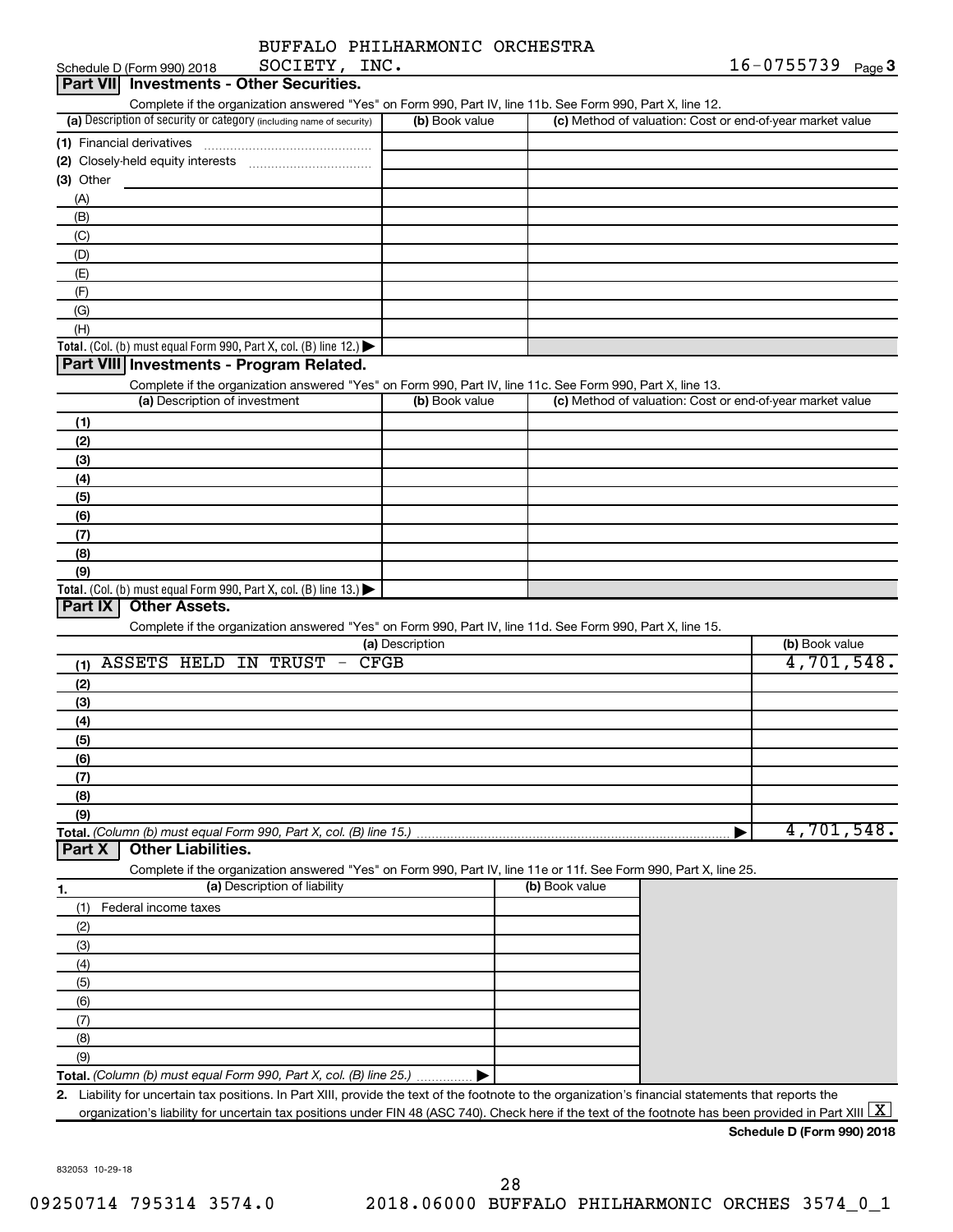|    | SOCIETY, INC.<br>Schedule D (Form 990) 2018                                                                                                                                                                                         |                |              |                | $16 - 0755739$ Page 4 |
|----|-------------------------------------------------------------------------------------------------------------------------------------------------------------------------------------------------------------------------------------|----------------|--------------|----------------|-----------------------|
|    | Part XI   Reconciliation of Revenue per Audited Financial Statements With Revenue per Return.                                                                                                                                       |                |              |                |                       |
|    | Complete if the organization answered "Yes" on Form 990, Part IV, line 12a.                                                                                                                                                         |                |              |                |                       |
| 1  | Total revenue, gains, and other support per audited financial statements                                                                                                                                                            |                |              | $\mathbf{1}$   | 13,661,120.           |
| 2  | Amounts included on line 1 but not on Form 990, Part VIII, line 12:                                                                                                                                                                 |                |              |                |                       |
| a  | Net unrealized gains (losses) on investments [111] [12] matter contracts and the unrealized gains (losses) on investments [11] matter contracts and the unrealized gains (losses) on investments [11] matter contracts and the      | 2a             | 15,142.      |                |                       |
| b  |                                                                                                                                                                                                                                     | 2 <sub>b</sub> |              |                |                       |
| c  |                                                                                                                                                                                                                                     | 2 <sub>c</sub> |              |                |                       |
| d  |                                                                                                                                                                                                                                     | 2d             | $-748, 719.$ |                |                       |
| e  | Add lines 2a through 2d <b>[10]</b> University of the state of the state of the state of the state of the state of the state of the state of the state of the state of the state of the state of the state of the state of the stat |                |              | 2e             | $-733,577.$           |
| 3  |                                                                                                                                                                                                                                     |                |              | $\mathbf{3}$   | 14,394,697.           |
| 4  | Amounts included on Form 990, Part VIII, line 12, but not on line 1:                                                                                                                                                                |                |              |                |                       |
| a  |                                                                                                                                                                                                                                     | 4a             | 226, 439.    |                |                       |
| b  |                                                                                                                                                                                                                                     | 4 <sub>h</sub> | $-97,775.$   |                |                       |
| C. | Add lines 4a and 4b                                                                                                                                                                                                                 |                |              | 4c             | 128,664.              |
| 5  |                                                                                                                                                                                                                                     |                |              | 5              | 14,523,361.           |
|    |                                                                                                                                                                                                                                     |                |              |                |                       |
|    | <b>Part XII Reconciliation of Expenses per Audited Financial Statements With Expenses per Return.</b>                                                                                                                               |                |              |                |                       |
|    | Complete if the organization answered "Yes" on Form 990, Part IV, line 12a.                                                                                                                                                         |                |              |                |                       |
| 1  |                                                                                                                                                                                                                                     |                |              | $\blacksquare$ | 12, 379, 197.         |
| 2  | Amounts included on line 1 but not on Form 990, Part IX, line 25:                                                                                                                                                                   |                |              |                |                       |
| a  |                                                                                                                                                                                                                                     | 2a             |              |                |                       |
| b  | Prior year adjustments [ www.communications of the contract of the contract of the contract of the contract of                                                                                                                      | 2 <sub>b</sub> |              |                |                       |
| c  |                                                                                                                                                                                                                                     | 2 <sub>c</sub> |              |                |                       |
|    |                                                                                                                                                                                                                                     | 2d             |              |                |                       |
| е  | Add lines 2a through 2d <b>[10]</b> Committee the contract of the contract of the contract of the contract of the contract of the contract of the contract of the contract of the contract of the contract of the contract of the c |                |              | 2е             | 0.                    |
| 3  |                                                                                                                                                                                                                                     |                |              | $\mathbf{a}$   | 12,379,197.           |
| 4  | Amounts included on Form 990, Part IX, line 25, but not on line 1:                                                                                                                                                                  |                |              |                |                       |
| a  |                                                                                                                                                                                                                                     | 4a l           | 226, 439.    |                |                       |
|    |                                                                                                                                                                                                                                     | 4 <sub>b</sub> | $-97,775.$   |                |                       |
|    | Add lines 4a and 4b                                                                                                                                                                                                                 |                |              | 4с             | 128,664.              |
| 5  | <b>Part XIII Supplemental Information.</b>                                                                                                                                                                                          |                |              | 5              | $12$ ,507,861.        |

Provide the descriptions required for Part II, lines 3, 5, and 9; Part III, lines 1a and 4; Part IV, lines 1b and 2b; Part V, line 4; Part X, line 2; Part XI, lines 2d and 4b; and Part XII, lines 2d and 4b. Also complete this part to provide any additional information.

PART X, LINE 2:

|  |  |  | PART X, LINE 2: BPO IS A $501(C)(3)$ CORPORATION EXEMPT FROM INCOME TAXES  |  |  |  |  |  |
|--|--|--|----------------------------------------------------------------------------|--|--|--|--|--|
|  |  |  | UNDER SECTION 501(A) OF THE INTERNAL REVENUE CODE. MANAGEMENT BELIEVES IT  |  |  |  |  |  |
|  |  |  | IS NO LONGER SUBJECT TO EXAMINATION BY FEDERAL AND STATE TAXING AUTHORIZED |  |  |  |  |  |

FOR YEARS PRIOR TO 2011.

PART XI, LINE 2D - OTHER ADJUSTMENTS:

NET DEPRECIATION OF ASSETS HELD IN TRUST

#### PART XI, LINE 4B - OTHER ADJUSTMENTS:

#### RECLASS OF RENTAL EXPENSE INCLUDED IN INCOME

832054 10-29-18

**Schedule D (Form 990) 2018**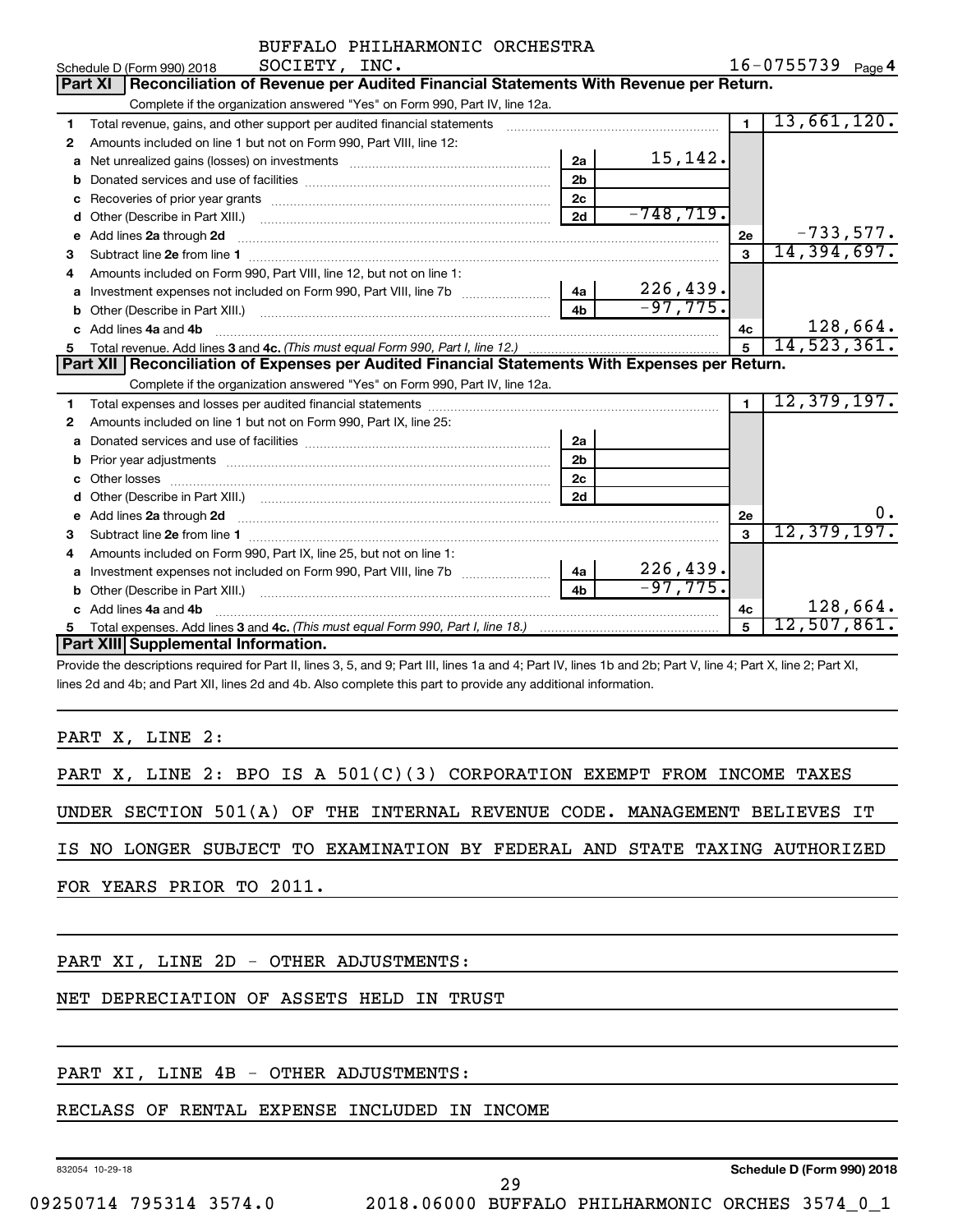BUFFALO PHILHARMONIC ORCHESTRA SOCIETY, INC.

*(continued)* **Part XIII Supplemental Information** 

PART XII, LINE 4B - OTHER ADJUSTMENTS:

RECLASS OF RENTAL EXPENSES INCLUDED IN INCOME

FORM 990, SCH D, PART XI, LINE 10

RECONCILIATION OF CHANGE IN NET ASSET OF FORM 990 TO FINANCIAL

STATEMENTS:

Schedule D (Form 990) 2018

THE CHANGE IN THE NET ASSET PER THE FINANCIAL STATEMENTS OF BPO IS

DIFFERENT FROM THE AMOUNT SHOWN ON THE 990 DUE TO FINANCIAL ACCOUNTING

STANDARDS BOARD (FASB) ACCOUNT STANDARDS CODIFICATION (ASC) 958 WHICH

REQUIRES INCLUSION OF THE BPO FOUNDATIONS NET ASSETS ON THE FINANCIAL

STATEMENTS OF THE BPO.

**Schedule D (Form 990) 2018**

832055 10-29-18

09250714 795314 3574.0 2018.06000 BUFFALO PHILHARMONIC ORCHES 3574\_0\_1 30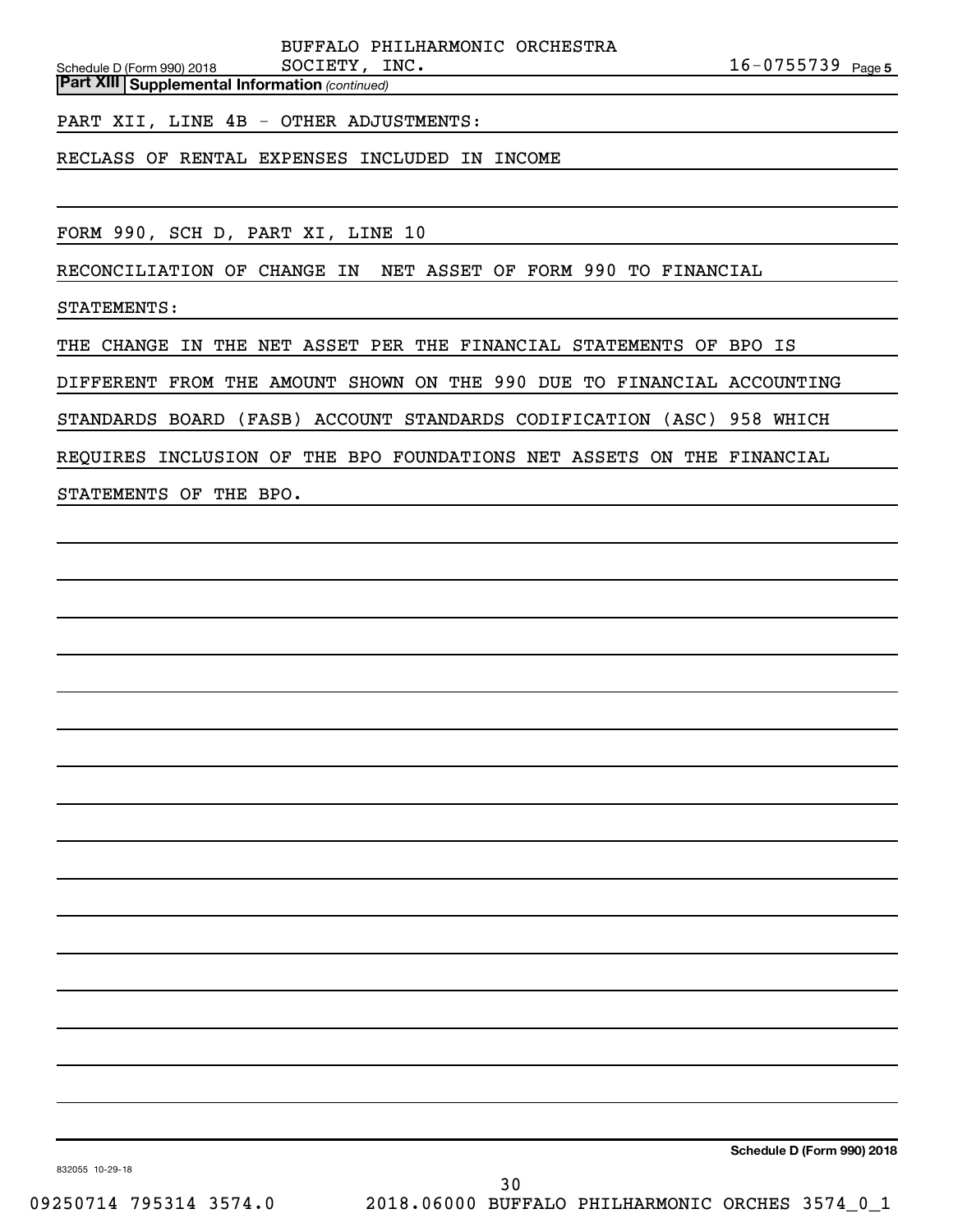| <b>SCHEDULE I</b><br>(Form 990)                                                                                                                                                                                                                                                                                | <b>Grants and Other Assistance to Organizations,</b><br>Governments, and Individuals in the United States<br>Complete if the organization answered "Yes" on Form 990, Part IV, line 21 or 22. |                                    |                                                                              |                                         |                                                                |                                          |                                                     |  |  |  |  |
|----------------------------------------------------------------------------------------------------------------------------------------------------------------------------------------------------------------------------------------------------------------------------------------------------------------|-----------------------------------------------------------------------------------------------------------------------------------------------------------------------------------------------|------------------------------------|------------------------------------------------------------------------------|-----------------------------------------|----------------------------------------------------------------|------------------------------------------|-----------------------------------------------------|--|--|--|--|
| Department of the Treasury<br>Internal Revenue Service                                                                                                                                                                                                                                                         |                                                                                                                                                                                               |                                    | Attach to Form 990.<br>Go to www.irs.gov/Form990 for the latest information. |                                         |                                                                |                                          | 2018<br><b>Open to Public</b><br>Inspection         |  |  |  |  |
| Name of the organization<br>SOCIETY, INC.                                                                                                                                                                                                                                                                      |                                                                                                                                                                                               | BUFFALO PHILHARMONIC ORCHESTRA     |                                                                              |                                         |                                                                |                                          | <b>Employer identification number</b><br>16-0755739 |  |  |  |  |
| Part I<br><b>General Information on Grants and Assistance</b>                                                                                                                                                                                                                                                  |                                                                                                                                                                                               |                                    |                                                                              |                                         |                                                                |                                          |                                                     |  |  |  |  |
| Does the organization maintain records to substantiate the amount of the grants or assistance, the grantees' eligibility for the grants or assistance, and the selection<br>1<br>Describe in Part IV the organization's procedures for monitoring the use of grant funds in the United States.<br>$\mathbf{2}$ |                                                                                                                                                                                               |                                    |                                                                              |                                         |                                                                |                                          | $\boxed{\text{X}}$ No<br>Yes                        |  |  |  |  |
| Part II<br>Grants and Other Assistance to Domestic Organizations and Domestic Governments. Complete if the organization answered "Yes" on Form 990, Part IV, line 21, for any                                                                                                                                  |                                                                                                                                                                                               |                                    |                                                                              |                                         |                                                                |                                          |                                                     |  |  |  |  |
| recipient that received more than \$5,000. Part II can be duplicated if additional space is needed.<br>1 (a) Name and address of organization<br>or government                                                                                                                                                 | $(b)$ EIN                                                                                                                                                                                     | (c) IRC section<br>(if applicable) | (d) Amount of<br>cash grant                                                  | (e) Amount of<br>non-cash<br>assistance | (f) Method of<br>valuation (book,<br>FMV, appraisal,<br>other) | (g) Description of<br>noncash assistance | (h) Purpose of grant<br>or assistance               |  |  |  |  |
|                                                                                                                                                                                                                                                                                                                |                                                                                                                                                                                               |                                    |                                                                              |                                         |                                                                |                                          |                                                     |  |  |  |  |
|                                                                                                                                                                                                                                                                                                                |                                                                                                                                                                                               |                                    |                                                                              |                                         |                                                                |                                          | ▶                                                   |  |  |  |  |

**For Paperwork Reduction Act Notice, see the Instructions for Form 990. Schedule I (Form 990) (2018)** LHA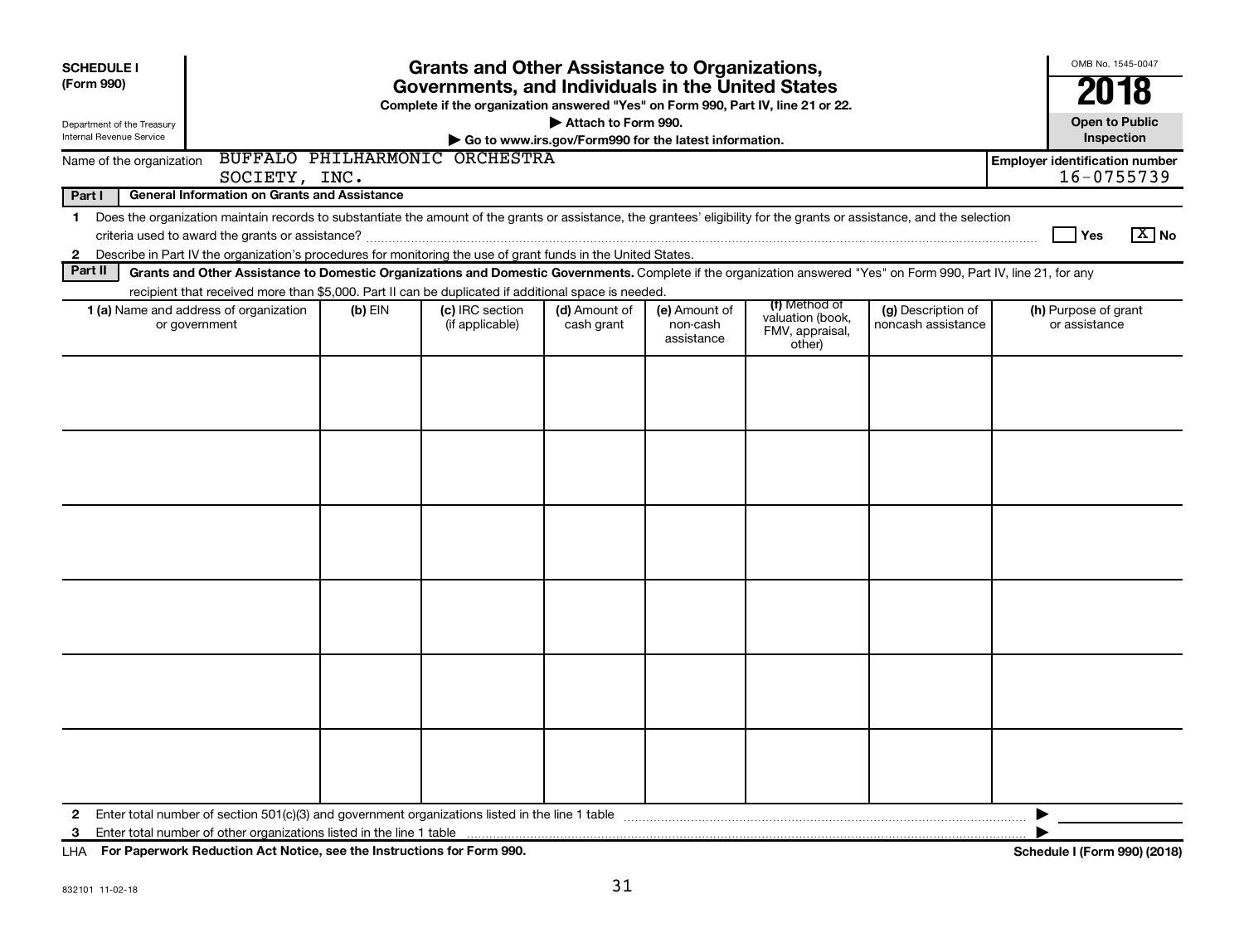Schedule I (Form 990) (2018) SOCIETY, INC. SOCIETY, INC.

**2**

Part III | Grants and Other Assistance to Domestic Individuals. Complete if the organization answered "Yes" on Form 990, Part IV, line 22. Part III can be duplicated if additional space is needed.

| (a) Type of grant or assistance | (b) Number of<br>recipients | (c) Amount of<br>cash grant | (d) Amount of non-<br>cash assistance | (e) Method of valuation<br>(book, FMV, appraisal, other) | (f) Description of noncash assistance |
|---------------------------------|-----------------------------|-----------------------------|---------------------------------------|----------------------------------------------------------|---------------------------------------|
|                                 |                             |                             |                                       |                                                          |                                       |
| SCHOLARSHIPS                    |                             | 5,000.                      | $\mathbf{0}$ .                        |                                                          |                                       |
|                                 |                             |                             |                                       |                                                          |                                       |
|                                 |                             |                             |                                       |                                                          |                                       |
|                                 |                             |                             |                                       |                                                          |                                       |
|                                 |                             |                             |                                       |                                                          |                                       |
|                                 |                             |                             |                                       |                                                          |                                       |
|                                 |                             |                             |                                       |                                                          |                                       |
|                                 |                             |                             |                                       |                                                          |                                       |
|                                 |                             |                             |                                       |                                                          |                                       |

Part IV | Supplemental Information. Provide the information required in Part I, line 2; Part III, column (b); and any other additional information.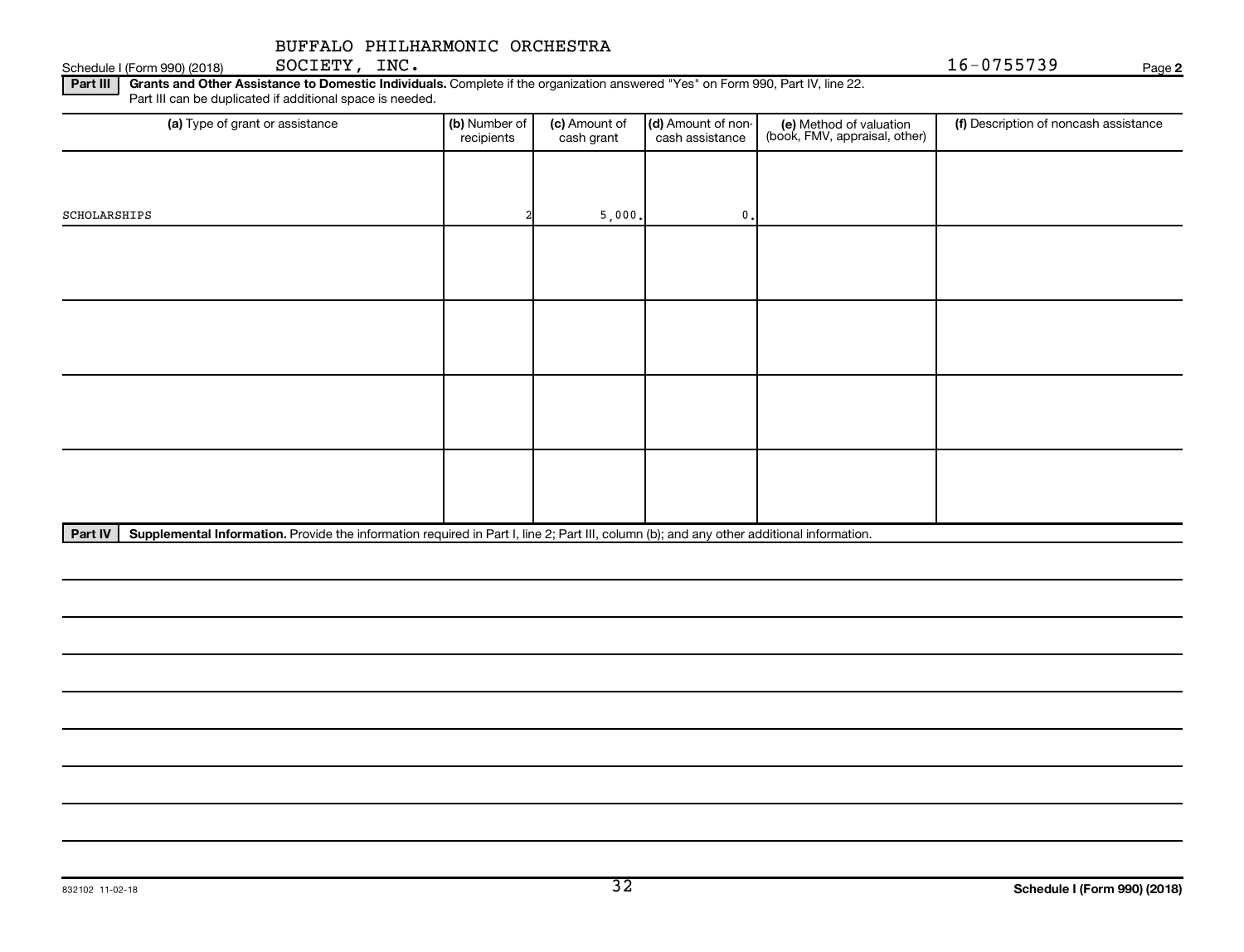|    | <b>Compensation Information</b><br><b>SCHEDULE J</b>                                                                             |                                       | OMB No. 1545-0047     |                             |
|----|----------------------------------------------------------------------------------------------------------------------------------|---------------------------------------|-----------------------|-----------------------------|
|    | (Form 990)<br>For certain Officers, Directors, Trustees, Key Employees, and Highest                                              |                                       |                       |                             |
|    | <b>Compensated Employees</b>                                                                                                     |                                       | 2018                  |                             |
|    | Complete if the organization answered "Yes" on Form 990, Part IV, line 23.<br>Attach to Form 990.                                |                                       | <b>Open to Public</b> |                             |
|    | Department of the Treasury<br>Go to www.irs.gov/Form990 for instructions and the latest information.<br>Internal Revenue Service |                                       | Inspection            |                             |
|    | BUFFALO PHILHARMONIC ORCHESTRA<br>Name of the organization                                                                       | <b>Employer identification number</b> |                       |                             |
|    | SOCIETY, INC.                                                                                                                    | 16-0755739                            |                       |                             |
|    | <b>Questions Regarding Compensation</b><br>Part I                                                                                |                                       |                       |                             |
|    |                                                                                                                                  |                                       | <b>Yes</b>            | No                          |
|    | Check the appropriate box(es) if the organization provided any of the following to or for a person listed on Form 990,           |                                       |                       |                             |
|    | Part VII, Section A, line 1a. Complete Part III to provide any relevant information regarding these items.                       |                                       |                       |                             |
|    | First-class or charter travel<br>Housing allowance or residence for personal use                                                 |                                       |                       |                             |
|    | Travel for companions<br>Payments for business use of personal residence                                                         |                                       |                       |                             |
|    | Tax indemnification and gross-up payments<br>Health or social club dues or initiation fees                                       |                                       |                       |                             |
|    | Discretionary spending account<br>Personal services (such as maid, chauffeur, chef)                                              |                                       |                       |                             |
|    |                                                                                                                                  |                                       |                       |                             |
|    | <b>b</b> If any of the boxes on line 1a are checked, did the organization follow a written policy regarding payment or           |                                       |                       |                             |
|    |                                                                                                                                  | 1b                                    |                       |                             |
| 2  | Did the organization require substantiation prior to reimbursing or allowing expenses incurred by all directors,                 |                                       |                       |                             |
|    |                                                                                                                                  | $\mathbf{2}$                          | х                     |                             |
|    |                                                                                                                                  |                                       |                       |                             |
| З  | Indicate which, if any, of the following the filing organization used to establish the compensation of the organization's        |                                       |                       |                             |
|    | CEO/Executive Director. Check all that apply. Do not check any boxes for methods used by a related organization to               |                                       |                       |                             |
|    | establish compensation of the CEO/Executive Director, but explain in Part III.                                                   |                                       |                       |                             |
|    | $ \mathbf{X} $ Compensation committee<br>Written employment contract                                                             |                                       |                       |                             |
|    | $\boxed{\textbf{X}}$ Compensation survey or study<br>Independent compensation consultant                                         |                                       |                       |                             |
|    | Approval by the board or compensation committee<br>Form 990 of other organizations                                               |                                       |                       |                             |
|    |                                                                                                                                  |                                       |                       |                             |
| 4  | During the year, did any person listed on Form 990, Part VII, Section A, line 1a, with respect to the filing                     |                                       |                       |                             |
|    | organization or a related organization:                                                                                          |                                       |                       |                             |
| а  | Receive a severance payment or change-of-control payment?                                                                        | 4a                                    |                       | х                           |
| b  |                                                                                                                                  | 4b                                    |                       | $\overline{\text{x}}$       |
| с  |                                                                                                                                  | 4c                                    |                       | $\overline{\textnormal{x}}$ |
|    | If "Yes" to any of lines 4a-c, list the persons and provide the applicable amounts for each item in Part III.                    |                                       |                       |                             |
|    |                                                                                                                                  |                                       |                       |                             |
|    | Only section 501(c)(3), 501(c)(4), and 501(c)(29) organizations must complete lines 5-9.                                         |                                       |                       |                             |
|    | For persons listed on Form 990, Part VII, Section A, line 1a, did the organization pay or accrue any compensation                |                                       |                       |                             |
|    | contingent on the revenues of:                                                                                                   |                                       |                       | х                           |
| a  |                                                                                                                                  | 5a                                    |                       | $\overline{\mathbf{X}}$     |
|    | If "Yes" on line 5a or 5b, describe in Part III.                                                                                 | 5b                                    |                       |                             |
| 6. | For persons listed on Form 990, Part VII, Section A, line 1a, did the organization pay or accrue any compensation                |                                       |                       |                             |
|    |                                                                                                                                  |                                       |                       |                             |
| a  | contingent on the net earnings of:                                                                                               | 6а                                    |                       | х                           |
|    |                                                                                                                                  | 6b                                    |                       | $\overline{\mathbf{X}}$     |
|    | If "Yes" on line 6a or 6b, describe in Part III.                                                                                 |                                       |                       |                             |
|    | 7 For persons listed on Form 990, Part VII, Section A, line 1a, did the organization provide any nonfixed payments               |                                       |                       |                             |
|    |                                                                                                                                  | 7                                     |                       | x                           |
| 8  | Were any amounts reported on Form 990, Part VII, paid or accrued pursuant to a contract that was subject to the                  |                                       |                       |                             |
|    |                                                                                                                                  | 8                                     |                       | х                           |
| 9  | If "Yes" on line 8, did the organization also follow the rebuttable presumption procedure described in                           |                                       |                       |                             |
|    |                                                                                                                                  | 9                                     |                       |                             |
|    | LHA For Paperwork Reduction Act Notice, see the Instructions for Form 990.                                                       | Schedule J (Form 990) 2018            |                       |                             |

832111 10-26-18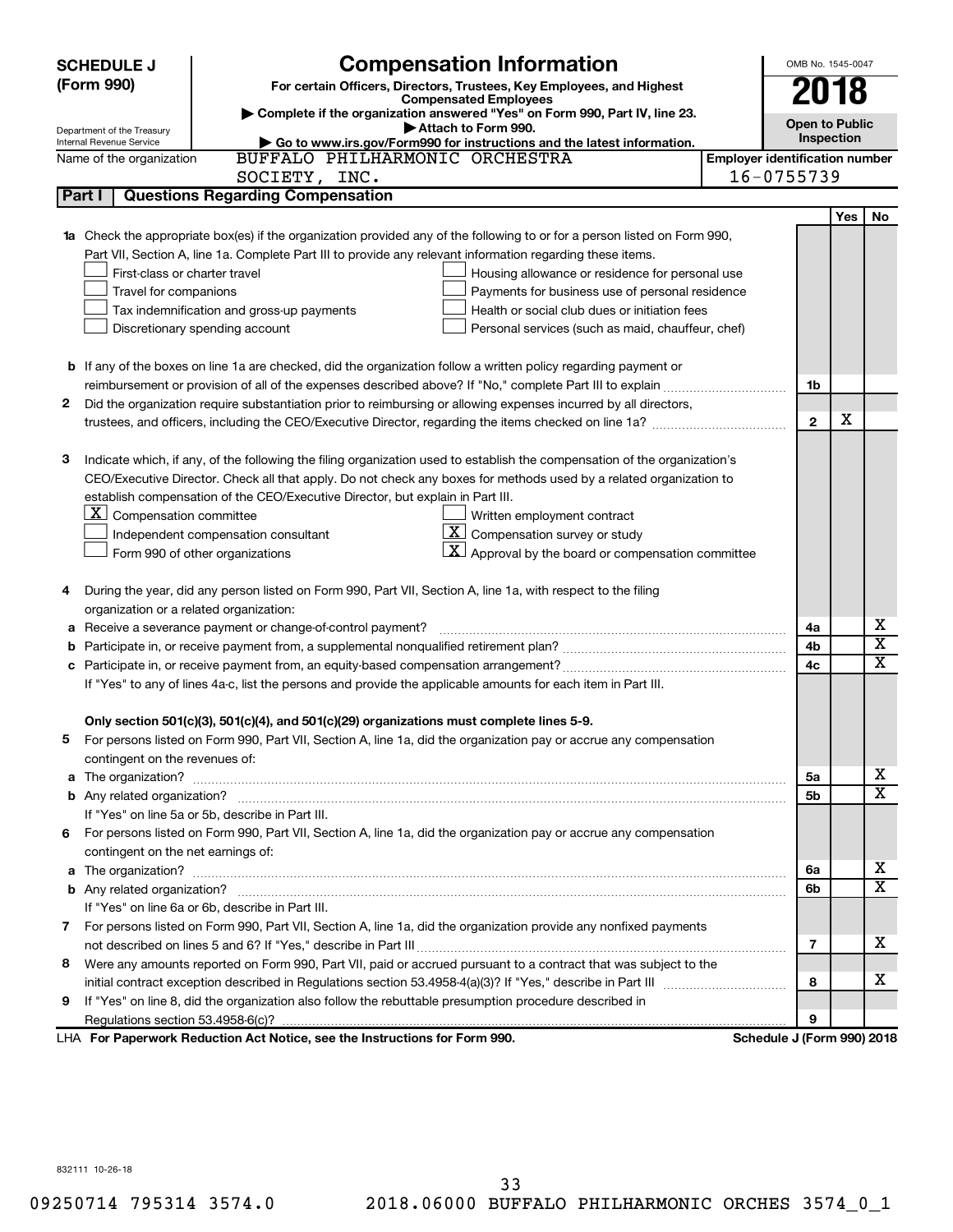SOCIETY, INC.

Part II | Officers, Directors, Trustees, Key Employees, and Highest Compensated Employees. Use duplicate copies if additional space is needed. Schedule J (Form 990) 2018  $SOCIETY$ ,  $INC.$ 

For each individual whose compensation must be reported on Schedule J, report compensation from the organization on row (i) and from related organizations, described in the instructions, on row (ii). Do not list any individuals that aren't listed on Form 990, Part VII.

Note: The sum of columns (B)(i)-(iii) for each listed individual must equal the total amount of Form 990, Part VII, Section A, line 1a, applicable column (D) and (E) amounts for that individual.

| (B) Breakdown of W-2 and/or 1099-MISC compensation |                     |                          | (C) Retirement and                        | (D) Nontaxable                            | (E) Total of columns           | (F) Compensation            |                  |                                                            |
|----------------------------------------------------|---------------------|--------------------------|-------------------------------------------|-------------------------------------------|--------------------------------|-----------------------------|------------------|------------------------------------------------------------|
| (A) Name and Title                                 |                     | (i) Base<br>compensation | (ii) Bonus &<br>incentive<br>compensation | (iii) Other<br>reportable<br>compensation | other deferred<br>compensation | benefits                    | $(B)(i)-(D)$     | in column (B)<br>reported as deferred<br>on prior Form 990 |
| DANIEL HART<br>(1)                                 | (i)                 | 229,469.                 | $\overline{0}$ .                          | $\overline{0}$ .                          | $\overline{0}$ .               | $\overline{\mathfrak{o}}$ . | 229,469.         | $\overline{0}$ .                                           |
| EXECUTIVE DIRECTOR                                 | (ii)                | $\overline{0}$ .         | $\overline{\mathfrak{o}}$ .               | $\overline{0}$ .                          | $\overline{0}$ .               | $\overline{0}$ .            | $\overline{0}$ . | $\overline{0}$ .                                           |
|                                                    | (i)                 |                          |                                           |                                           |                                |                             |                  |                                                            |
|                                                    | $\vert$ (ii)        |                          |                                           |                                           |                                |                             |                  |                                                            |
|                                                    | (i)                 |                          |                                           |                                           |                                |                             |                  |                                                            |
|                                                    | $\vert$ (ii)        |                          |                                           |                                           |                                |                             |                  |                                                            |
|                                                    | (i)                 |                          |                                           |                                           |                                |                             |                  |                                                            |
|                                                    | $\vert$ (ii)        |                          |                                           |                                           |                                |                             |                  |                                                            |
|                                                    | (i)                 |                          |                                           |                                           |                                |                             |                  |                                                            |
|                                                    | $\vert$ (ii)        |                          |                                           |                                           |                                |                             |                  |                                                            |
|                                                    | (i)                 |                          |                                           |                                           |                                |                             |                  |                                                            |
|                                                    | $\vert$ (ii)        |                          |                                           |                                           |                                |                             |                  |                                                            |
|                                                    | (i)<br>$\vert$ (ii) |                          |                                           |                                           |                                |                             |                  |                                                            |
|                                                    | (i)                 |                          |                                           |                                           |                                |                             |                  |                                                            |
|                                                    | $\vert$ (ii)        |                          |                                           |                                           |                                |                             |                  |                                                            |
|                                                    | (i)                 |                          |                                           |                                           |                                |                             |                  |                                                            |
|                                                    | $\vert$ (ii)        |                          |                                           |                                           |                                |                             |                  |                                                            |
|                                                    | (i)                 |                          |                                           |                                           |                                |                             |                  |                                                            |
|                                                    | $\vert$ (ii)        |                          |                                           |                                           |                                |                             |                  |                                                            |
|                                                    | (i)                 |                          |                                           |                                           |                                |                             |                  |                                                            |
|                                                    | $\vert$ (ii)        |                          |                                           |                                           |                                |                             |                  |                                                            |
|                                                    | (i)                 |                          |                                           |                                           |                                |                             |                  |                                                            |
|                                                    | $\vert$ (ii)        |                          |                                           |                                           |                                |                             |                  |                                                            |
|                                                    | (i)                 |                          |                                           |                                           |                                |                             |                  |                                                            |
|                                                    | $\vert$ (ii)        |                          |                                           |                                           |                                |                             |                  |                                                            |
|                                                    | (i)                 |                          |                                           |                                           |                                |                             |                  |                                                            |
|                                                    | $\vert$ (ii)        |                          |                                           |                                           |                                |                             |                  |                                                            |
|                                                    | (i)                 |                          |                                           |                                           |                                |                             |                  |                                                            |
|                                                    | $\vert$ (ii)        |                          |                                           |                                           |                                |                             |                  |                                                            |
|                                                    | (i)                 |                          |                                           |                                           |                                |                             |                  |                                                            |
|                                                    | (iii)               |                          |                                           |                                           |                                |                             |                  |                                                            |

**2**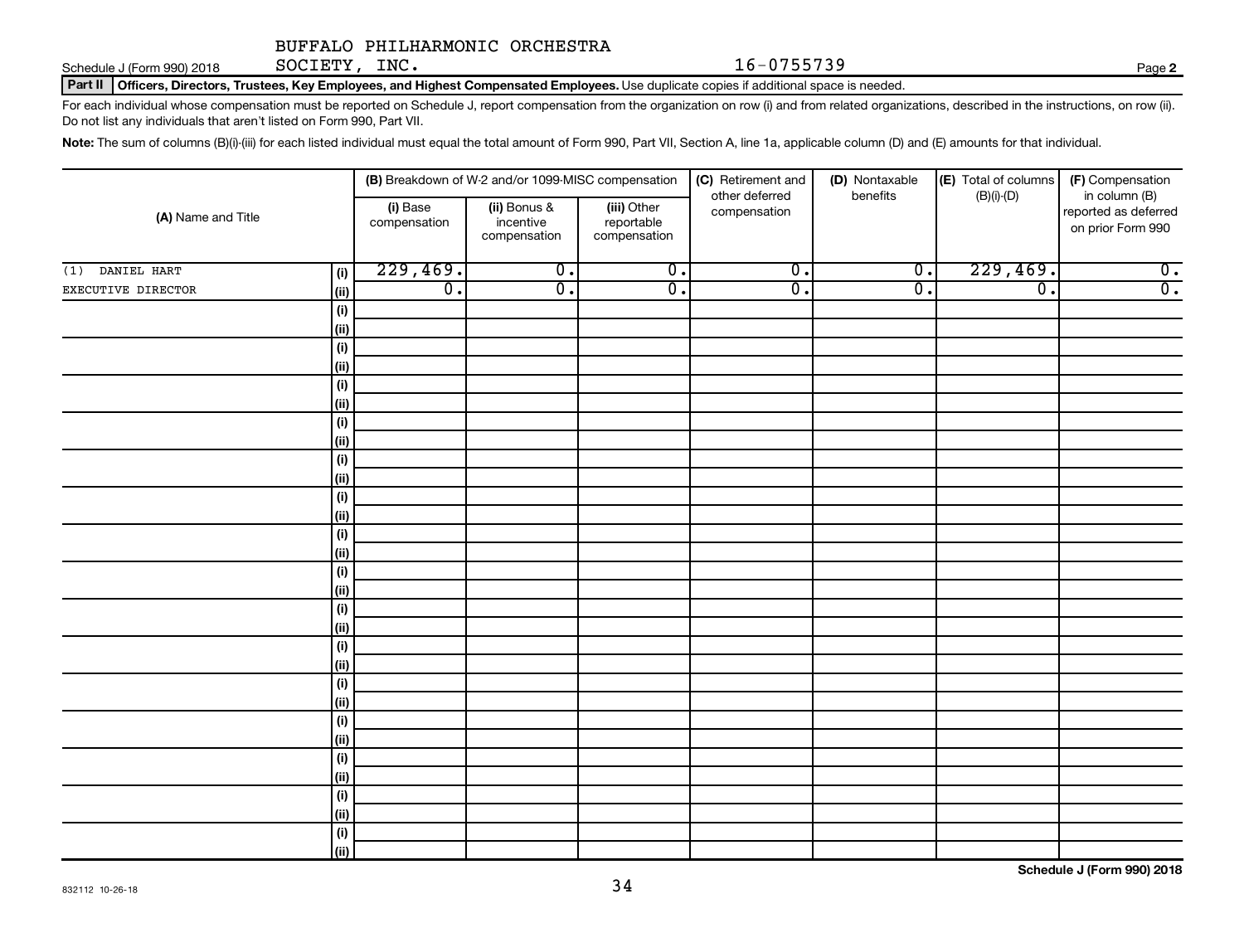|               | BUFFALO PHILHARMONIC ORCHESTRA |  |
|---------------|--------------------------------|--|
| SOCIETY, INC. |                                |  |

Schedule J (Form 990) 2018 SOCIETY, INC.  $16-0755739$ 

**Part III Supplemental Information**

Provide the information, explanation, or descriptions required for Part I, lines 1a, 1b, 3, 4a, 4b, 4c, 5a, 5b, 6a, 6b, 7, and 8, and for Part II. Also complete this part for any additional information.

**Schedule J (Form 990) 2018**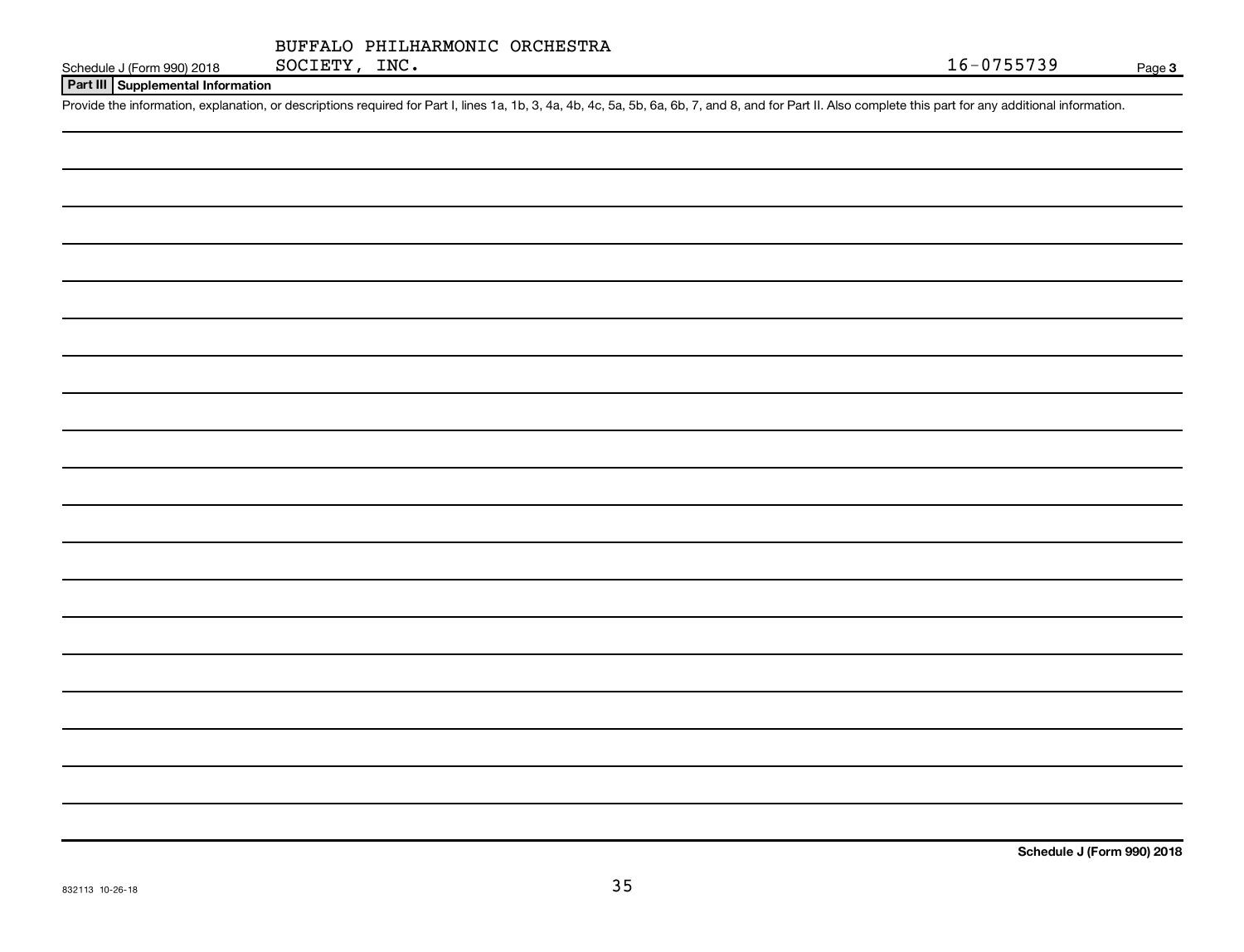|        | (Form 990)                                                                                                                                                                    |                                                                                         |                         |                                      |                                                                                                                                |  | 2018                                |     |    |
|--------|-------------------------------------------------------------------------------------------------------------------------------------------------------------------------------|-----------------------------------------------------------------------------------------|-------------------------|--------------------------------------|--------------------------------------------------------------------------------------------------------------------------------|--|-------------------------------------|-----|----|
|        |                                                                                                                                                                               |                                                                                         |                         |                                      | Complete if the organizations answered "Yes" on Form 990, Part IV, lines 29 or 30.                                             |  |                                     |     |    |
|        | Department of the Treasury<br>Internal Revenue Service                                                                                                                        | Attach to Form 990.                                                                     |                         |                                      |                                                                                                                                |  | <b>Open to Public</b><br>Inspection |     |    |
|        | Go to www.irs.gov/Form990 for instructions and the latest information.<br>BUFFALO PHILHARMONIC ORCHESTRA<br><b>Employer identification number</b><br>Name of the organization |                                                                                         |                         |                                      |                                                                                                                                |  |                                     |     |    |
|        | 16-0755739<br>SOCIETY, INC.                                                                                                                                                   |                                                                                         |                         |                                      |                                                                                                                                |  |                                     |     |    |
| Part I |                                                                                                                                                                               | <b>Types of Property</b>                                                                |                         |                                      |                                                                                                                                |  |                                     |     |    |
|        |                                                                                                                                                                               |                                                                                         | (a)<br>Check if         | (b)<br>Number of<br>contributions or | (c)<br>Noncash contribution<br>amounts reported on                                                                             |  | (d)<br>Method of determining        |     |    |
|        |                                                                                                                                                                               |                                                                                         | applicable              |                                      | items contributed Form 990, Part VIII, line 1g                                                                                 |  | noncash contribution amounts        |     |    |
| 1      |                                                                                                                                                                               |                                                                                         |                         |                                      |                                                                                                                                |  |                                     |     |    |
| 2      |                                                                                                                                                                               |                                                                                         |                         |                                      |                                                                                                                                |  |                                     |     |    |
| з      |                                                                                                                                                                               |                                                                                         |                         |                                      |                                                                                                                                |  |                                     |     |    |
| 4      |                                                                                                                                                                               |                                                                                         |                         |                                      |                                                                                                                                |  |                                     |     |    |
| 5      |                                                                                                                                                                               | Clothing and household goods                                                            |                         |                                      |                                                                                                                                |  |                                     |     |    |
| 6      |                                                                                                                                                                               |                                                                                         |                         |                                      |                                                                                                                                |  |                                     |     |    |
| 7      |                                                                                                                                                                               |                                                                                         |                         |                                      |                                                                                                                                |  |                                     |     |    |
| 8      |                                                                                                                                                                               |                                                                                         |                         |                                      |                                                                                                                                |  |                                     |     |    |
| 9      |                                                                                                                                                                               | Securities - Publicly traded                                                            |                         |                                      |                                                                                                                                |  |                                     |     |    |
| 10     |                                                                                                                                                                               | Securities - Closely held stock                                                         |                         |                                      |                                                                                                                                |  |                                     |     |    |
| 11     | Securities - Partnership, LLC, or                                                                                                                                             |                                                                                         |                         |                                      |                                                                                                                                |  |                                     |     |    |
|        |                                                                                                                                                                               |                                                                                         |                         |                                      |                                                                                                                                |  |                                     |     |    |
| 12     |                                                                                                                                                                               | Securities - Miscellaneous                                                              |                         |                                      |                                                                                                                                |  |                                     |     |    |
| 13     | Qualified conservation contribution -                                                                                                                                         |                                                                                         |                         |                                      |                                                                                                                                |  |                                     |     |    |
|        |                                                                                                                                                                               |                                                                                         |                         |                                      |                                                                                                                                |  |                                     |     |    |
| 14     |                                                                                                                                                                               | Qualified conservation contribution - Other                                             |                         |                                      |                                                                                                                                |  |                                     |     |    |
| 15     |                                                                                                                                                                               |                                                                                         |                         |                                      |                                                                                                                                |  |                                     |     |    |
| 16     |                                                                                                                                                                               |                                                                                         |                         |                                      |                                                                                                                                |  |                                     |     |    |
| 17     |                                                                                                                                                                               |                                                                                         | $\overline{\textbf{x}}$ | 1                                    | 2,550,000. APPRAISAL                                                                                                           |  |                                     |     |    |
| 18     |                                                                                                                                                                               |                                                                                         |                         |                                      |                                                                                                                                |  |                                     |     |    |
| 19     |                                                                                                                                                                               |                                                                                         |                         |                                      |                                                                                                                                |  |                                     |     |    |
| 20     |                                                                                                                                                                               | Drugs and medical supplies                                                              |                         |                                      |                                                                                                                                |  |                                     |     |    |
| 21     |                                                                                                                                                                               |                                                                                         |                         |                                      |                                                                                                                                |  |                                     |     |    |
| 22     |                                                                                                                                                                               |                                                                                         |                         |                                      |                                                                                                                                |  |                                     |     |    |
| 23     |                                                                                                                                                                               |                                                                                         |                         |                                      |                                                                                                                                |  |                                     |     |    |
| 24     |                                                                                                                                                                               |                                                                                         |                         |                                      |                                                                                                                                |  |                                     |     |    |
| 25     | Other $\blacktriangleright$<br>$\left($                                                                                                                                       |                                                                                         |                         |                                      |                                                                                                                                |  |                                     |     |    |
| 26     | Other                                                                                                                                                                         |                                                                                         |                         |                                      |                                                                                                                                |  |                                     |     |    |
| 27     | Other                                                                                                                                                                         |                                                                                         |                         |                                      |                                                                                                                                |  |                                     |     |    |
| 28     | Other                                                                                                                                                                         |                                                                                         |                         |                                      |                                                                                                                                |  |                                     |     |    |
| 29     |                                                                                                                                                                               | Number of Forms 8283 received by the organization during the tax year for contributions |                         |                                      |                                                                                                                                |  |                                     |     |    |
|        |                                                                                                                                                                               | for which the organization completed Form 8283, Part IV, Donee Acknowledgement          |                         |                                      | 29                                                                                                                             |  |                                     |     |    |
|        |                                                                                                                                                                               |                                                                                         |                         |                                      |                                                                                                                                |  |                                     | Yes | No |
|        |                                                                                                                                                                               |                                                                                         |                         |                                      | 30a During the year, did the organization receive by contribution any property reported in Part I, lines 1 through 28, that it |  |                                     |     |    |
|        |                                                                                                                                                                               |                                                                                         |                         |                                      | must hold for at least three years from the date of the initial contribution, and which isn't required to be used for          |  |                                     |     |    |
|        |                                                                                                                                                                               |                                                                                         |                         |                                      |                                                                                                                                |  | 30a                                 |     | x  |
|        |                                                                                                                                                                               | <b>b</b> If "Yes," describe the arrangement in Part II.                                 |                         |                                      |                                                                                                                                |  |                                     |     |    |
| 31     |                                                                                                                                                                               |                                                                                         |                         |                                      | Does the organization have a gift acceptance policy that requires the review of any nonstandard contributions?                 |  | 31                                  |     | х  |
|        |                                                                                                                                                                               |                                                                                         |                         |                                      | 32a Does the organization hire or use third parties or related organizations to solicit, process, or sell noncash              |  |                                     |     |    |
|        | contributions?                                                                                                                                                                |                                                                                         |                         |                                      |                                                                                                                                |  | 32a                                 |     | х  |
|        | <b>b</b> If "Yes," describe in Part II.                                                                                                                                       |                                                                                         |                         |                                      |                                                                                                                                |  |                                     |     |    |

**Noncash Contributions**

**33** If the organization didn't report an amount in column (c) for a type of property for which column (a) is checked, describe in Part II.

**For Paperwork Reduction Act Notice, see the Instructions for Form 990. Schedule M (Form 990) 2018** LHA

OMB No. 1545-0047

832141 10-18-18

**SCHEDULE M (Form 990)**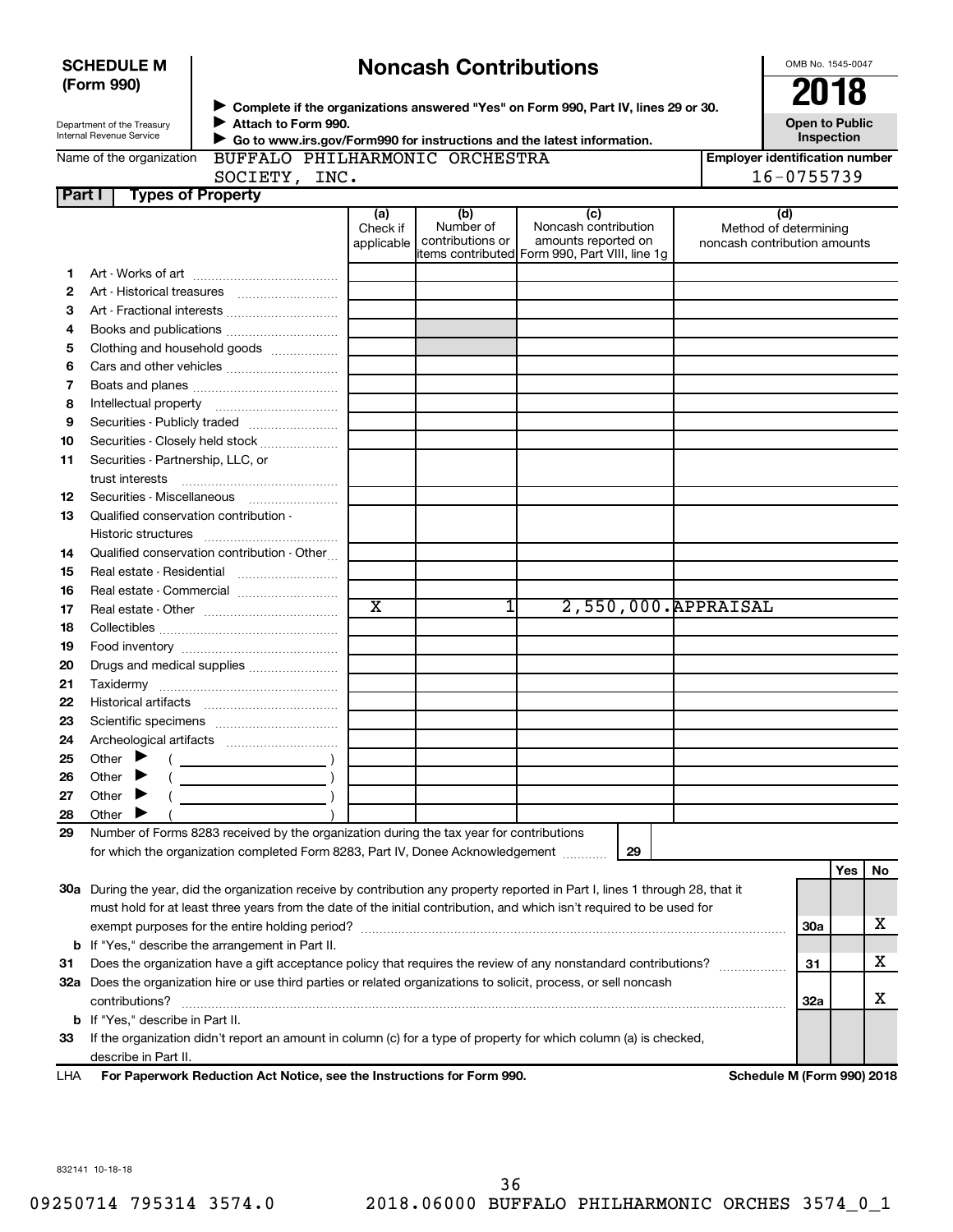| BUFFALO PHILHARMONIC ORCHESTRA |  |
|--------------------------------|--|
|                                |  |

16-0755739 Page 2

|                |                                           |  | $16 - 0755739$                                                                                                                                                                                                                                                       | Page |
|----------------|-------------------------------------------|--|----------------------------------------------------------------------------------------------------------------------------------------------------------------------------------------------------------------------------------------------------------------------|------|
| <b>Part II</b> | this part for any additional information. |  | Supplemental Information. Provide the information required by Part I, lines 30b, 32b, and 33, and whether the organization<br>is reporting in Part I, column (b), the number of contributions, the number of items received, or a combination of both. Also complete |      |
|                |                                           |  |                                                                                                                                                                                                                                                                      |      |

| 832142 10-18-18 |  | $37\,$ |  | Schedule M (Form 990) 2018 |
|-----------------|--|--------|--|----------------------------|
|                 |  |        |  |                            |
|                 |  |        |  |                            |
|                 |  |        |  |                            |
|                 |  |        |  |                            |
|                 |  |        |  |                            |
|                 |  |        |  |                            |
|                 |  |        |  |                            |
|                 |  |        |  |                            |
|                 |  |        |  |                            |
|                 |  |        |  |                            |
|                 |  |        |  |                            |
|                 |  |        |  |                            |
|                 |  |        |  |                            |
|                 |  |        |  |                            |
|                 |  |        |  |                            |
|                 |  |        |  |                            |
|                 |  |        |  |                            |
|                 |  |        |  |                            |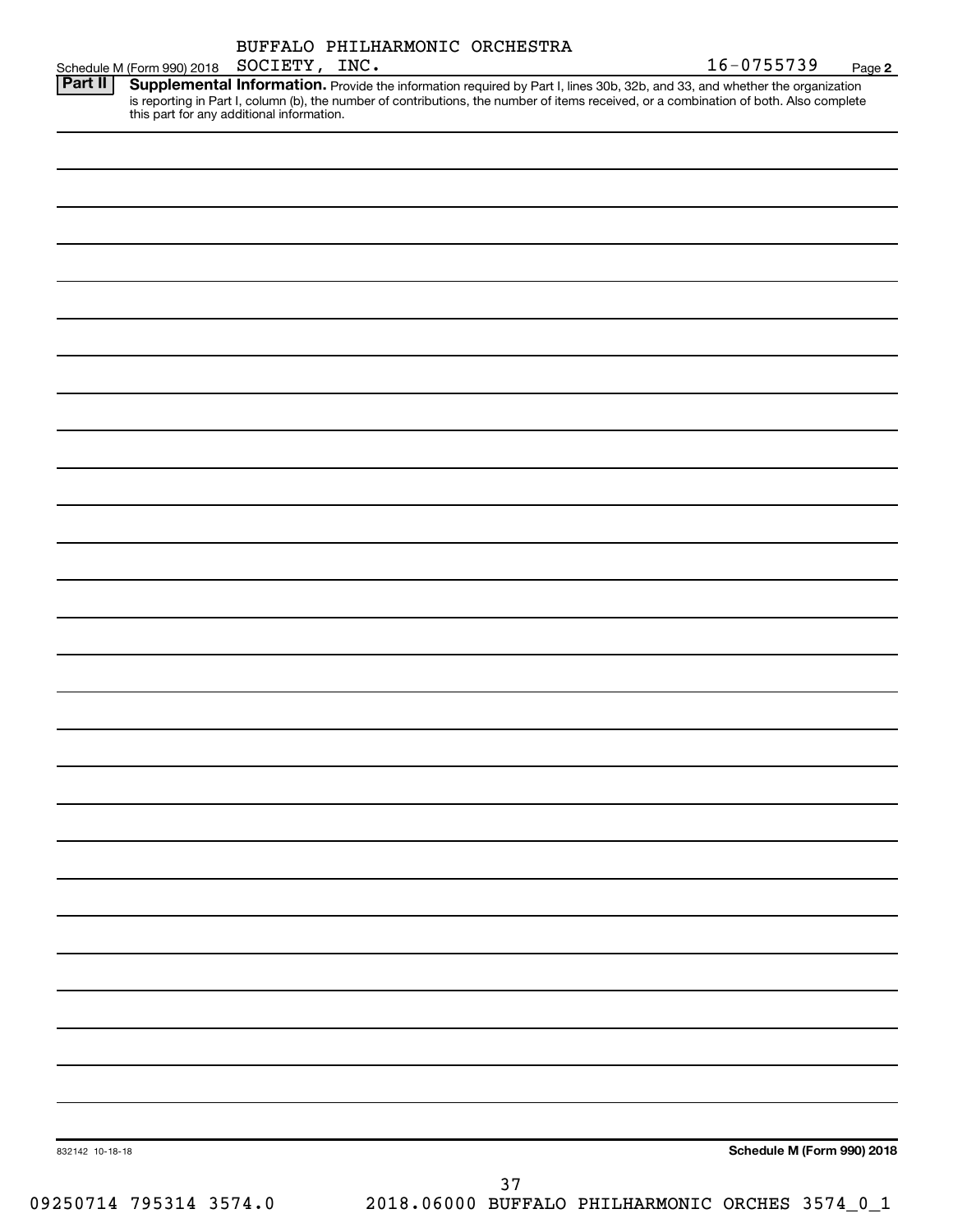**(Form 990 or 990-EZ)**

**Complete to provide information for responses to specific questions on Form 990 or 990-EZ or to provide any additional information. | Attach to Form 990 or 990-EZ. | Go to www.irs.gov/Form990 for the latest information.** SCHEDULE O **Supplemental Information to Form 990 or 990-EZ 2018**<br>(Form 990 or 990-EZ) **2018** 

Department of the Treasury Internal Revenue Service Name of the organization

**Employer identification number** SOCIETY, INC. 16-0755739

OMB No. 1545-0047

**Open to Public Inspection**

FORM 990, PART I, LINE 1, DESCRIPTION OF ORGANIZATION MISSION:

BUFFALO PHILHARMONIC ORCHESTRA

BENEFIT OF THE BUFFALO, NEW YORK AREA INCLUDING ARTISTIC EDUCATION

PROGRAMS FOR AREA YOUTH.

FORM 990, PART VI, SECTION B, LINE 11B:

THROUGH EMAIL TO THE EXECUTIVE COMMITTEE AND FINANCE COMMITTEE.

FORM 990, PART VI, SECTION B, LINE 12C:

DIRECTORS ARE ASKED TO EXCUSE THEMSELVES FROM ANY DISCUSSION FOR WHICH THEY

HAVE A CONFLICT.

FORM 990, PART VI, SECTION B, LINE 15:

REVIEW OF INDUSTRY DATA AND OTHER SOURCES IS MADE BY THE PERSONNEL

COMMITTEE

FORM 990, PART VI, SECTION C, LINE 19:

ALL AVAILABLE ON REQUEST.

FORM 990, PART XII, LINE 2C:

THE PROCESS HAS NOT CHANGED IN THE CURRENT YEAR.

LHA For Paperwork Reduction Act Notice, see the Instructions for Form 990 or 990-EZ. Schedule O (Form 990 or 990-EZ) (2018)

832211 10-10-18

09250714 795314 3574.0 2018.06000 BUFFALO PHILHARMONIC ORCHES 3574\_0\_1

38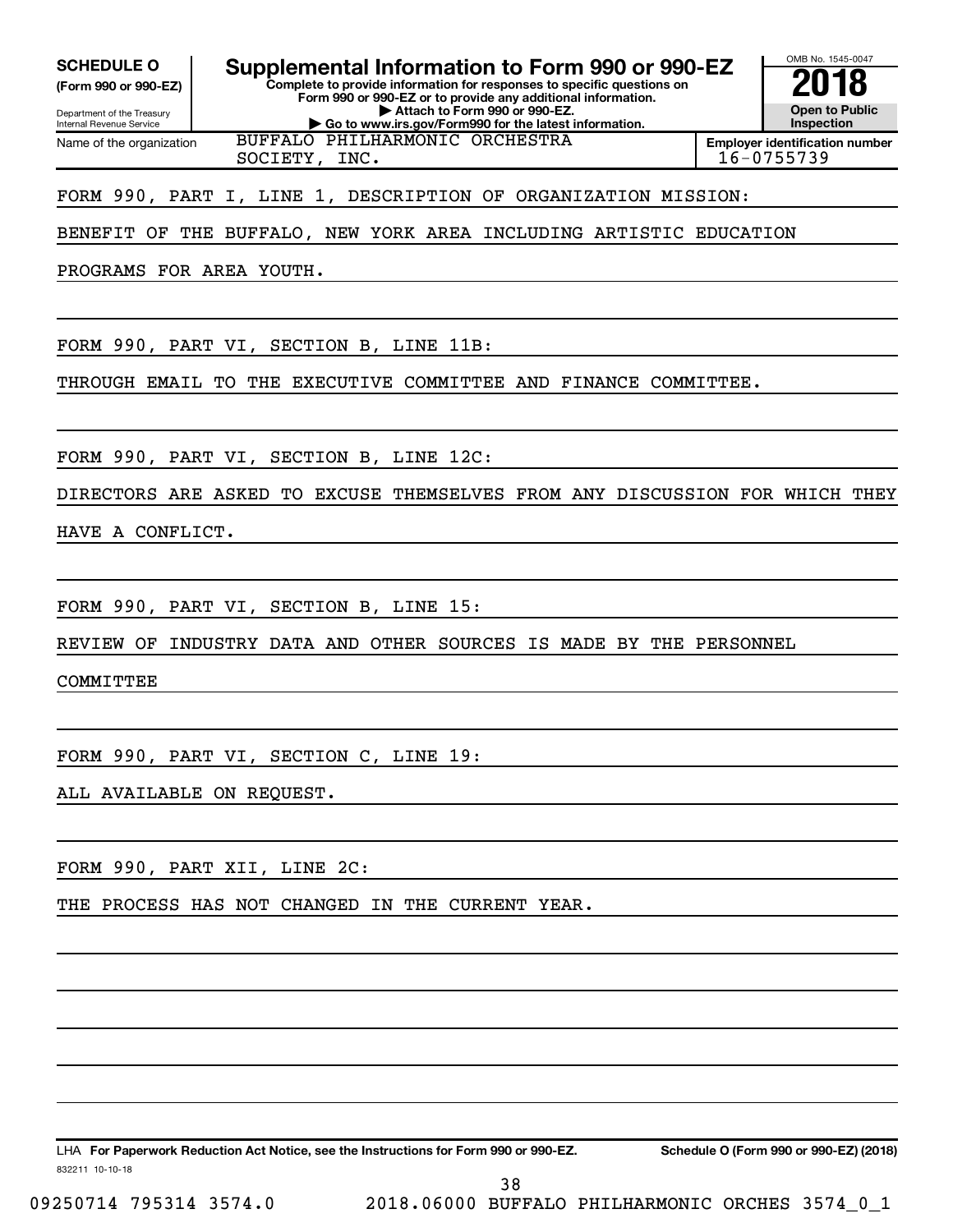| <b>SCHEDULE R</b>                                                        |                                                                                                                                                                                                                                                            |                                                                                                                                                                              |                                                     |                                      |                                                          |                                     |                                                     | OMB No. 1545-0047                   |                                   |
|--------------------------------------------------------------------------|------------------------------------------------------------------------------------------------------------------------------------------------------------------------------------------------------------------------------------------------------------|------------------------------------------------------------------------------------------------------------------------------------------------------------------------------|-----------------------------------------------------|--------------------------------------|----------------------------------------------------------|-------------------------------------|-----------------------------------------------------|-------------------------------------|-----------------------------------|
| (Form 990)<br>Department of the Treasury<br>Internal Revenue Service     | <b>Related Organizations and Unrelated Partnerships</b><br>Complete if the organization answered "Yes" on Form 990, Part IV, line 33, 34, 35b, 36, or 37.<br>Attach to Form 990.<br>Go to www.irs.gov/Form990 for instructions and the latest information. |                                                                                                                                                                              |                                                     |                                      |                                                          |                                     |                                                     |                                     | 2018<br><b>Open to Public</b>     |
| Name of the organization                                                 | SOCIETY, INC.                                                                                                                                                                                                                                              | BUFFALO PHILHARMONIC ORCHESTRA                                                                                                                                               |                                                     |                                      |                                                          |                                     | <b>Employer identification number</b><br>16-0755739 | Inspection                          |                                   |
| Part I                                                                   |                                                                                                                                                                                                                                                            | Identification of Disregarded Entities. Complete if the organization answered "Yes" on Form 990, Part IV, line 33.                                                           |                                                     |                                      |                                                          |                                     |                                                     |                                     |                                   |
|                                                                          | (a)<br>Name, address, and EIN (if applicable)<br>of disregarded entity                                                                                                                                                                                     | (b)<br>Primary activity                                                                                                                                                      | (c)<br>Legal domicile (state or<br>foreign country) | (d)<br>Total income                  | (e)<br>End-of-year assets                                |                                     |                                                     | (f)<br>Direct controlling<br>entity |                                   |
|                                                                          |                                                                                                                                                                                                                                                            |                                                                                                                                                                              |                                                     |                                      |                                                          |                                     |                                                     |                                     |                                   |
|                                                                          |                                                                                                                                                                                                                                                            |                                                                                                                                                                              |                                                     |                                      |                                                          |                                     |                                                     |                                     |                                   |
| Part II                                                                  | organizations during the tax year.                                                                                                                                                                                                                         | Identification of Related Tax-Exempt Organizations. Complete if the organization answered "Yes" on Form 990, Part IV, line 34, because it had one or more related tax-exempt |                                                     |                                      |                                                          |                                     |                                                     |                                     |                                   |
|                                                                          | (a)<br>Name, address, and EIN<br>of related organization                                                                                                                                                                                                   | (b)<br>Primary activity                                                                                                                                                      | (c)<br>Legal domicile (state or<br>foreign country) | (d)<br><b>Exempt Code</b><br>section | (e)<br>Public charity<br>status (if section<br>501(c)(3) | (f)<br>Direct controlling<br>entity |                                                     | controlled<br>entity?<br>Yes        | $(g)$<br>Section 512(b)(13)<br>No |
| STREET BUFFALO NY 14209                                                  | THE BUFFALO PHILHARMONIC ORCHESTRA<br>FOUNDATION - 22-2270540, 786 DELAWARE                                                                                                                                                                                | TO SUPPORT THE BUFFALO<br>PHILHARMONIC ORCHESTRA                                                                                                                             | NEW YORK                                            | 501(C)(3)                            | LINE 11A, I                                              | N/A                                 |                                                     |                                     | х                                 |
| 786 DELAWARE LLC - 82-3166611<br>786 DELAWARE STREET<br>BUFFALO NY 14209 |                                                                                                                                                                                                                                                            | TO MANAGE THE OPERATIONS<br>AND MAINTENANCE OF THE<br><b>BUILDING FOR ITS TENANTS.</b>                                                                                       | NEW YORK                                            | 501(C)(3)                            | LINE 11A, I                                              | N/A                                 |                                                     |                                     | x                                 |
|                                                                          |                                                                                                                                                                                                                                                            |                                                                                                                                                                              |                                                     |                                      |                                                          |                                     |                                                     |                                     |                                   |
|                                                                          | For Paperwork Reduction Act Notice, see the Instructions for Form 990.                                                                                                                                                                                     |                                                                                                                                                                              |                                                     |                                      |                                                          |                                     | Schedule R (Form 990) 2018                          |                                     |                                   |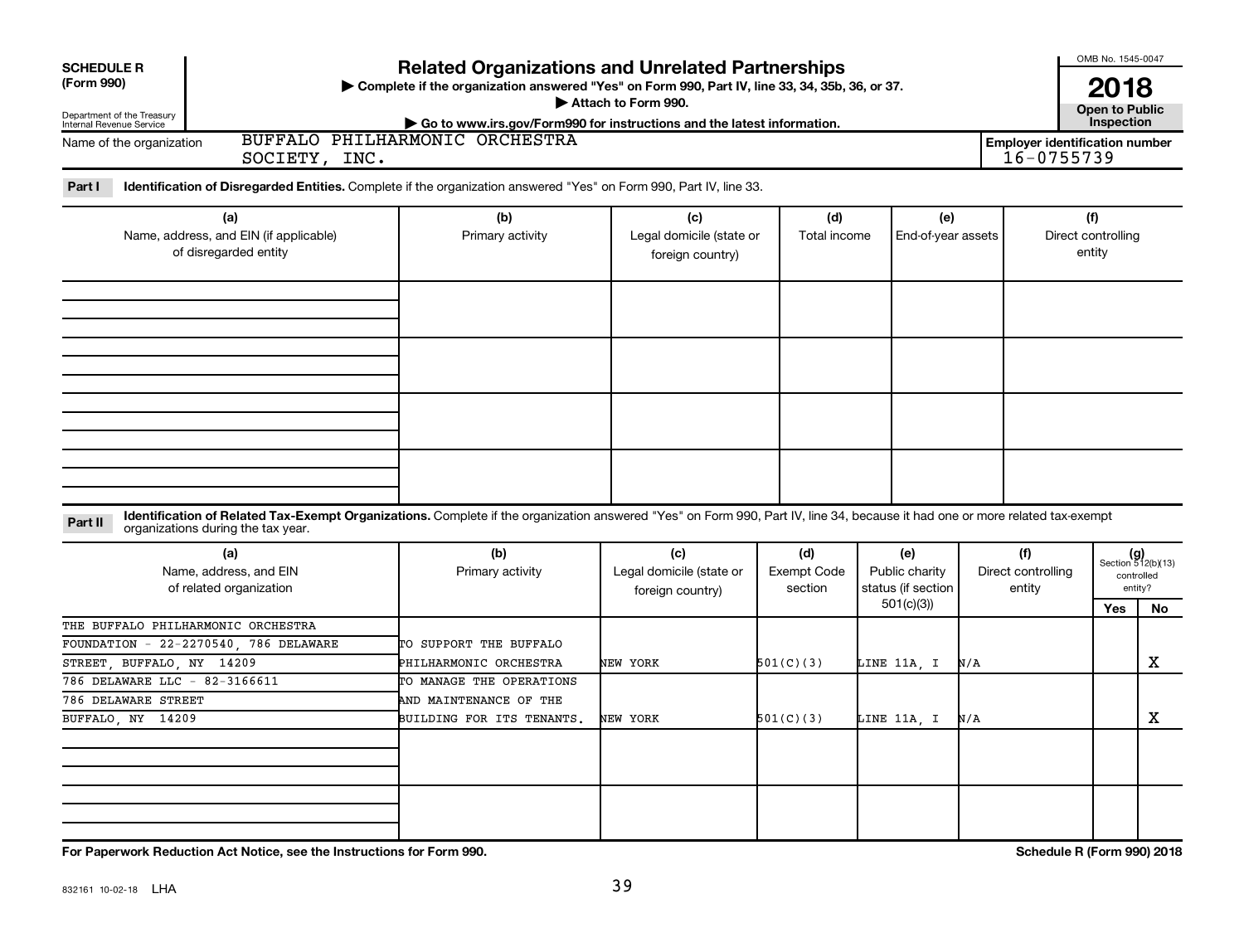Schedule R (Form 990) 2018 Page SOCIETY, INC. 16-0755739

#### **2**

Disproportionate allocations? Legal domicile (state or foreign country) General or Percentage managing partner? Part III Identification of Related Organizations Taxable as a Partnership. Complete if the organization answered "Yes" on Form 990, Part IV, line 34, because it had one or more related<br>Read to the organizations tracted as **(a) (b) (c) (d) (e) (f) (g) (h) (i) (j) (k) Yes No Yes No** K-1 (Form 1065) Predominant income (related, unrelated, excluded from tax under sections 512-514) organizations treated as a partnership during the tax year. Name, address, and EIN of related organization Primary activity  $\left| \begin{array}{c} \text{Legal} \\ \text{demi} \end{array} \right|$  Direct controlling entity Share of total income Share of end-of-year assets Code V-UBI<br>amount in box 20 of Schedule ownership

| ___ |  |  |  |
|-----|--|--|--|
|     |  |  |  |
|     |  |  |  |

Part IV Identification of Related Organizations Taxable as a Corporation or Trust. Complete if the organization answered "Yes" on Form 990, Part IV, line 34, because it had one or more related organizations treated as a corporation or trust during the tax year.

| (a)<br>Name, address, and EIN<br>of related organization | (b)<br>Primary activity | (c)<br>Legal domicile<br>(state or<br>foreign | (d)<br>Direct controlling<br>entity | (e)<br>Type of entity<br>(C corp, S corp,<br>or trust) | (f)<br>Share of total<br>income | (g)<br>Share of<br>end-of-year<br>assets | (h)<br>Percentage<br>ownership | $\begin{array}{c} \textbf{(i)}\\ \text{Section}\\ 512 \text{(b)} \text{(13)}\\ \text{controlled} \\ \text{entity?} \end{array}$ |
|----------------------------------------------------------|-------------------------|-----------------------------------------------|-------------------------------------|--------------------------------------------------------|---------------------------------|------------------------------------------|--------------------------------|---------------------------------------------------------------------------------------------------------------------------------|
|                                                          |                         | country)                                      |                                     |                                                        |                                 |                                          |                                | Yes   No                                                                                                                        |
|                                                          |                         |                                               |                                     |                                                        |                                 |                                          |                                |                                                                                                                                 |
|                                                          |                         |                                               |                                     |                                                        |                                 |                                          |                                |                                                                                                                                 |
|                                                          |                         |                                               |                                     |                                                        |                                 |                                          |                                |                                                                                                                                 |
|                                                          |                         |                                               |                                     |                                                        |                                 |                                          |                                |                                                                                                                                 |
|                                                          |                         |                                               |                                     |                                                        |                                 |                                          |                                |                                                                                                                                 |
|                                                          |                         |                                               |                                     |                                                        |                                 |                                          |                                |                                                                                                                                 |
|                                                          |                         |                                               |                                     |                                                        |                                 |                                          |                                |                                                                                                                                 |
|                                                          |                         |                                               |                                     |                                                        |                                 |                                          |                                |                                                                                                                                 |
|                                                          |                         |                                               |                                     |                                                        |                                 |                                          |                                |                                                                                                                                 |
|                                                          |                         |                                               |                                     |                                                        |                                 |                                          |                                |                                                                                                                                 |
|                                                          |                         |                                               |                                     |                                                        |                                 |                                          |                                |                                                                                                                                 |
|                                                          |                         |                                               |                                     |                                                        |                                 |                                          |                                |                                                                                                                                 |
|                                                          |                         |                                               |                                     |                                                        |                                 |                                          |                                |                                                                                                                                 |
|                                                          |                         |                                               |                                     |                                                        |                                 |                                          |                                |                                                                                                                                 |
|                                                          |                         |                                               |                                     |                                                        |                                 |                                          |                                |                                                                                                                                 |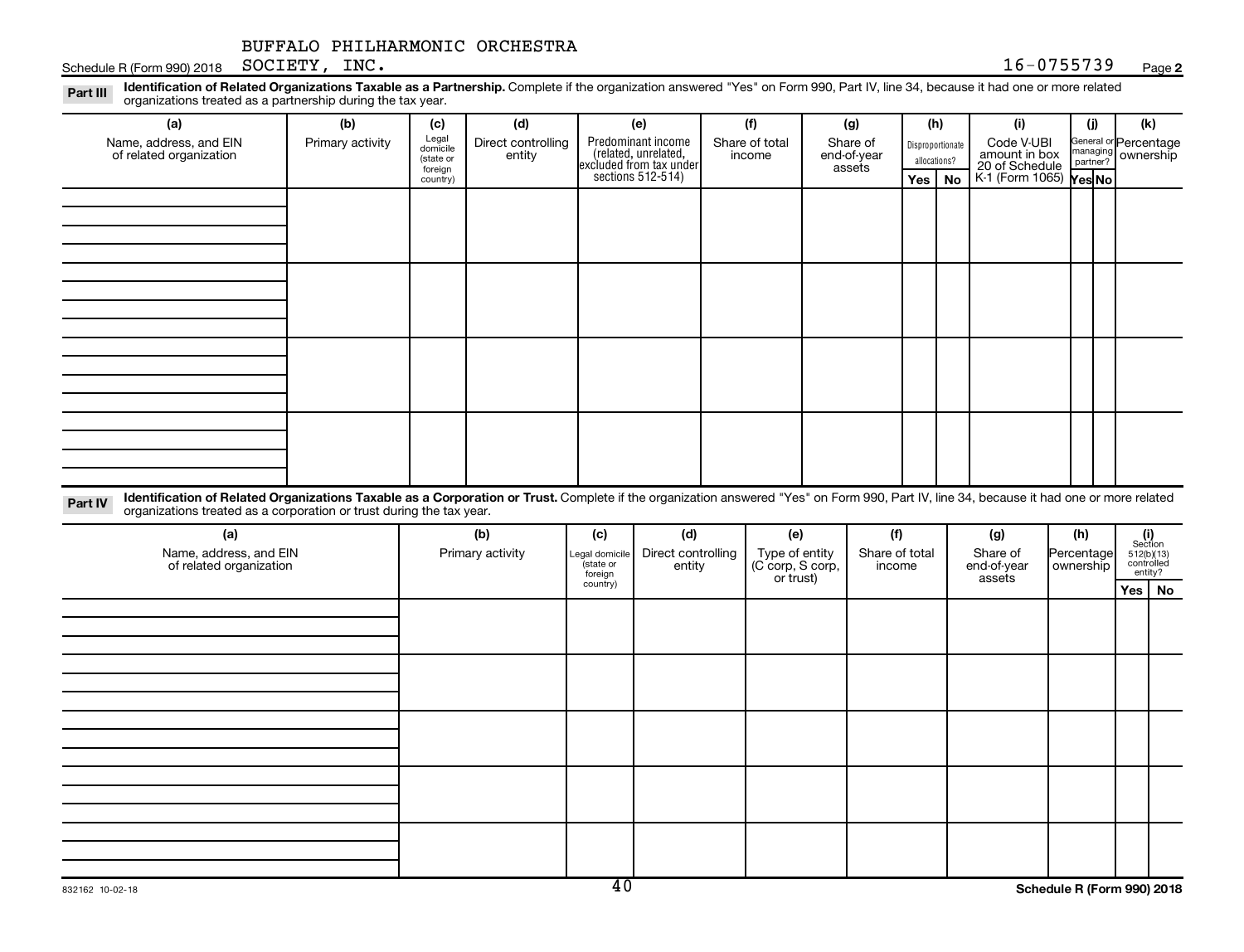Schedule R (Form 990) 2018 Page SOCIETY, INC. 16-0755739

| Note: Complete line 1 if any entity is listed in Parts II, III, or IV of this schedule.                                                                                                                                        |                |                         |                             |  |  |
|--------------------------------------------------------------------------------------------------------------------------------------------------------------------------------------------------------------------------------|----------------|-------------------------|-----------------------------|--|--|
| During the tax year, did the organization engage in any of the following transactions with one or more related organizations listed in Parts II-IV?                                                                            |                | Yes   No                |                             |  |  |
|                                                                                                                                                                                                                                | 1a             |                         | X                           |  |  |
| b Gift, grant, or capital contribution to related organization(s) manufaction contribution to related organization(s)                                                                                                          | 1 <sub>b</sub> |                         | $\overline{\mathbf{x}}$     |  |  |
|                                                                                                                                                                                                                                | 1 <sub>c</sub> | $\overline{\textbf{x}}$ |                             |  |  |
|                                                                                                                                                                                                                                | 1 <sub>d</sub> |                         | $\overline{\mathbf{x}}$     |  |  |
| e Loans or loan guarantees by related organization(s) material content and content to content the content of the content of the content of the content of the content of the content of the content of the content of the cont | 1e             |                         | X                           |  |  |
|                                                                                                                                                                                                                                |                |                         |                             |  |  |
|                                                                                                                                                                                                                                | 1f             |                         | X                           |  |  |
| Dividends from related organization(s) manufacture contraction and contract and contract or manufacture contract or manufacture contract or manufacture contract or manufacture contract or manufacture contract or manufactur | 1g             |                         | $\overline{\mathbf{x}}$     |  |  |
| $g$ Sale of assets to related organization(s) with the contraction contraction contract of the contract of the contract organization(s) with the contract of the contract of the contract of the contract of the contract of   | 1 <sub>h</sub> |                         | $\overline{\textnormal{x}}$ |  |  |
| h Purchase of assets from related organization(s) manufactured and content to content and content of assets from related organization(s)                                                                                       | 1i.            |                         | $\overline{\textnormal{x}}$ |  |  |
|                                                                                                                                                                                                                                |                | х                       |                             |  |  |
|                                                                                                                                                                                                                                | 1j.            |                         |                             |  |  |
|                                                                                                                                                                                                                                | 1k             |                         | X                           |  |  |
|                                                                                                                                                                                                                                | 11             |                         | $\overline{\text{x}}$       |  |  |
|                                                                                                                                                                                                                                |                |                         | $\mathbf{x}$                |  |  |
|                                                                                                                                                                                                                                | 1 <sub>m</sub> |                         | $\overline{\textnormal{x}}$ |  |  |
|                                                                                                                                                                                                                                | 1n             |                         | $\overline{\textnormal{x}}$ |  |  |
| <b>o</b> Sharing of paid employees with related organization(s)                                                                                                                                                                | 1 <sub>0</sub> |                         |                             |  |  |
|                                                                                                                                                                                                                                |                |                         |                             |  |  |
|                                                                                                                                                                                                                                | 1p             |                         | х                           |  |  |
|                                                                                                                                                                                                                                | 1q             |                         | $\overline{\textnormal{x}}$ |  |  |
|                                                                                                                                                                                                                                |                |                         |                             |  |  |
|                                                                                                                                                                                                                                | 1r             |                         | х                           |  |  |
|                                                                                                                                                                                                                                | 1s             |                         | X                           |  |  |
| If the answer to any of the above is "Yes," see the instructions for information on who must complete this line, including covered relationships and transaction thresholds.                                                   |                |                         |                             |  |  |

| (a)<br>Name of related organization | (b)<br>Transaction<br>type (a-s) | (c)<br>Amount involved | (d)<br>Method of determining amount involved |
|-------------------------------------|----------------------------------|------------------------|----------------------------------------------|
| (1)                                 |                                  |                        |                                              |
| (2)                                 |                                  |                        |                                              |
| (3)                                 |                                  |                        |                                              |
| (4)                                 |                                  |                        |                                              |
| (5)                                 |                                  |                        |                                              |
| (6)                                 | $\overline{11}$                  |                        |                                              |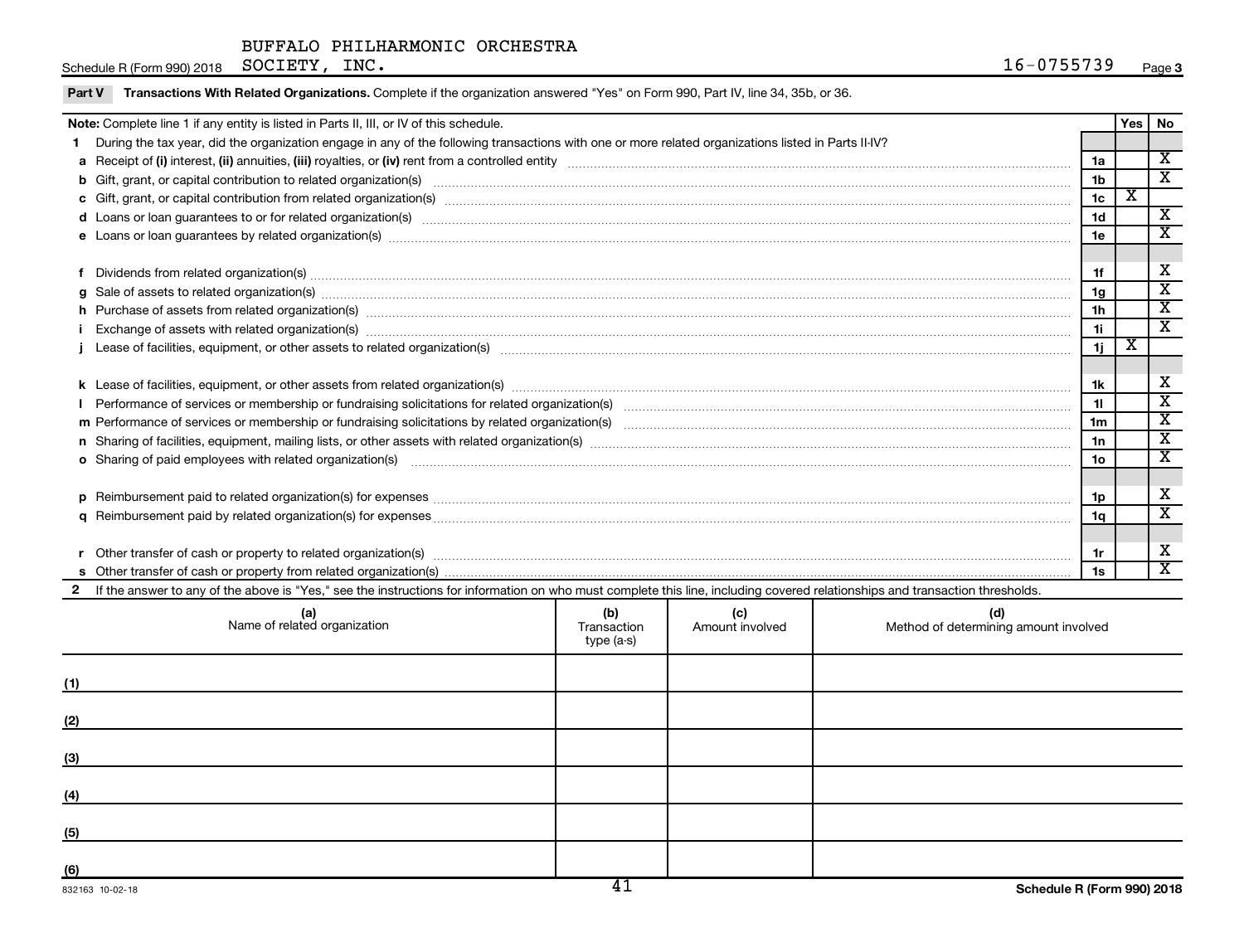Schedule R (Form 990) 2018 Page SOCIETY, INC. 16-0755739

Part VI Unrelated Organizations Taxable as a Partnership. Complete if the organization answered "Yes" on Form 990, Part IV, line 37.

Provide the following information for each entity taxed as a partnership through which the organization conducted more than five percent of its activities (measured by total assets or gross revenue) that was not a related organization. See instructions regarding exclusion for certain investment partnerships.

| (a)                    | (b)              | (c)               | mat was not a related organization. Occ instructions regarding excitation for certain investment partnerships.<br>(d) |                                                          | (f)      | (g)         |        | (h)                              | (i)                                                                                          | (i)    |  | (k) |
|------------------------|------------------|-------------------|-----------------------------------------------------------------------------------------------------------------------|----------------------------------------------------------|----------|-------------|--------|----------------------------------|----------------------------------------------------------------------------------------------|--------|--|-----|
| Name, address, and EIN | Primary activity | Legal domicile    | Predominant income<br>(related, unrelated,<br>excluded from tax under<br>sections 512-514)                            | (e)<br>Are all<br>partners sec.<br>$501(c)(3)$<br>orgs.? | Share of | Share of    |        |                                  | Code V-UBI<br>amount in box 20 managing<br>of Schedule K-1 partner?<br>(Form 1065)<br>ves No |        |  |     |
| of entity              |                  | (state or foreign |                                                                                                                       |                                                          | total    | end-of-year |        | Disproportionate<br>allocations? |                                                                                              |        |  |     |
|                        |                  | country)          |                                                                                                                       | Yes No                                                   | income   | assets      | Yes No |                                  |                                                                                              | Yes NO |  |     |
|                        |                  |                   |                                                                                                                       |                                                          |          |             |        |                                  |                                                                                              |        |  |     |
|                        |                  |                   |                                                                                                                       |                                                          |          |             |        |                                  |                                                                                              |        |  |     |
|                        |                  |                   |                                                                                                                       |                                                          |          |             |        |                                  |                                                                                              |        |  |     |
|                        |                  |                   |                                                                                                                       |                                                          |          |             |        |                                  |                                                                                              |        |  |     |
|                        |                  |                   |                                                                                                                       |                                                          |          |             |        |                                  |                                                                                              |        |  |     |
|                        |                  |                   |                                                                                                                       |                                                          |          |             |        |                                  |                                                                                              |        |  |     |
|                        |                  |                   |                                                                                                                       |                                                          |          |             |        |                                  |                                                                                              |        |  |     |
|                        |                  |                   |                                                                                                                       |                                                          |          |             |        |                                  |                                                                                              |        |  |     |
|                        |                  |                   |                                                                                                                       |                                                          |          |             |        |                                  |                                                                                              |        |  |     |
|                        |                  |                   |                                                                                                                       |                                                          |          |             |        |                                  |                                                                                              |        |  |     |
|                        |                  |                   |                                                                                                                       |                                                          |          |             |        |                                  |                                                                                              |        |  |     |
|                        |                  |                   |                                                                                                                       |                                                          |          |             |        |                                  |                                                                                              |        |  |     |
|                        |                  |                   |                                                                                                                       |                                                          |          |             |        |                                  |                                                                                              |        |  |     |
|                        |                  |                   |                                                                                                                       |                                                          |          |             |        |                                  |                                                                                              |        |  |     |
|                        |                  |                   |                                                                                                                       |                                                          |          |             |        |                                  |                                                                                              |        |  |     |
|                        |                  |                   |                                                                                                                       |                                                          |          |             |        |                                  |                                                                                              |        |  |     |
|                        |                  |                   |                                                                                                                       |                                                          |          |             |        |                                  |                                                                                              |        |  |     |
|                        |                  |                   |                                                                                                                       |                                                          |          |             |        |                                  |                                                                                              |        |  |     |
|                        |                  |                   |                                                                                                                       |                                                          |          |             |        |                                  |                                                                                              |        |  |     |
|                        |                  |                   |                                                                                                                       |                                                          |          |             |        |                                  |                                                                                              |        |  |     |
|                        |                  |                   |                                                                                                                       |                                                          |          |             |        |                                  |                                                                                              |        |  |     |
|                        |                  |                   |                                                                                                                       |                                                          |          |             |        |                                  |                                                                                              |        |  |     |
|                        |                  |                   |                                                                                                                       |                                                          |          |             |        |                                  |                                                                                              |        |  |     |
|                        |                  |                   |                                                                                                                       |                                                          |          |             |        |                                  |                                                                                              |        |  |     |
|                        |                  |                   |                                                                                                                       |                                                          |          |             |        |                                  |                                                                                              |        |  |     |
|                        |                  |                   |                                                                                                                       |                                                          |          |             |        |                                  |                                                                                              |        |  |     |
|                        |                  |                   |                                                                                                                       |                                                          |          |             |        |                                  |                                                                                              |        |  |     |
|                        |                  |                   |                                                                                                                       |                                                          |          |             |        |                                  |                                                                                              |        |  |     |
|                        |                  |                   |                                                                                                                       |                                                          |          |             |        |                                  |                                                                                              |        |  |     |
|                        |                  |                   |                                                                                                                       |                                                          |          |             |        |                                  |                                                                                              |        |  |     |

**Schedule R (Form 990) 2018**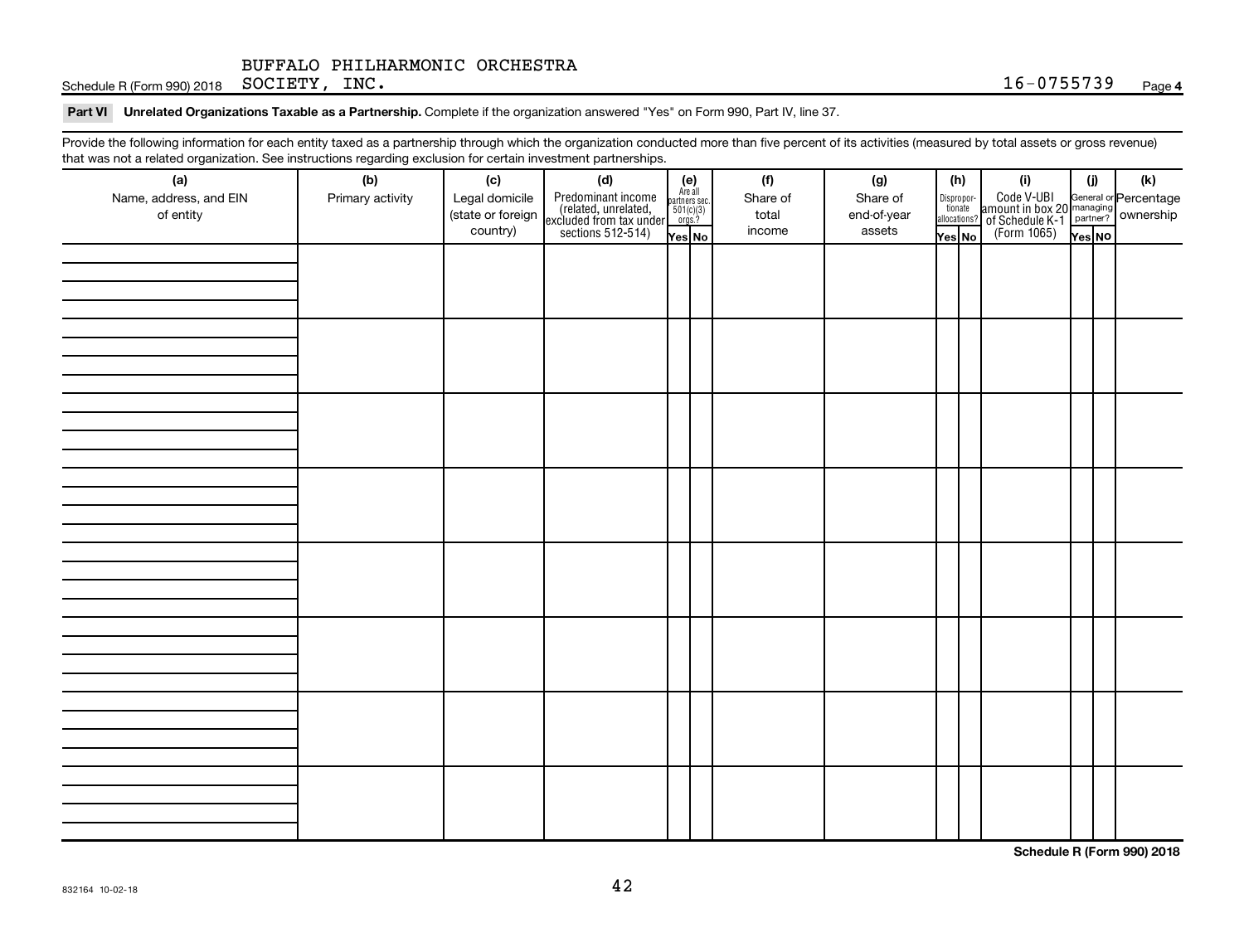|               | BUFFALO PHILHARMONIC ORCHESTRA |  |
|---------------|--------------------------------|--|
| SOCIETY, INC. |                                |  |

| Schedule R (Form 990) 2018 |  |
|----------------------------|--|
|                            |  |

**Part VII Supplemental Information.**

Provide additional information for responses to questions on Schedule R. See instructions.